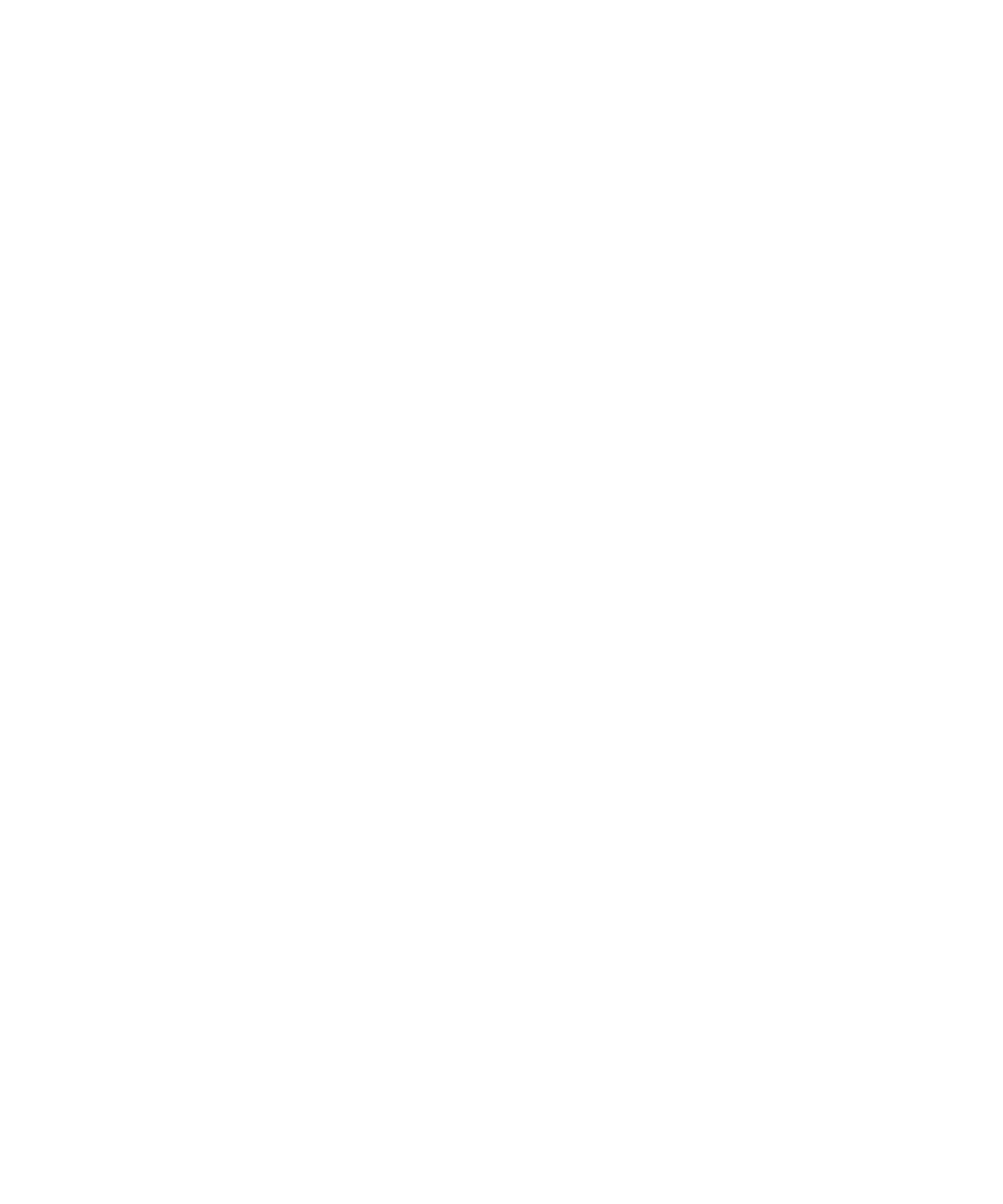# *Telelogic DOORS Telelogic DOORS Installation Guide Release 9.1*

*Telelogic DOORS Telelogic DOORS Integration Products*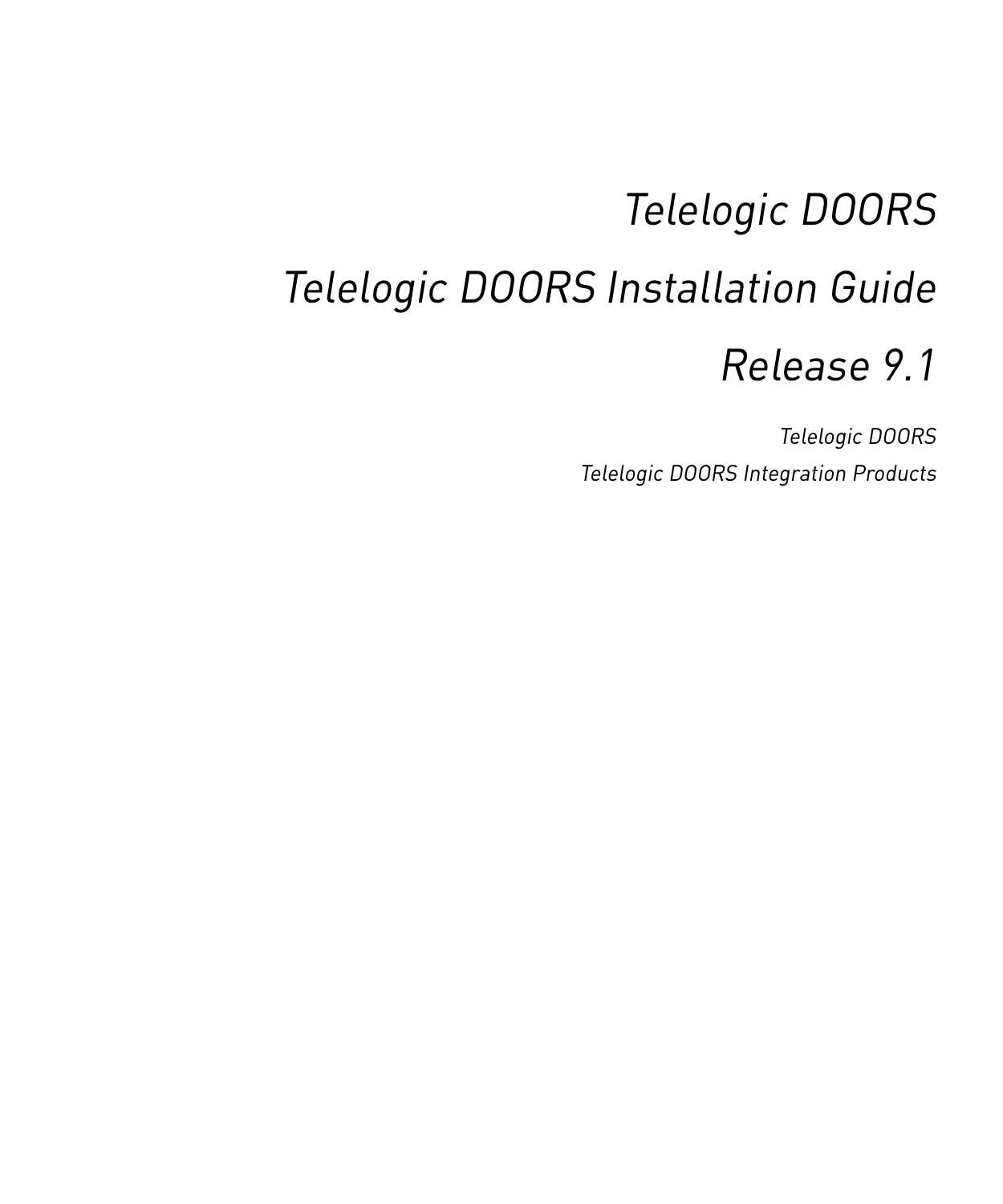Before using this information, be sure to read the general information under the ["Notices" chapter on page 53.](#page-60-0)

This edition applies to **VERSION 9.1, Telelogic DOORS** and to all subsequent releases and modifications until otherwise indicated in new editions.

#### © **Copyright IBM Corporation 1993, 2008**

US Government Users Restricted Rights—Use, duplication or disclosure restricted by GSA ADP Schedule Contract with IBM Corp.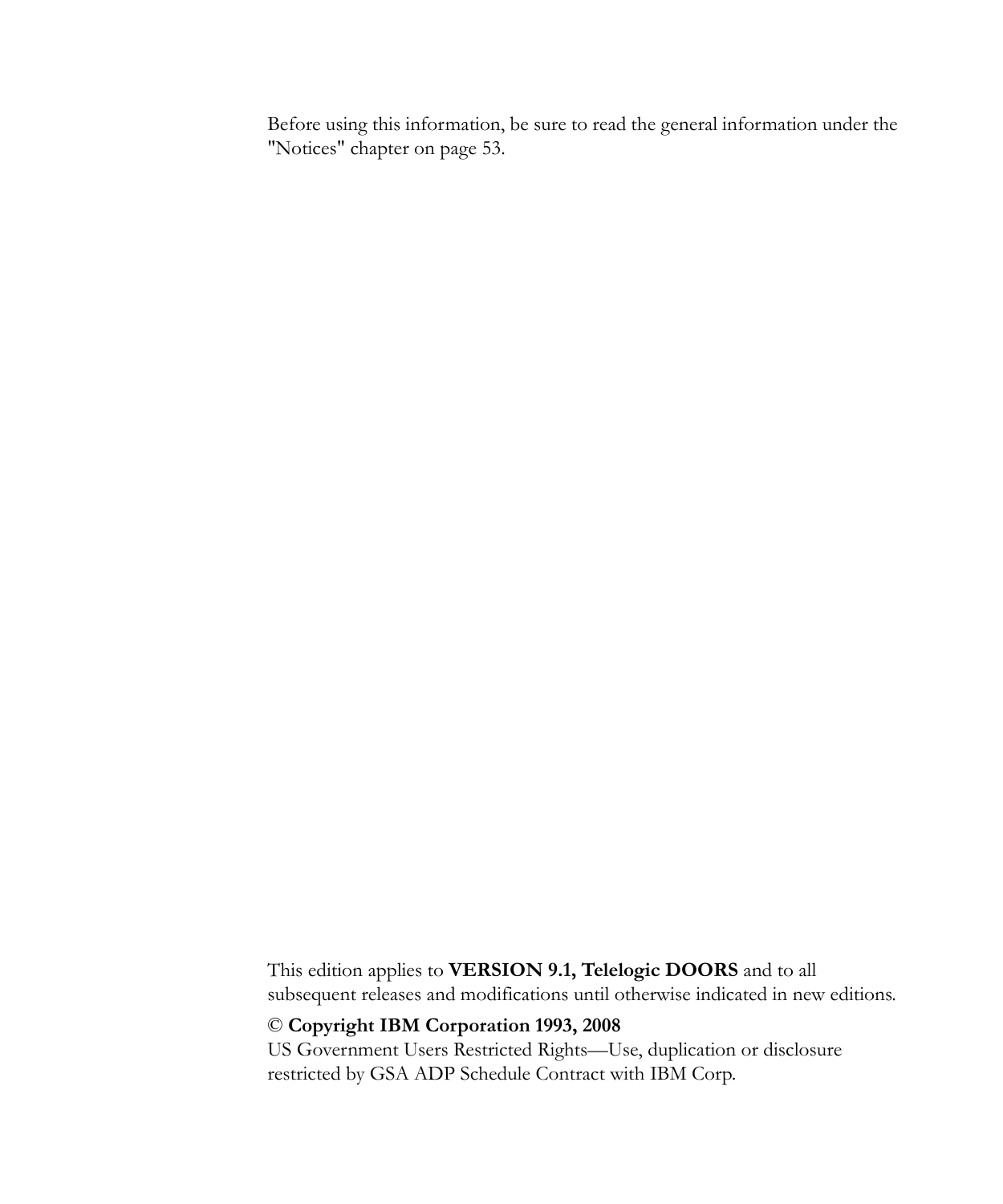# *Table of contents*

| <b>Chapter 1: About this manual</b>                     | 1  |
|---------------------------------------------------------|----|
| <b>Chapter 2: Introduction</b>                          | 3  |
|                                                         |    |
|                                                         |    |
|                                                         |    |
|                                                         |    |
| <b>Chapter 3: New installation of DOORS on Windows</b>  | 7  |
|                                                         |    |
|                                                         |    |
|                                                         |    |
|                                                         |    |
|                                                         |    |
|                                                         |    |
|                                                         |    |
|                                                         |    |
|                                                         |    |
|                                                         |    |
|                                                         |    |
|                                                         |    |
| <b>Chapter 4: Upgrading to DOORS 9.1 from DOORS 9.0</b> | 17 |
|                                                         |    |
|                                                         |    |
|                                                         |    |
|                                                         |    |
|                                                         |    |
|                                                         |    |

|  |  |  | $\sim$ |  |
|--|--|--|--------|--|
|  |  |  |        |  |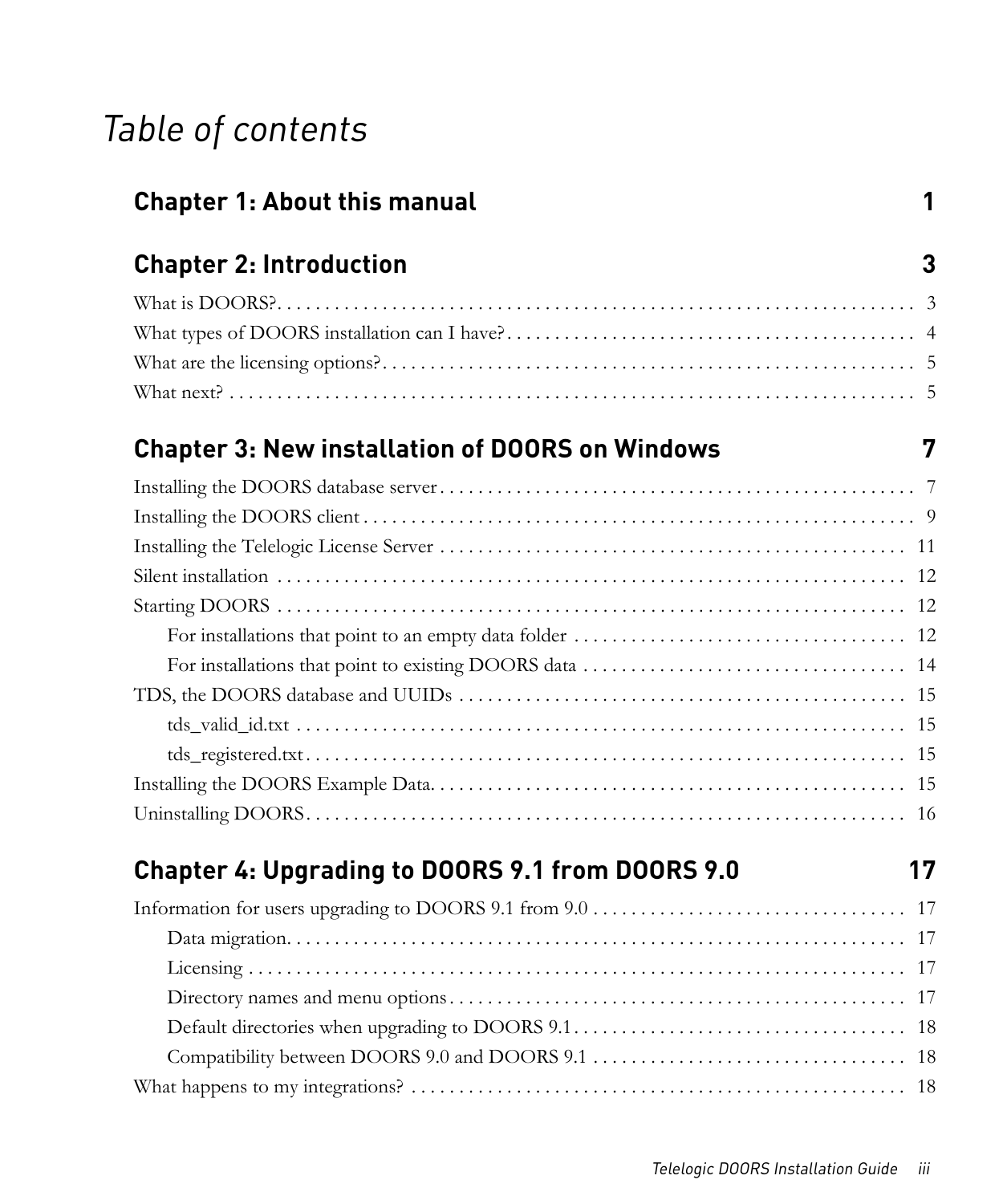# **[Chapter 5: Upgrading to DOORS 9.1 from DOORS 5.x, 6.x, 7.x or 8.x](#page-30-0)  23**

| <b>Chapter 6: Installing and using DOORS on Citrix</b> | 31 |
|--------------------------------------------------------|----|

| <b>Chapter 7: Installing the DOORS server on UNIX</b> | 33 |
|-------------------------------------------------------|----|
|                                                       |    |
|                                                       |    |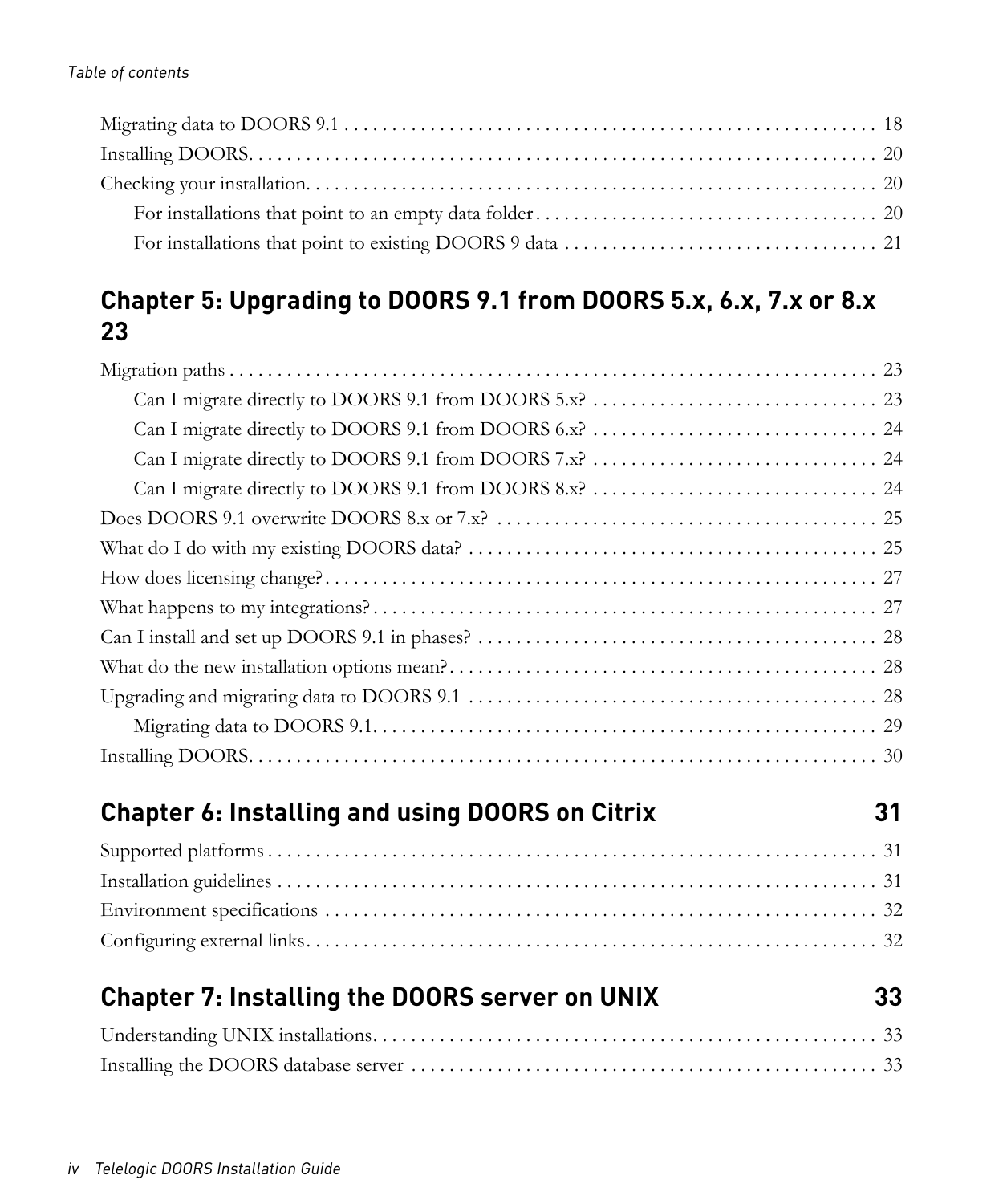# **[Chapter 8: Installing Telelogic DOORS for ClearCase Interface on](#page-44-0)  Windows 37**

# **[Chapter 9: Installing Telelogic DOORS for ClearQuest Interface on](#page-46-0) Windows 39**

# **[Chapter 10: Installing Telelogic DOORS for Rose Interface on](#page-48-0) Windows 41**

# **[Chapter 11: Installing Telelogic DOORS for Serena Version Manager](#page-50-0) Interface on Windows** 43

# **[Chapter 12: Troubleshooting 45](#page-52-0)**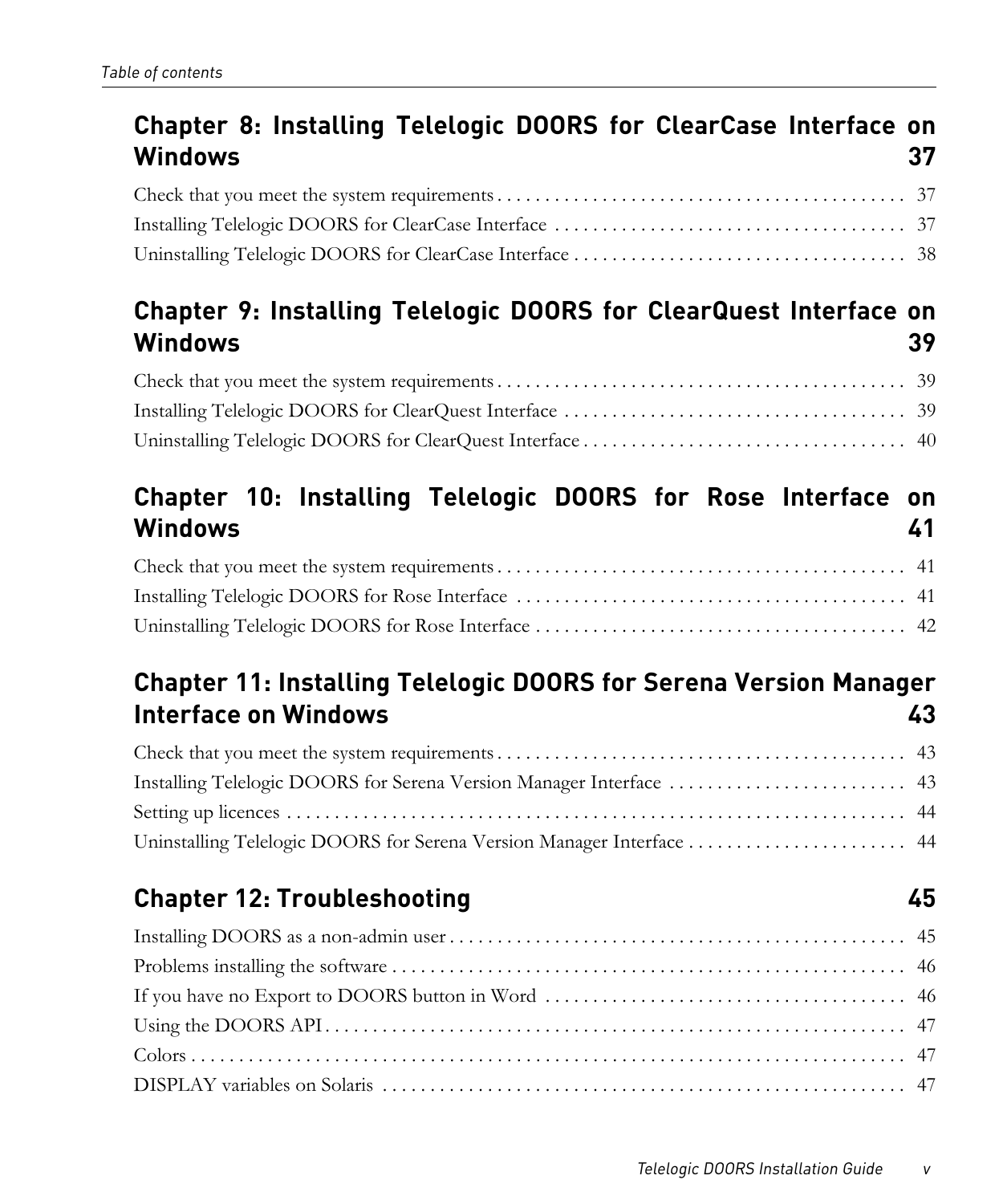# **[Chapter 13: Contacting support 49](#page-56-0)**

# **[Chapter 14: Notices 53](#page-60-1)**

|--|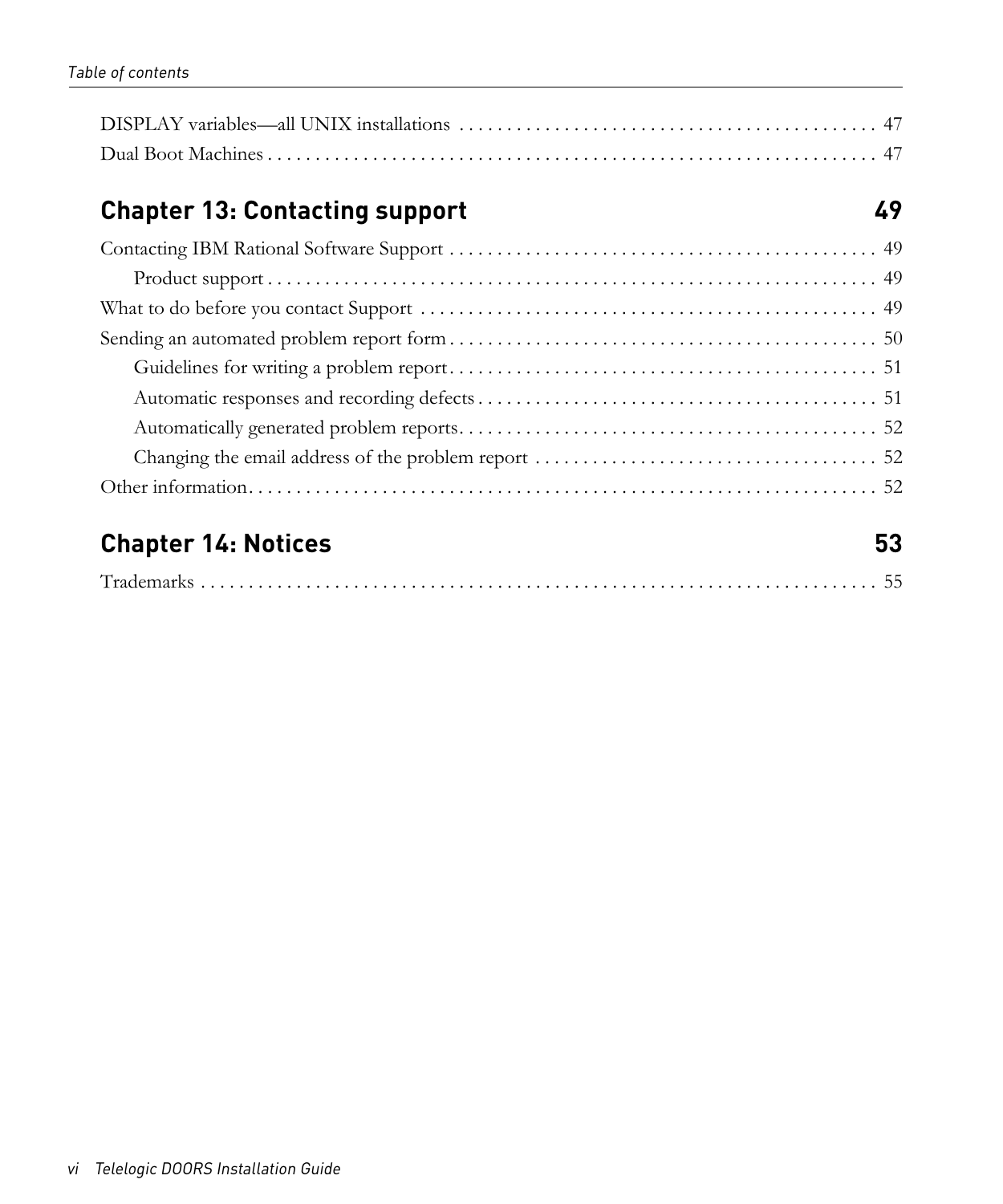# *1 About this manual*

<span id="page-8-0"></span>Welcome to the Telelogic<sup>®</sup> DOORS<sup>®</sup> (DOORS) product family, a powerful set of tools that help you capture, track and manage your user requirements.

This document contains information on installing and setting up your DOORS products.

| For information on                                | <b>See</b>                                                                                                                                                                                                         |  |
|---------------------------------------------------|--------------------------------------------------------------------------------------------------------------------------------------------------------------------------------------------------------------------|--|
| What's new in DOORS                               | The Telelogic DOORS readme file                                                                                                                                                                                    |  |
| How to set up licenses to use DOORS               | Telelogic Lifecycle Solutions Licensing Guide                                                                                                                                                                      |  |
| How to use DOORS                                  | Getting Started with Telelogic DOORS<br><b>Using Telelogic DOORS</b>                                                                                                                                               |  |
| How to use the DOORS integrations                 | Using Telelogic DOORS for ClearCase<br>Interface<br>Using Telelogic DOORS for ClearQuest<br>Interface<br>Using Telelogic DOORS for Rose Interface<br>Using Telelogic DOORS for Serena Version<br>Manager Interface |  |
| How to set up and manage DOORS                    | Managing Telelogic DOORS                                                                                                                                                                                           |  |
| How to write requirements                         | Get It Right the First Time                                                                                                                                                                                        |  |
| The DXL programming language                      | <b>DXL</b> Reference Manual                                                                                                                                                                                        |  |
| How to integrate DOORS with other<br>applications | Telelogic DOORS API Manual                                                                                                                                                                                         |  |

You'll find PDF versions of these manuals on the support website at https:// support.telelogic.com.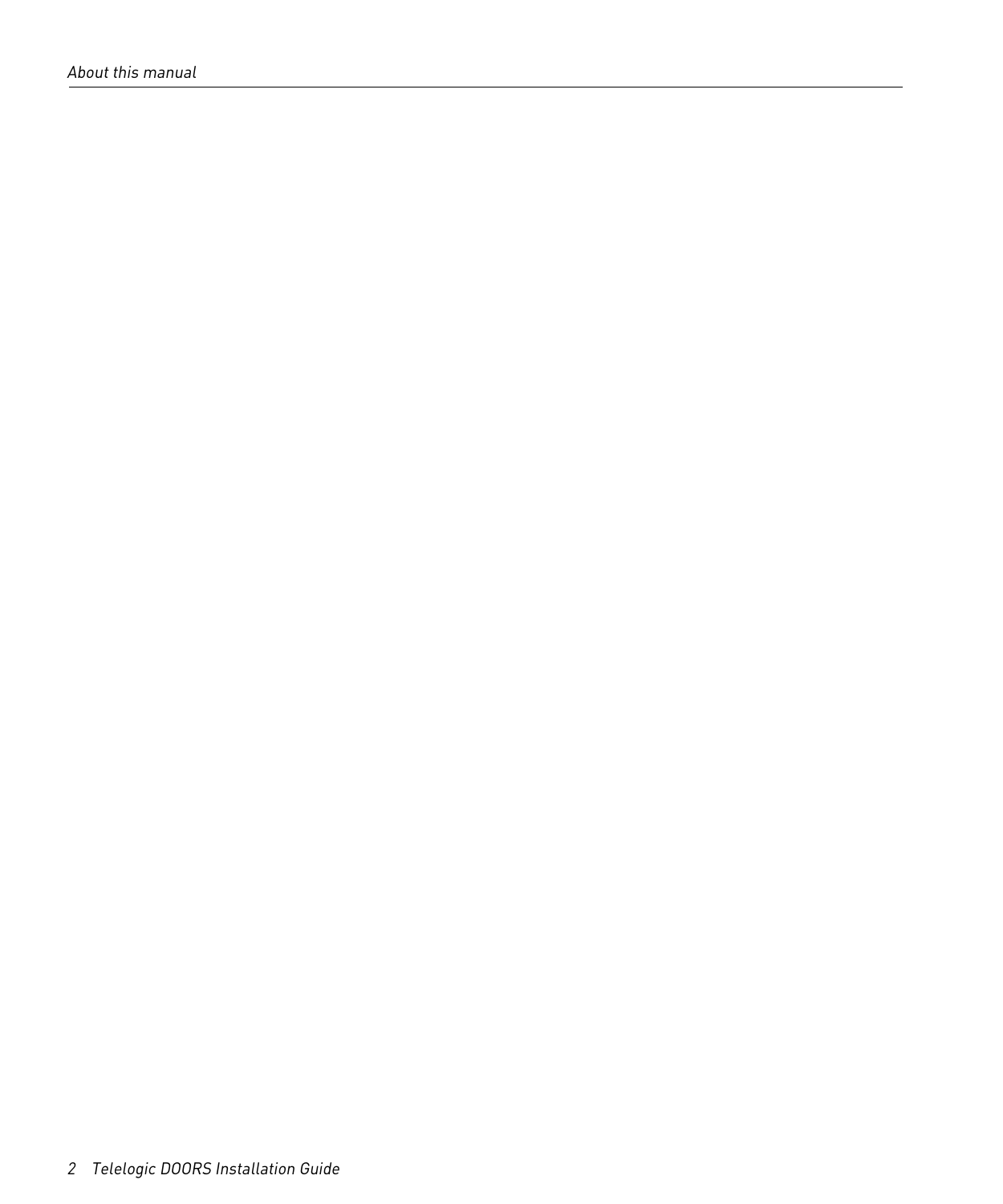- <span id="page-10-0"></span>• [What is DOORS?](#page-10-1)
- [What types of DOORS installation can I have?](#page-11-0)
- [What are the licensing options?](#page-12-0)
- [What next?](#page-12-1)

# <span id="page-10-1"></span>**What is DOORS?**

The DOORS product family is a package of requirements management tools designed to help enterprises take control of and effectively manage projects from the concepts phase right through to completion.

The products in the DOORS family allow everyone in your organization to participate in and contribute to the requirements management process.

<span id="page-10-3"></span><span id="page-10-2"></span>

| <b>Product name</b>                       | <b>Description</b>                                                                                                                                                                                                                                                                                                                                                                                                                                                                                                                                                                                                                                                                                                                                                                                               |
|-------------------------------------------|------------------------------------------------------------------------------------------------------------------------------------------------------------------------------------------------------------------------------------------------------------------------------------------------------------------------------------------------------------------------------------------------------------------------------------------------------------------------------------------------------------------------------------------------------------------------------------------------------------------------------------------------------------------------------------------------------------------------------------------------------------------------------------------------------------------|
| Telelogic <sup>®</sup> DOORS <sup>®</sup> | At the heart of the family is DOORS, an application that<br>runs on Windows® and UNIX® systems. With its own<br>built-in database, DOORS provides a rich set of features<br>to help you capture and manage requirements.                                                                                                                                                                                                                                                                                                                                                                                                                                                                                                                                                                                         |
| Telelogic <sup>®</sup> DOORS<br>Analyst™  | Telelogic DOORS Analyst is a modeling environment<br>available inside DOORS. Telelogic DOORS Analyst<br>enables users to augment and visualize requirements using<br>diagrams, symbols and pictures based on the standardized,<br>visual modeling language UML 2.0, which are embedded<br>directly within your DOORS modules.<br>Telelogic DOORS Analyst is a natural extension to the<br>rich capabilities already available in DOORS. With its<br>powerful, yet easy-to-learn visual modeling features,<br>Telelogic DOORS Analyst provides complete freedom of<br>expression when defining requirements. With Telelogic<br>DOORS Analyst you can easily augment your<br>requirements descriptions with pictures, diagrams and<br>models, to give extra life to and simplify understanding of<br>requirements. |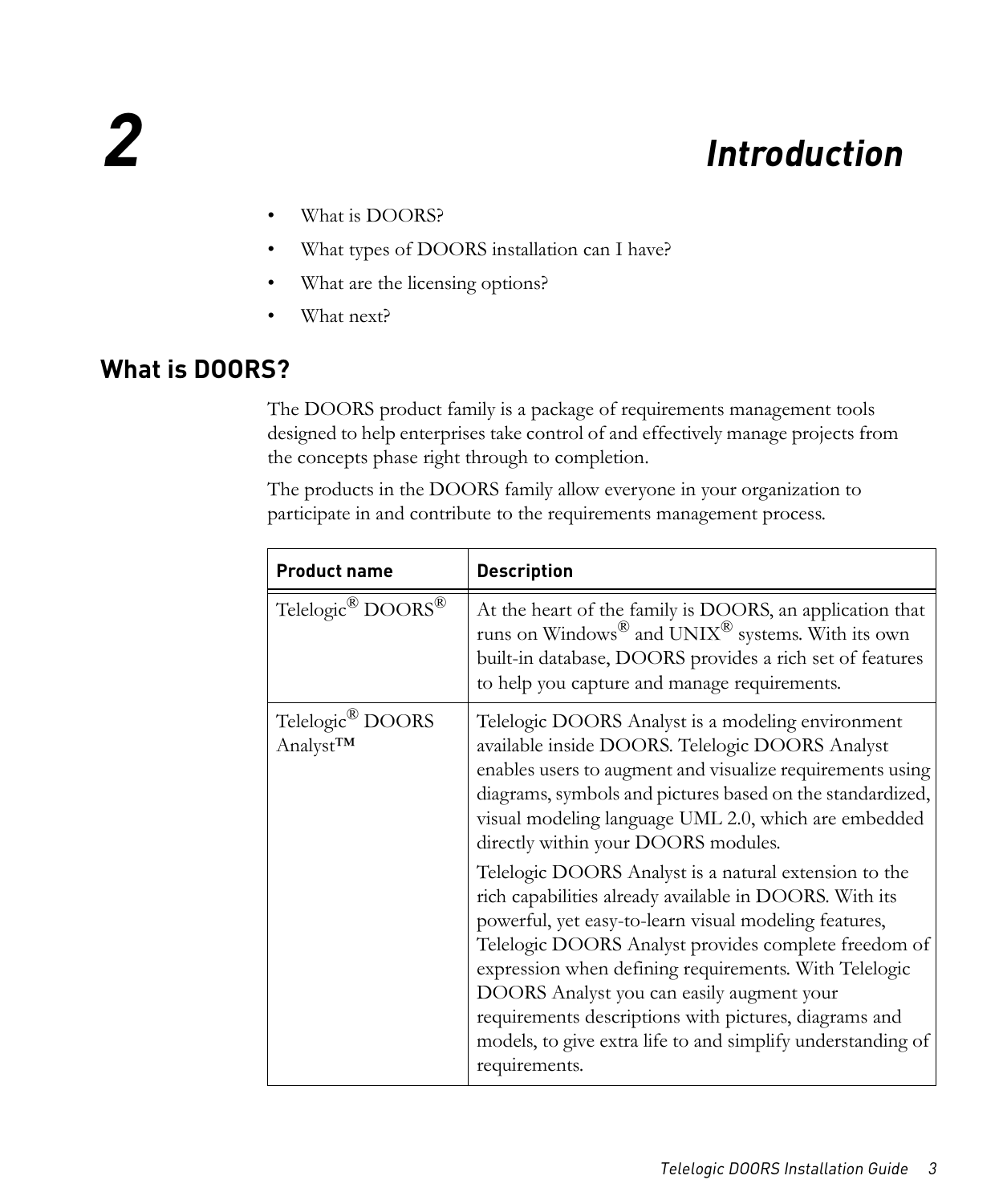<span id="page-11-3"></span><span id="page-11-2"></span>

| <b>Product name</b>                                                                | <b>Description</b>                                                                                                                                                                                                                                                                                                                                |  |
|------------------------------------------------------------------------------------|---------------------------------------------------------------------------------------------------------------------------------------------------------------------------------------------------------------------------------------------------------------------------------------------------------------------------------------------------|--|
| Telelogic <sup>®</sup> DOORS for<br>ClearCase Interface                            | Telelogic DOORS for ClearCase Interface is one of the<br>DOORS integration products. It lets you transfer data<br>between DOORS and ClearCase <sup>®</sup> , so you can<br>synchronize configuration management regimes and<br>establish traceability between information managed in<br>DOORS and versions managed by ClearCase.                  |  |
| Telelogic <sup>®</sup> DOORS for<br>ClearQuest Interface                           | Telelogic DOORS for ClearQuest Interface is one of the<br>DOORS integration products. It lets you transfer data<br>between DOORS and ClearQuest <sup>®</sup> . The integration<br>tracks a CR through its entire life-cycle providing status<br>information on DOORS artefacts impacted by their<br>implementation such as requirements and tests |  |
| Telelogic <sup>®</sup> DOORS for<br>Rose Interface                                 | Telelogic DOORS for Rose Interface is one of the<br>DOORS integration products. It lets you transfer data<br>between DOORS and Rational Rose <sup>®</sup> , so you can add<br>traceability to your software design process.                                                                                                                       |  |
| Telelogic <sup>®</sup> DOORS for<br>Serena Version<br>Manager Interface $\text{m}$ | Telelogic DOORS for Serena Version Manager Interface<br>is one of the DOORS integration products. It lets you<br>transfer data between DOORS and Version Manager™. It<br>allows complete life cycle traceability from requirements<br>through to configuration management.                                                                        |  |

# <span id="page-11-1"></span><span id="page-11-0"></span>**What types of DOORS installation can I have?**

<span id="page-11-5"></span><span id="page-11-4"></span>There are three types of DOORS installations:

<span id="page-11-7"></span><span id="page-11-6"></span>

| Setup type          | <b>Description</b>                                                                                                                                                                                                |
|---------------------|-------------------------------------------------------------------------------------------------------------------------------------------------------------------------------------------------------------------|
| <b>DOORS</b> Client | Installs DOORS client application files on a local<br>machine. The client can either access a database on the<br>local machine, or on a networked machine.<br>Licensing may be set up for local or remote access. |
| <b>DOORS</b> Server | Installs the DOORS database server on a local machine.<br>Licensing may be set up for local or network access.                                                                                                    |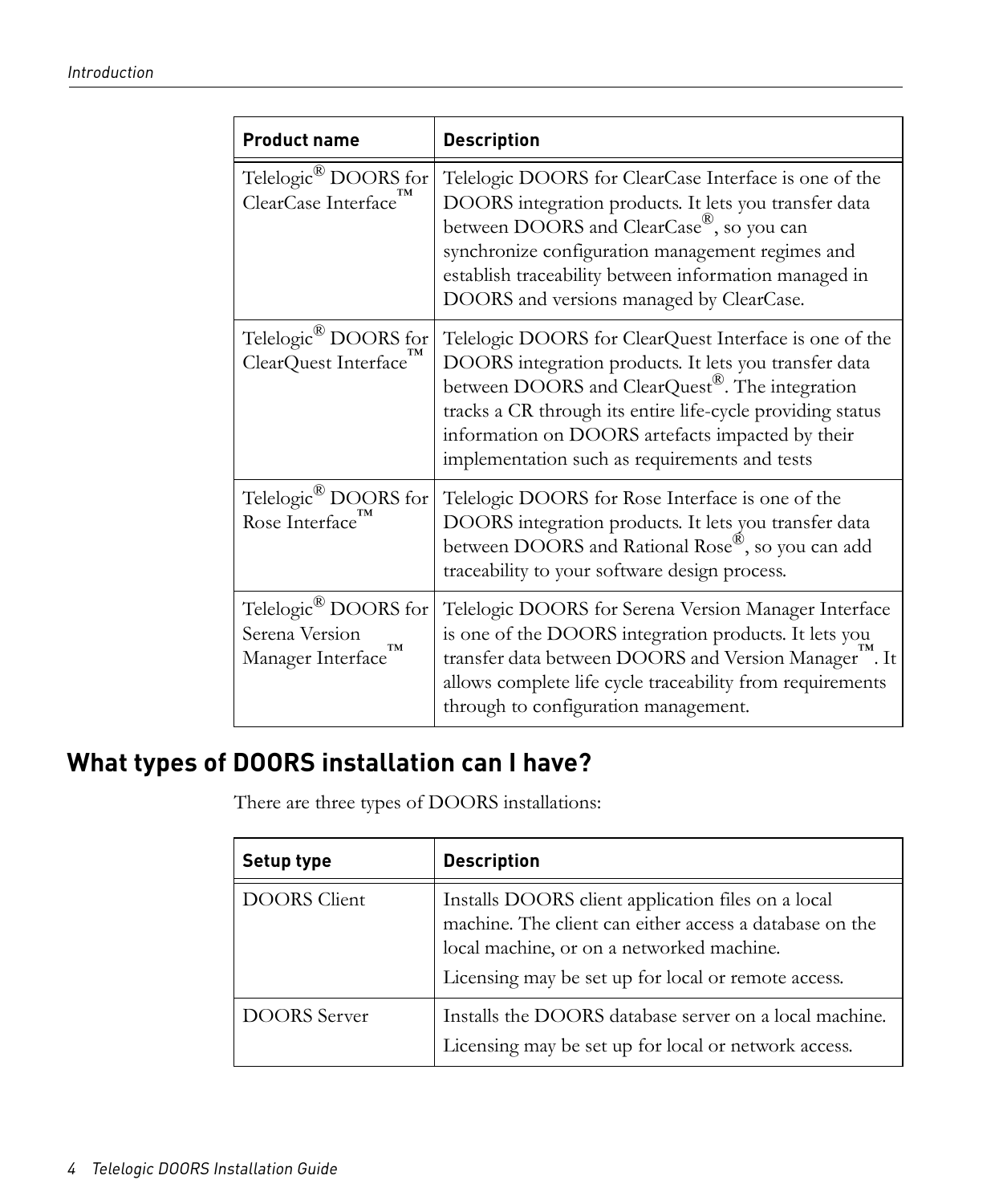<span id="page-12-2"></span>

| Setup type | <b>Description</b>                                                                                                               |
|------------|----------------------------------------------------------------------------------------------------------------------------------|
|            | DOORS Example Data Installs the DOORS example database on a local machine.                                                       |
|            | Users can familiarize themselves with DOORS without<br>accessing production data or installing a local DOORS<br>database server. |

### <span id="page-12-0"></span>**What are the licensing options?**

<span id="page-12-3"></span>You must have either a software or hardware license to run any of the DOORS products.

Unless you are running DOORS 8.2 or DOORS 8.3, and have a valid maintenance agreement, you must request a new software license for DOORS 9.1. Software licenses for all versions of DOORS 8.1 and earlier are not compatible with DOORS 9.1.

Rainbow dongles are no longer supported by DOORS. Customers who have previously used Rainbow dongles to run DOORS must contact their local Support department. Other existing hardware licenses do not need to be replaced.

For more information on licensing, see the *Telelogic Lifecycle Solutions Licensing Guide*, which is available from the **Telelogic Lifecycle Solutions DVD**, and from our web site at https://support.telelogic.com.

# <span id="page-12-1"></span>**What next?**

The following table describes the different DOORS installation options that are covered in this manual.

| If you are installing DOORS 9.1 on                                            | Go to                                                                   |
|-------------------------------------------------------------------------------|-------------------------------------------------------------------------|
| A Windows machine that does not have<br>a previous version of DOORS installed | "New installation of DOORS on<br>Windows," on page 7                    |
| A Windows machine that is currently<br>running a previous version of DOORS    | "Upgrading to DOORS 9.1 from<br>DOORS 5.x, 6.x, 7.x or 8.x," on page 23 |
| A UNIX machine<br>"Installing the DOORS server on<br>UNIX," on page 33        |                                                                         |
| A Citrix machine                                                              | "Installing and using DOORS on Citrix,"<br>on page 31                   |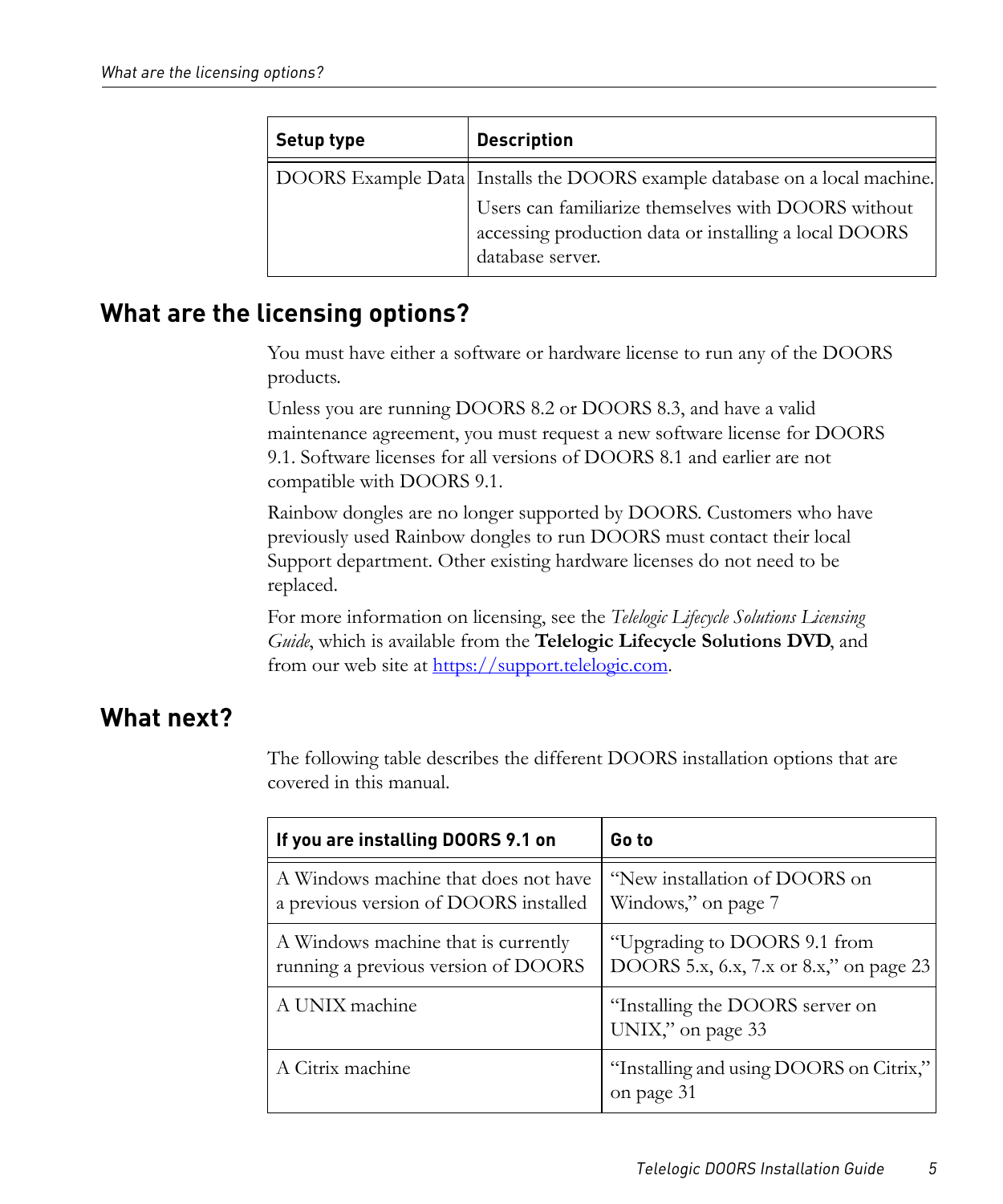*Introduction*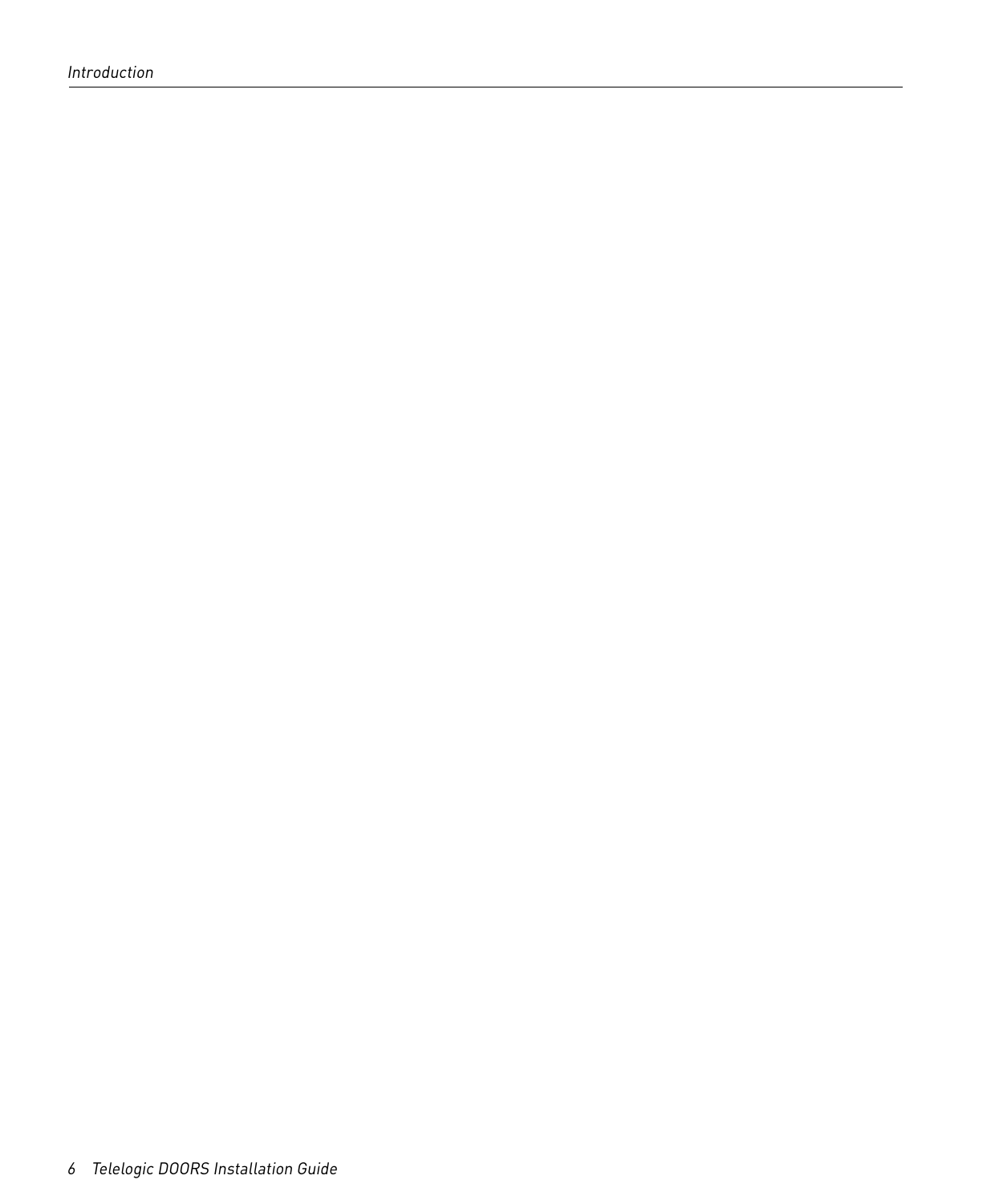# <span id="page-14-2"></span><span id="page-14-0"></span>*3 New installation of DOORS on Windows*

This chapter describes how to install and set up DOORS 9.1 on a machine that does not have previous versions of DOORS installed. If you want to install DOORS and use data from previous versions of DOORS you should follow the instructions in ["Upgrading to DOORS 9.1 from DOORS 5.x, 6.x, 7.x or 8.x," on](#page-30-3)  [page 23.](#page-30-3)

This chapter contains the following:

- [Installing the DOORS database server](#page-14-1)
- [Installing the DOORS client](#page-16-0)
- [Installing the Telelogic License Server](#page-18-0)
- [Silent installation](#page-19-0)
- [Starting DOORS](#page-19-1)
- [TDS, the DOORS database and UUIDs](#page-22-0)
- [Installing the DOORS Example Data](#page-22-3)
- [Uninstalling DOORS](#page-23-0)

# <span id="page-14-3"></span><span id="page-14-1"></span>**Installing the DOORS database server**

If you are installing both the DOORS client and the DOORS database server on the same machine, we advise you to install the DOORS client first. The DOORS database server and the DOORS client share components, and if you install the server before the client, you may need to restart your machine during the client installation. For information on the client installation, see, ["Installing the](#page-16-0)  [DOORS client," on page 9.](#page-16-0) When you have installed the DOORS client, follow the steps below to install the DOORS database server.

- **1.** Check that you meet the system requirements for installing and running the DOORS database server. Details of system requirements can be found in the readme file, and on the website at https://support.telelogic.com.
- **2.** Make sure you're logged onto your computer as the local Administrator, and not a user with Administrator privileges.
- **3.** Shut down all other applications. In particular, shut down Microsoft Office applications, including the Microsoft Office toolbar.
- **4.** You can either install from the Telelogic Solutions DVD or from DOORS software downloaded from the Telelogic website.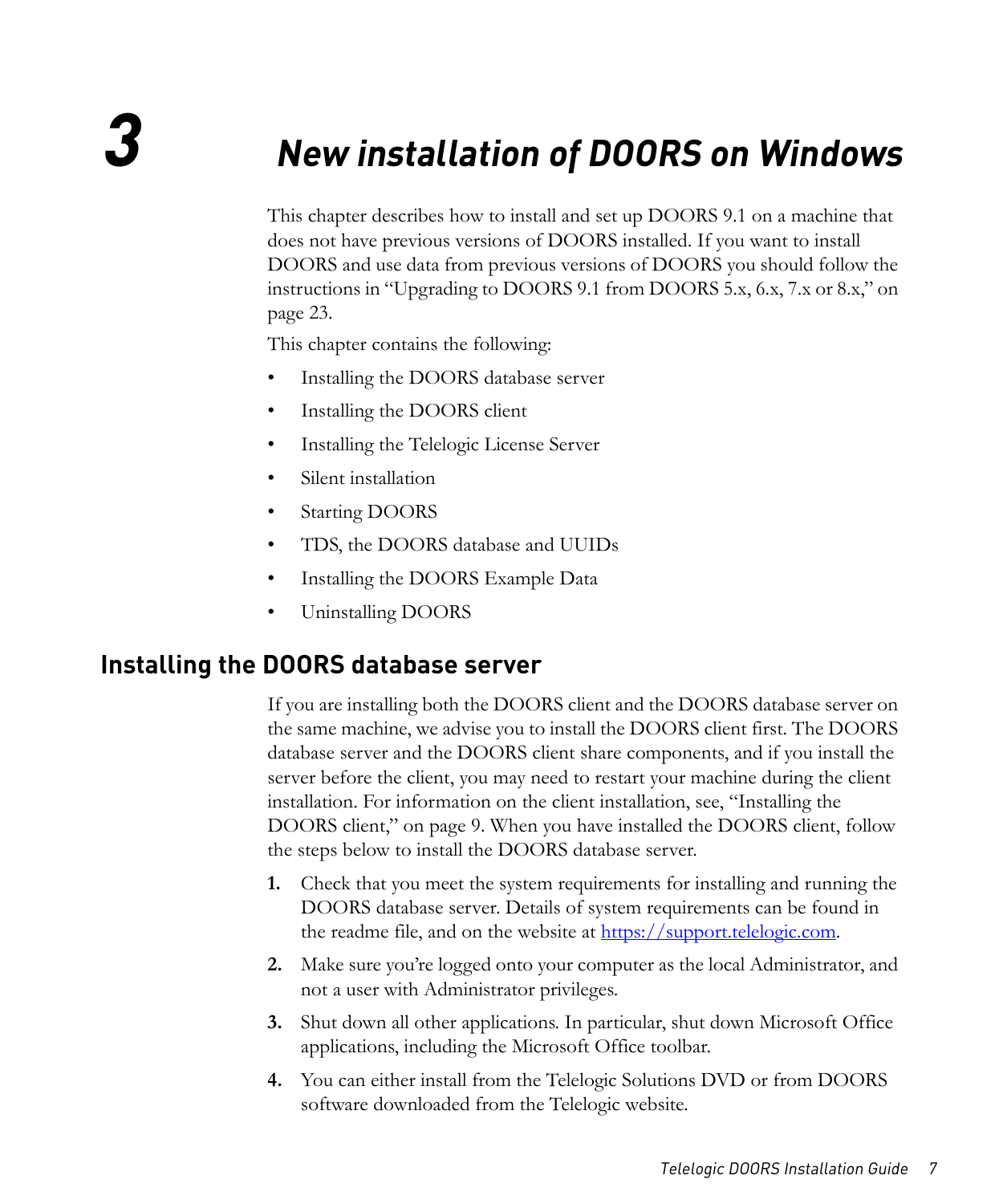If you're installing from DVD, put the **Telelogic Lifecycle Solutions DVD**  into your DVD-ROM drive, browse to the DOORS server software and click to install. The DOORS database server installer runs, and the **Welcome** screen is displayed.

If you downloaded the DOORS database server software from the website, navigate to the file you downloaded, and double-click it. The DOORS database server installer runs, and the **Welcome** screen is displayed.

**5.** Click **Next**.

The **License Agreement** screen is displayed.

**6.** If you accept the terms of the license agreement, select the **I accept...** option and click **Next**.

If you do not have a DOORS client installed on your machine, the **Destination Folder** screen is displayed. If you have a DOORS client installed the **DOORS Database Server Settings** screen is displayed. Go to Step 8.

**7.** Enter the path to the folder you want to use for your DOORS installation, or leave the default. DOORS is installed to a new folder named DOORS 9.1, which is created in this location.

For example, the default installation folder is  $C:\Per{\text{Program}}$ Files\Telelogic\. If you install to this location, a folder called DOORS 9.1 is created in the Telelogic folder, and all the files your computer needs to run the DOORS database server are installed in the DOORS 9.1 folder.

If you want to change the directory:

- **a.** Click the **Change** button.
- **b.** Browse to the directory you want to install to.
- **c.** Click **OK**.

The **DOORS Database Server Settings** screen is displayed.

- **8.** Enter the Port Number and the Data Directory.
	- **a.** In **Port Number**, type the port number to be used by your DOORS database server. We recommend you do not use a number lower than 1000. The default port used by DOORS is 36677.
	- **b.** In **Data Directory**, type the path to the directory you want to use for your DOORS database. This directory must be on the local machine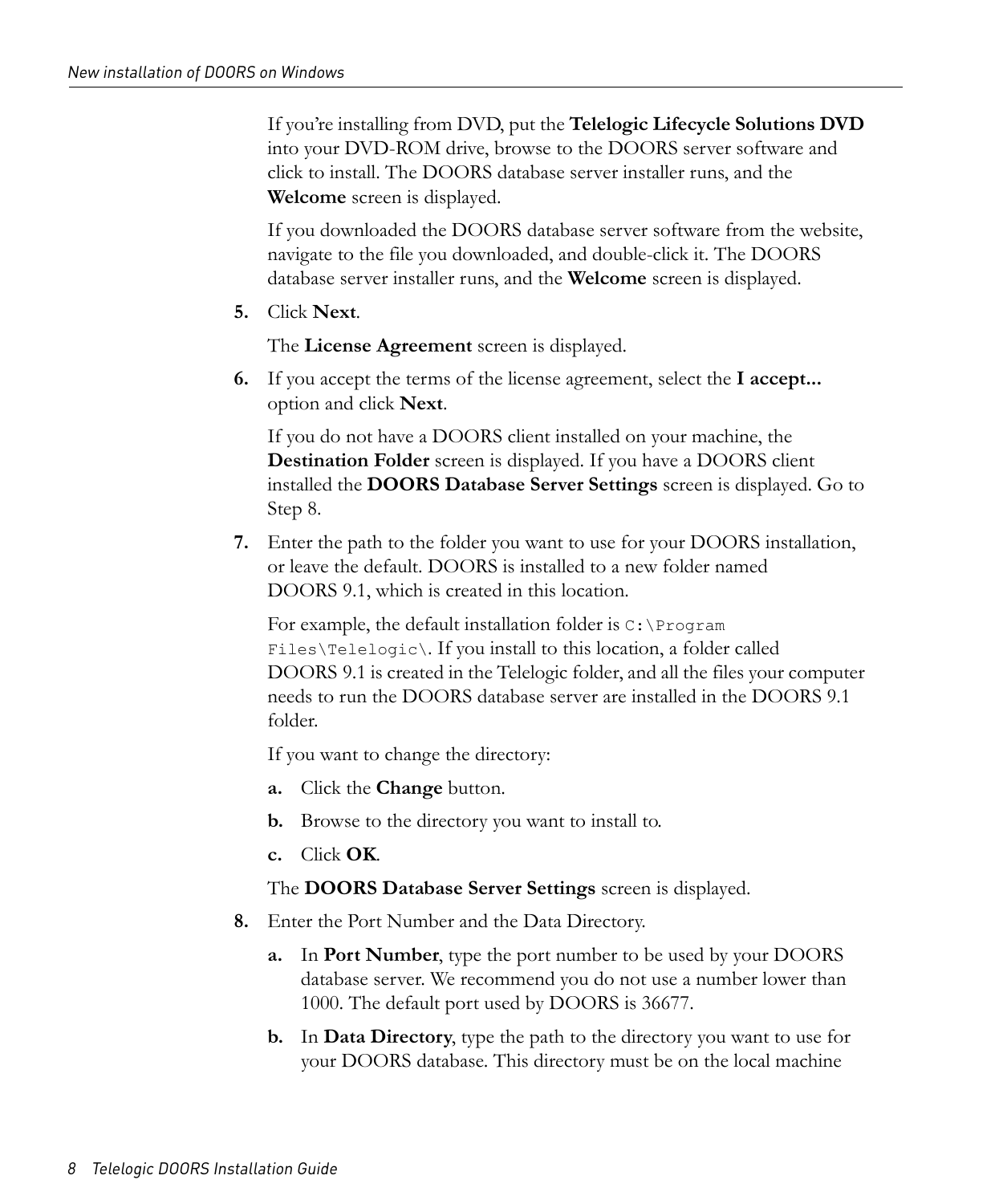and is where your data and user information will be stored. DOORS does not support mapped drives for data.

- **c.** Click **Next**.
- **Note** If the port you specified is already being used by another application, a message is displayed. Click **OK**, type a different port number and click **Next.**

The **Ready to Install the Program** screen is displayed.

The settings you defined in the previous steps are displayed. Use the **Back** button if you want to change any of your settings.

- **9.** Click **Install**.
- <span id="page-16-1"></span>**10.** When all the files are installed, the **Finish** screen is displayed. Click **Finish** to complete the installation.

### <span id="page-16-0"></span>**Installing the DOORS client**

If you are installing both the DOORS client and the DOORS database server on the same machine, we advise you to install the DOORS client first.

- **1.** Ensure you have a DOORS 9.1 license. For more information on licensing, see the *Telelogic Lifecycle Solutions Licensing Guide*, which is available from the **Telelogic Lifecycle Solutions DVD**, and from our web site at **https://** support.telelogic.com.
- **2.** Check that you meet the system requirements for installing and running the DOORS client. Details of system requirements can be found in the readme file, and on the website at <u>https://support.telelogic.com</u>.
- **3.** Make sure you're logged onto your computer as the local Administrator, and not a user with Administrator privileges.

If you can't log onto your computer as the local Administrator, see ["Installing DOORS as a non-admin user," on page 45](#page-52-2).

- **4.** Shut down all other applications. In particular, shut down Microsoft Office applications, including the Microsoft Office toolbar.
- **5.** You can either install from the Telelogic Solutions DVD or from DOORS software downloaded from the Telelogic website.

If you're installing from DVD:

**a.** Put the **Telelogic Lifecycle Solutions DVD** into your DVD-ROM drive, browse to **Telelogic Lifecycle Solutions Clients**, and click to install.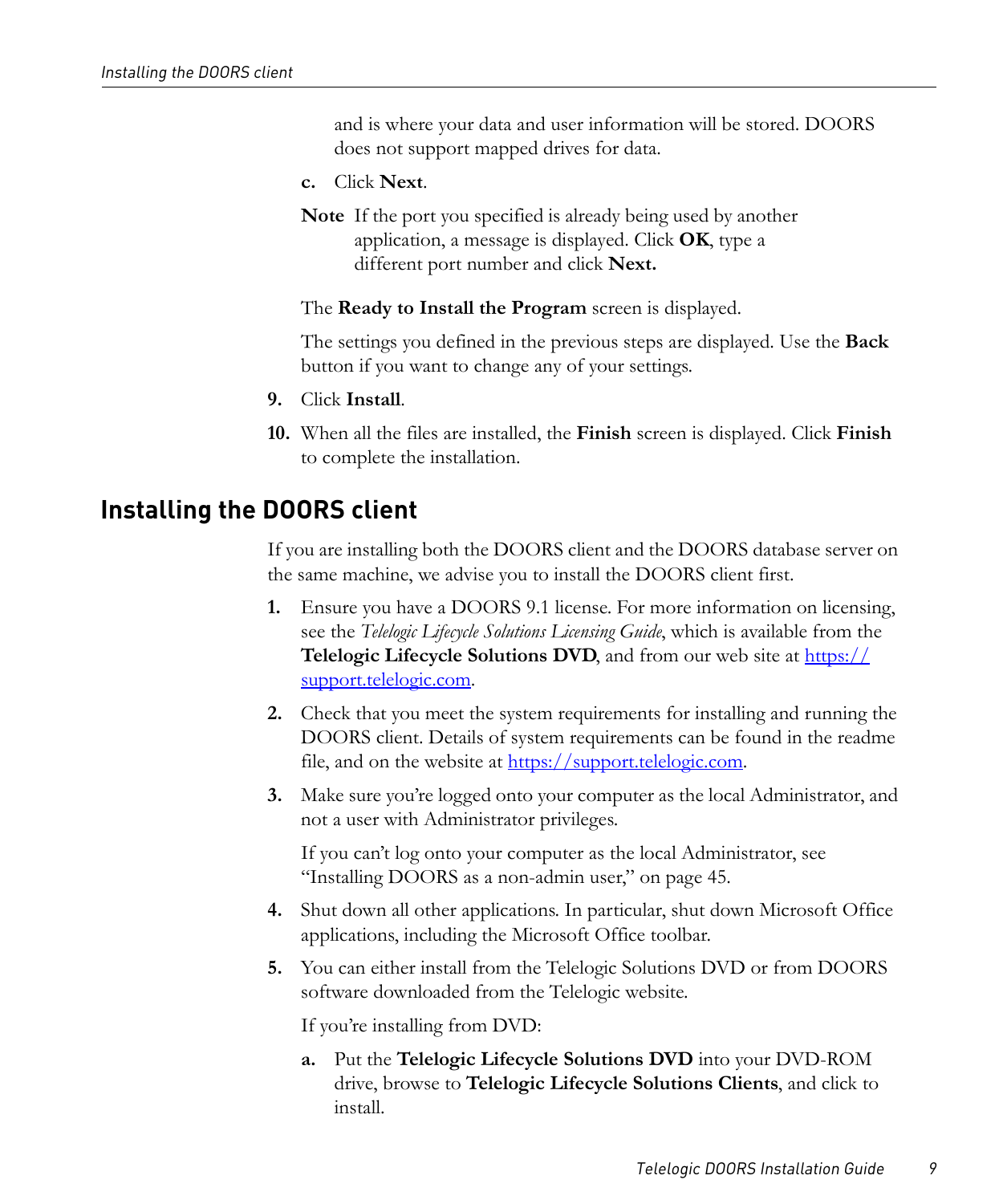The **Telelogic Lifecycle Solutions Setup** runs, and the **Welcome** screen is displayed.

**b.** Click **Next**.

The **License Agreement** screen is displayed.

**c.** If you accept the terms of the license agreement, select the **I accept...** option and click **Next**.

The **Select Products** screen is displayed.

**d.** If you only want to install DOORS, clear all the other options and click **Next**. Go to [step 8](#page-17-0).

For information on installing products other than DOORS, see the appropriate installation manual, which is available from the **Telelogic Lifecycle Solutions DVD**.

If you downloaded the DOORS client software from the website, navigate to the file you downloaded, and double-click it.

The **Welcome** screen is displayed.

**6.** Click **Next**.

The **License Agreement** screen is displayed.

- **7.** If you accept the terms of the license agreement, select the **I accept...** option and click **Next**.
- <span id="page-17-0"></span>**8.** The **Destination Folder** screen is displayed.

Enter the path to the folder you want to use for your DOORS installation, or leave the default. DOORS is installed to a new folder named DOORS 9.1, which is created in this location.

For example, the default installation folder is C:\Program  $Files\Telelogic\$ . If you install to this location, a folder called DOORS 9.1 is created in the Telelogic folder, and all the files your computer needs to run the DOORS client are installed in the DOORS 9.1 folder.

If you want to change the directory:

- **a.** Click the **Change** button.
- **b.** Browse to the directory you want to install to.
- **c.** Click **OK**.
- **9.** Click **Next**.

The **DOORS database settings** screen is displayed.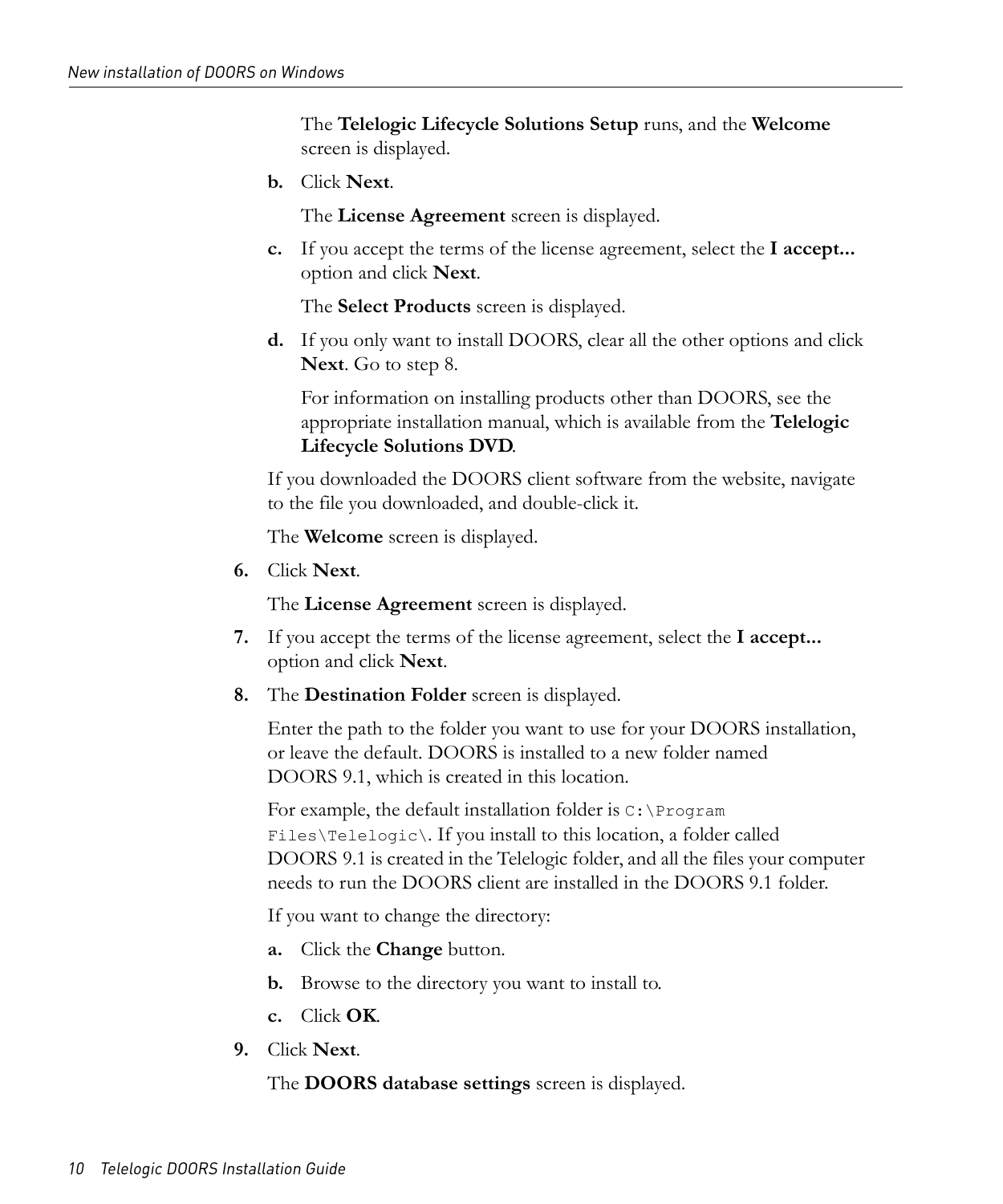- **10.** Type the port number the DOORS database server is using in the **Database Port** field, and the name of the DOORS database server machine in the **Database Host** field.
- **11.** Click **Next**.

The **License Information** screen is displayed.

**12.** If you do not have details of your license, select **Supply license information later**.

If you know the location of your DOORS license, type the information in the appropriate field.

• Telelogic® License Server™

If you are using a floating license, enter the location of the license server in the form *port*@*host*, for example 19353@licenseserver.

• Local License File

If you have a node-locked license, copy it to a folder on your machine and type the path to the file.

- **Note** If you are installing as a non-admin user you must supply license information on this screen.
- **13.** Click **Next**.

The **Ready to Install the Program** screen is displayed.

The settings you defined in the previous steps are displayed. Use the **Back** button if you want to change any of your settings.

- **14.** Click **Install**.
- **15.** When all the files are copied, the **Finish** screen is displayed.

If you want to create a shortcut to DOORS on the desktop, select the check box, then click **Finish** to complete the installation.

#### <span id="page-18-0"></span>**Installing the Telelogic License Server**

For information on installing the Telelogic License Server, see the *Telelogic Lifecycle Solutions Licensing Guide*, which is available from the **Telelogic Lifecycle Solutions DVD**, and from our website at https://support.telelogic.com.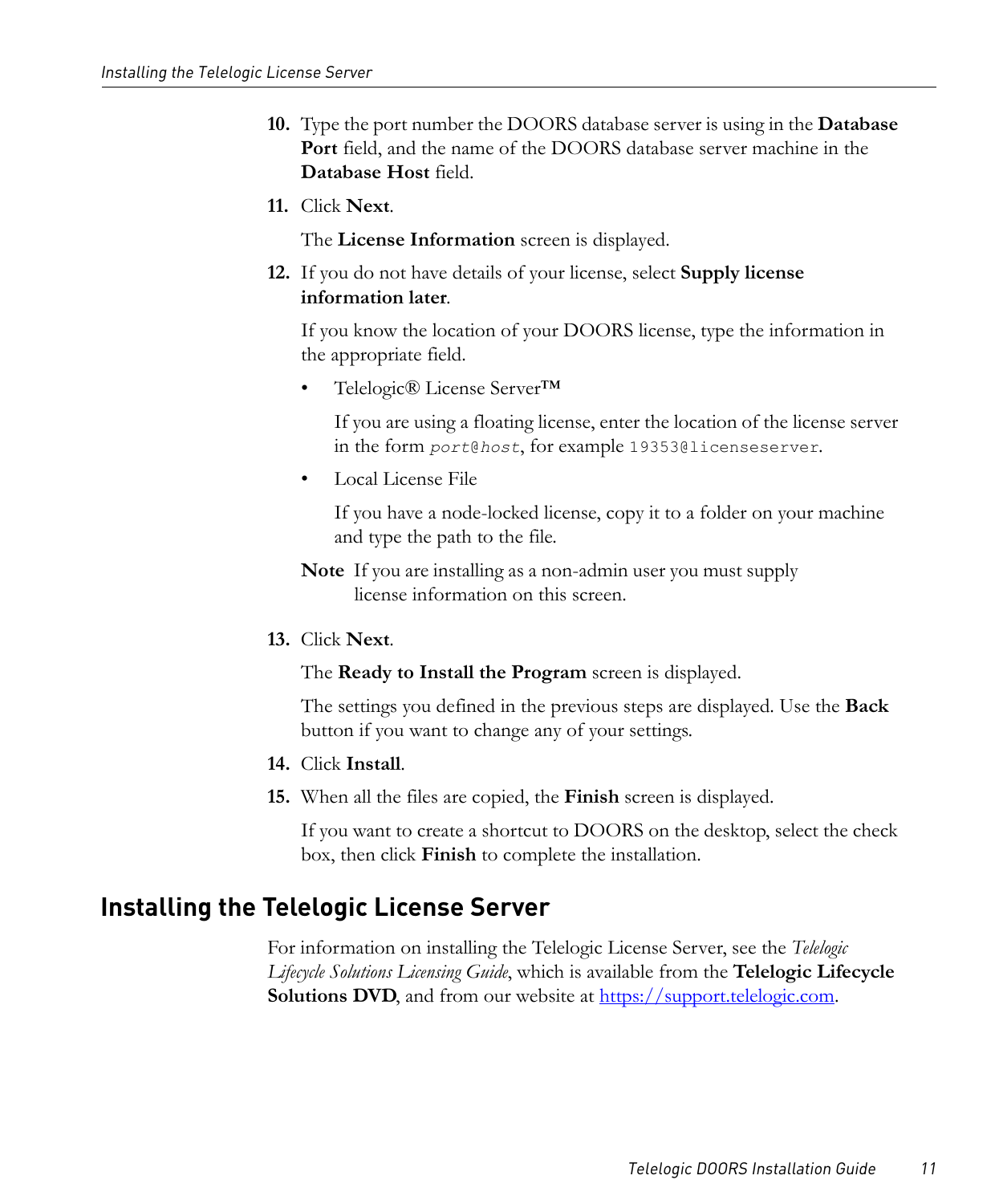# <span id="page-19-4"></span><span id="page-19-0"></span>**Silent installation**

Installshield silent installation is supported with DOORS 9.1. This means that rather than having to install DOORS from scratch, choosing the same options time and time again, you can create an installer that will record your preferred settings once and then allow you to install in a more cost efficient and timely manner.

To do this, run each product installer from the command line. For the DOORS database server, enter a command in the following format:

```
C:\doors_server\setup.exe /s /v"/l*v 
\"C:\doors_server\install.log\" /qn
PORTNUMBER=\"36677\"
DATABASEDIR=\"C:\Program Files\Telelogic\DOORS 9.1\data\" 
INSTALLDIR=\"C:\Program Files\Telelogic\DOORS 9.1\""
```
For the DOORS client, enter a command in the following format:

```
msiexec.exe /l*v 
"C:\doors_client\install.log" /qn /i 
"C:\doors_client\Telelogic DOORS 9.1.msi" 
INSTALLDIR="C:\Program Files\Telelogic\" 
CLIENTDATA="36677@server_machine"
TLLICENSESERVER="19353@license_server"
```
**Note** If you are running silent installation on Windows Vista, you need to make sure that User Account Control is switched off.

When you script Telelogic product installations, you must do so in the following order:

First, any of Telelogic DOORS, Telelogic<sup>®</sup> Synergy<sup>™</sup>, Telelogic<sup>®</sup> Change<sup>™</sup>, and Telelogic® Tau®. Next, Telelogic DOORS Analyst and Telelogic® DocExpress®. Finally, all other products and integrations.

<span id="page-19-3"></span>In the event of an error, a silent installation program does not display any dialog boxes. Instead, status information for the silent installation is recorded in a log file called **install.log** created in the command lines. You can specify any name and location you want.

# <span id="page-19-1"></span>**Starting DOORS**

# <span id="page-19-2"></span>*For installations that point to an empty data folder*

**1.** Click **Start > All Programs > Telelogic > Telelogic DOORS 9.1**.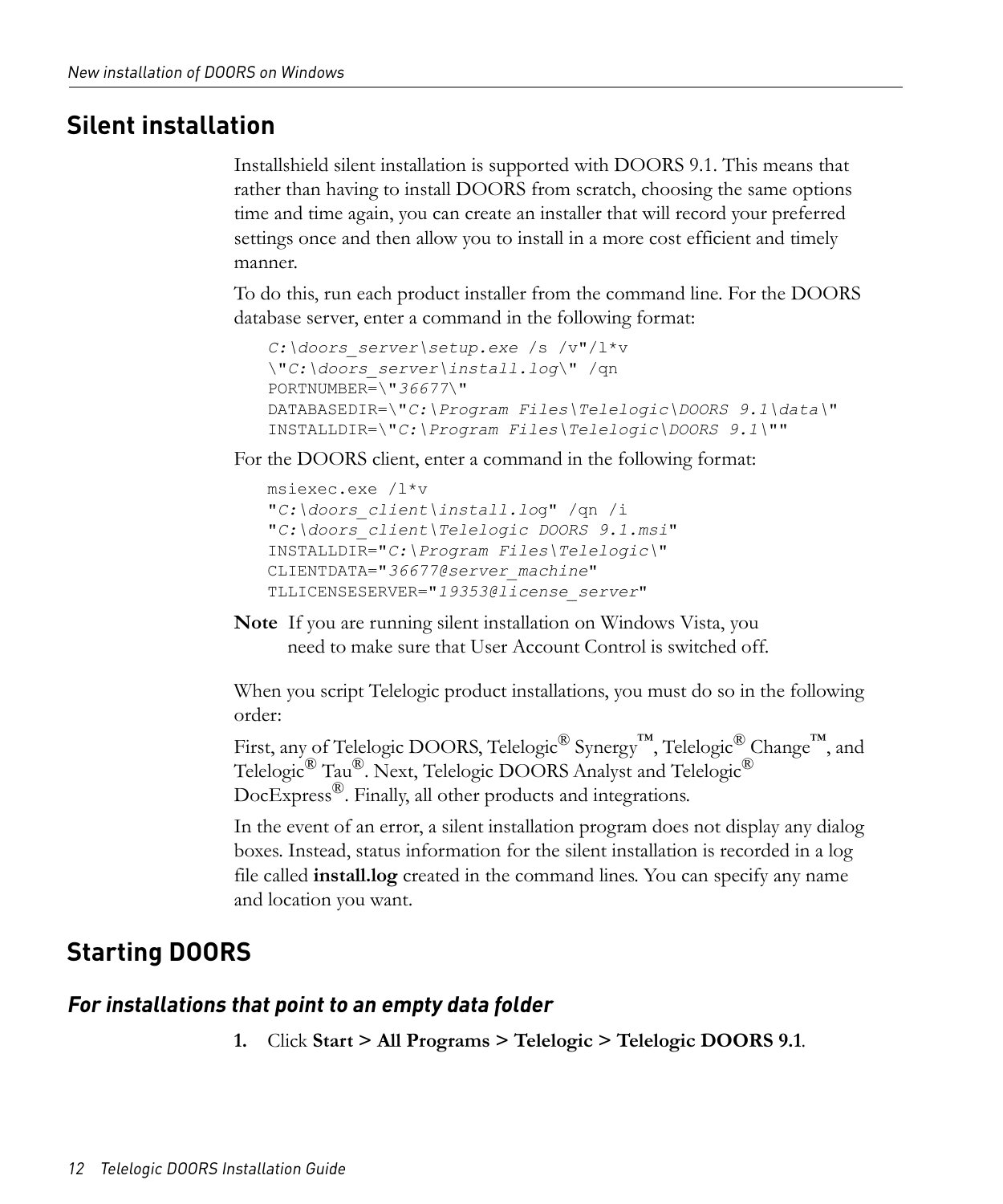The following dialog box is displayed:



**2.** Click **OK**.

The Change Password dialog box is displayed.

- **3.** Type the password you want to use for the Administrator user into the **New password** and **Confirm new password** fields. The password must be at least six characters long.
- **4.** Click **OK**.

**Note** Make a note of this password. If you forget it, you will have to contact Support.

**5.** The DOORS Explorer, and the Welcome Screen are displayed.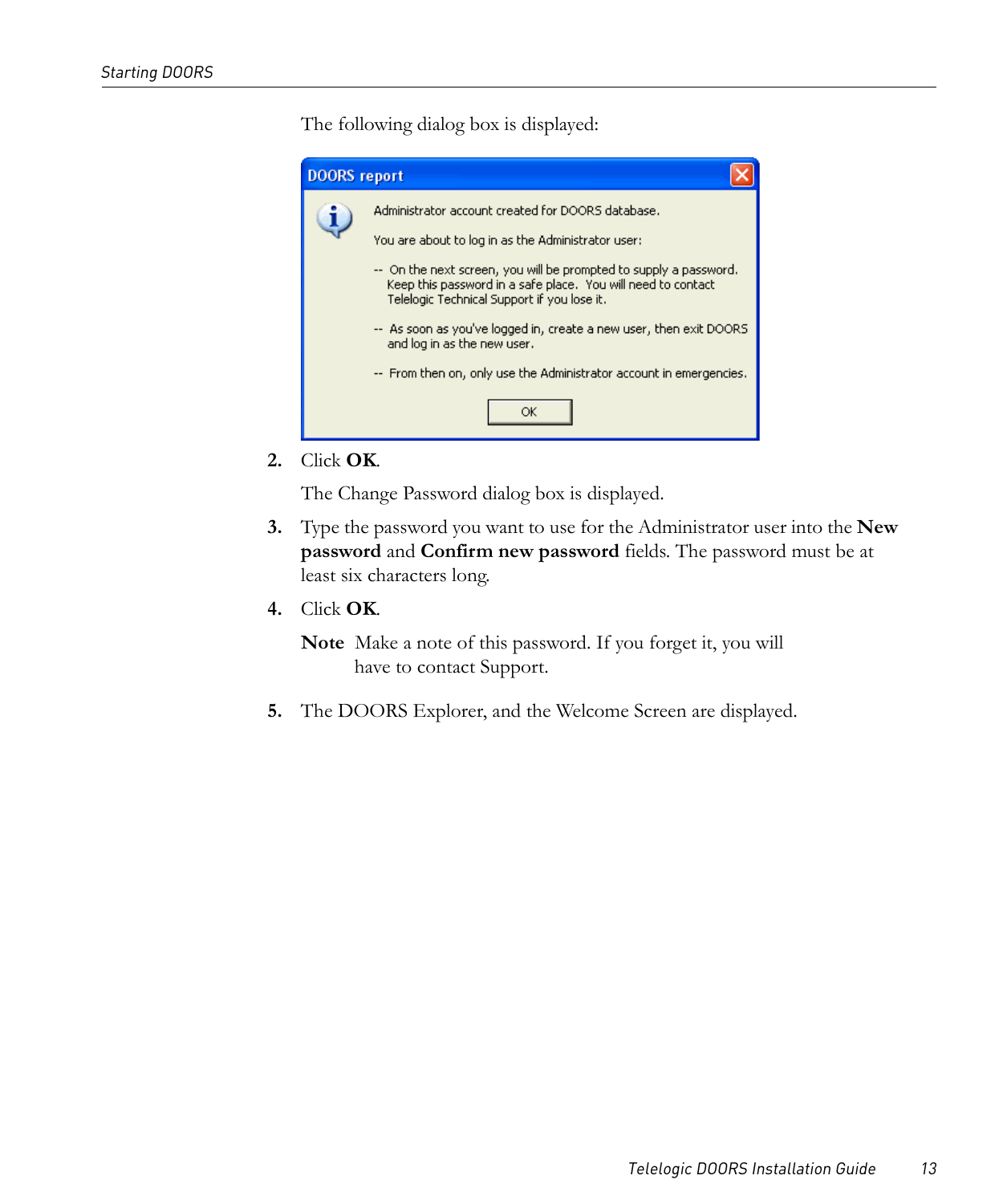**6.** Click **Close** to dismiss the Welcome Screen.



- **7.** You should only use the Administrator account in emergencies, so create a new user account, which you can use next time you log on to DOORS:
	- **a.** Click **Tools > Manage Users**.
	- **b.** On the **Users** tab, click **New**.
	- **c.** Type a username in the **Username** box.
	- **d.** Click the **Database Manager** user type.
	- **e.** Click **OK**.
	- **f.** Click **OK**.
- **8.** Exit DOORS (click **File > Exit**).

Don't remain logged on as the Administrator user.

#### <span id="page-21-0"></span>*For installations that point to existing DOORS data*

**1.** Click **Start > All Programs >Telelogic > Telelogic DOORS 9.1**.

DOORS is loaded and the DOORS login screen is displayed.

**2.** Type your DOORS username and password and click **OK**. If you do not have a DOORS username, contact your DOORS administrator.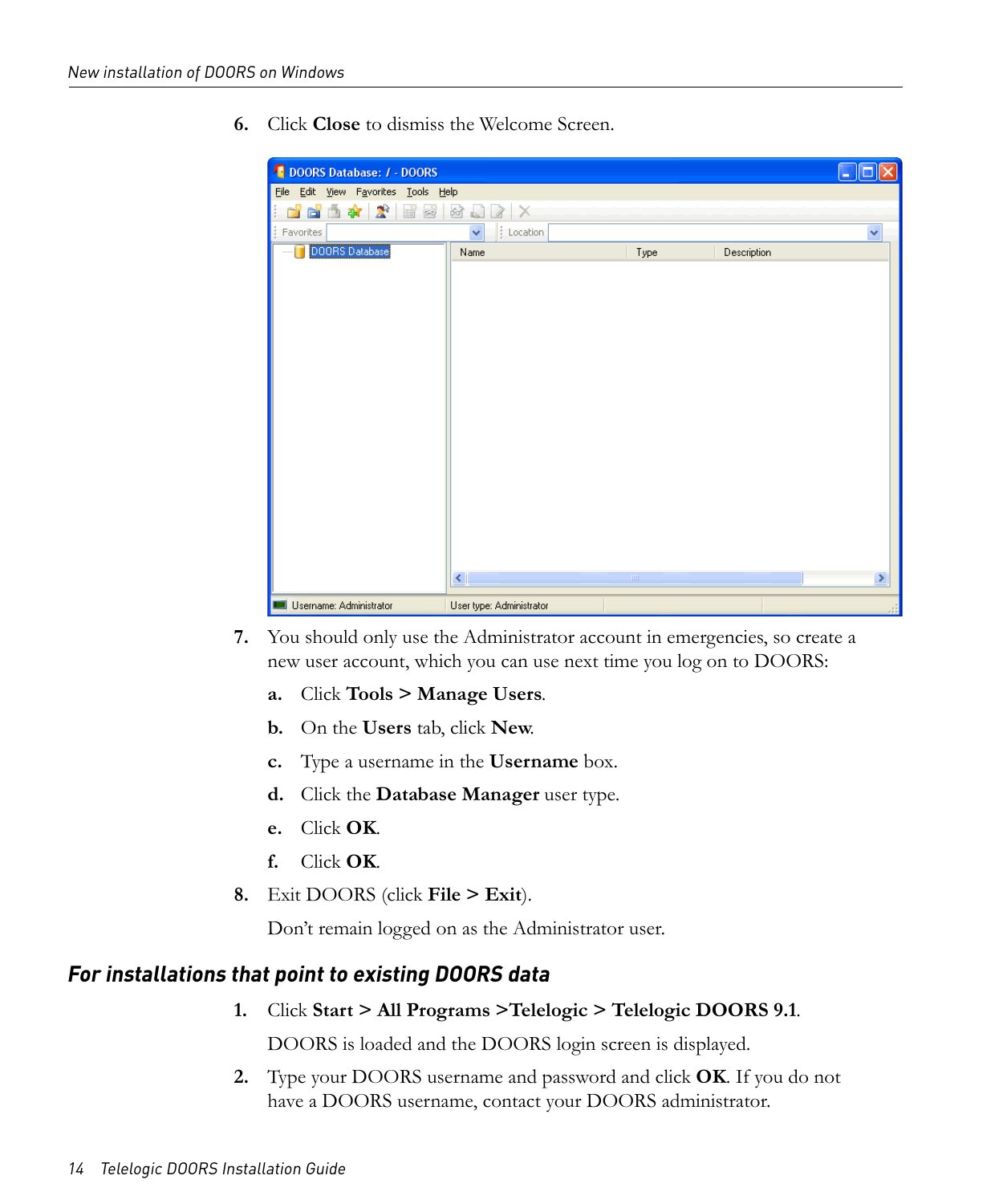<span id="page-22-5"></span>**3.** The DOORS explorer is displayed.

#### <span id="page-22-0"></span>**TDS, the DOORS database and UUIDs**

When you use the Telelogic<sup>®</sup> Directory Server<sup>™</sup> (TDS), two files are created in the data subfolder (for example, c:\program files\telelogic\doors  $9.1\data$ :

- tds\_valid\_id.txt
- tds\_registered.txt

These files are used to associate the database with a Universally Unique Identifier (UUID).

#### <span id="page-22-1"></span>*tds\_valid\_id.txt*

This file indicates that the repository identifier stored in the database is a valid UUID obtained from TDS. As long as this file is present, the database cannot be registered with a different UUID.

If you want to deploy a copy of a database as a new database with a different UUID, you need to delete this file. If you want to retain the current UUID, you mustn't delete this file.

#### <span id="page-22-2"></span>*tds\_registered.txt*

This file indicates that the repository identifier stored in the database is a valid UUID that is recognized by the currently configured TDS. As long as this file is present, the database server will not run unless the UUID is found in the TDS registry.

If you want to redeploy a database with its existing UUID on a new TDS server, you need to delete this file. You must also make sure that the tds\_valid\_id.txt file is not deleted.

#### <span id="page-22-3"></span>**Installing the DOORS Example Data**

<span id="page-22-4"></span>Telelogic supplies an example database that is already populated with data.

The example database is used to give new DOORS users the opportunity to familiarize themselves with DOORS without having to access any of your company's production data or the need to install a local DOORS database server.

#### **To install the Example Data:**

**1.** Ensure you have the DOORS client already installed on your machine.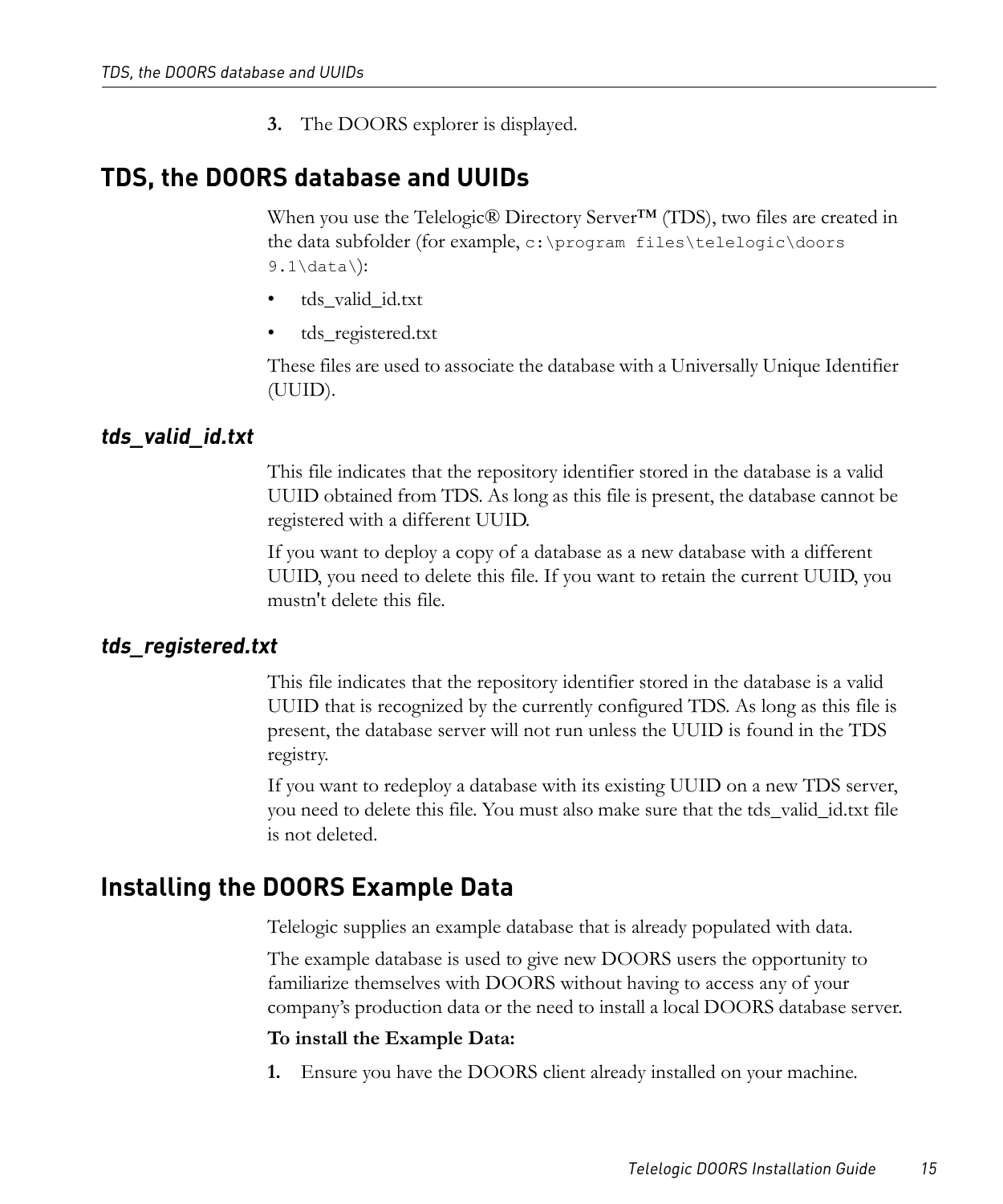- **2.** If you have the training database for a previous version of DOORS installed on your machine, remove it.
- **3.** The DOORS Example Data uses port 29998. If you have a DOORS database server already using this port on your machine, the Example Data will not install correctly.
- **4.** Shut down all other applications. In particular, shut down Microsoft Office applications, including the Microsoft Office toolbar.
- **5.** Download the DOORS Example Data software from the website, navigate to the file you downloaded, and double-click it.

The **Welcome** screen is displayed.

**6.** Click **Next**.

The **License Agreement** screen is displayed.

**7.** If you accept the terms of the license agreement, select the **I accept...** option and click **Next**.

The **Ready to Install the Program** screen is displayed.

**8.** Click **Install**.

When all the files are copied, the **Finish** screen is displayed.

- **9.** Click **Finish**.
- **10.** Run the example database to make sure it has installed correctly.

#### Click **Start > All Programs > Telelogic > Telelogic DOORS 9.1 Example Data**.

# <span id="page-23-1"></span><span id="page-23-0"></span>**Uninstalling DOORS**

Use **Add/Remove Programs** in the Windows Control Panel to remove version 9.1 of the DOORS database server, the DOORS client, or the DOORS Example Data.

**Note** If you uninstall the DOORS Example Data on Windows Vista, a warning dialog will be displayed. Click **Automatically close application**. The software will uninstall as normal.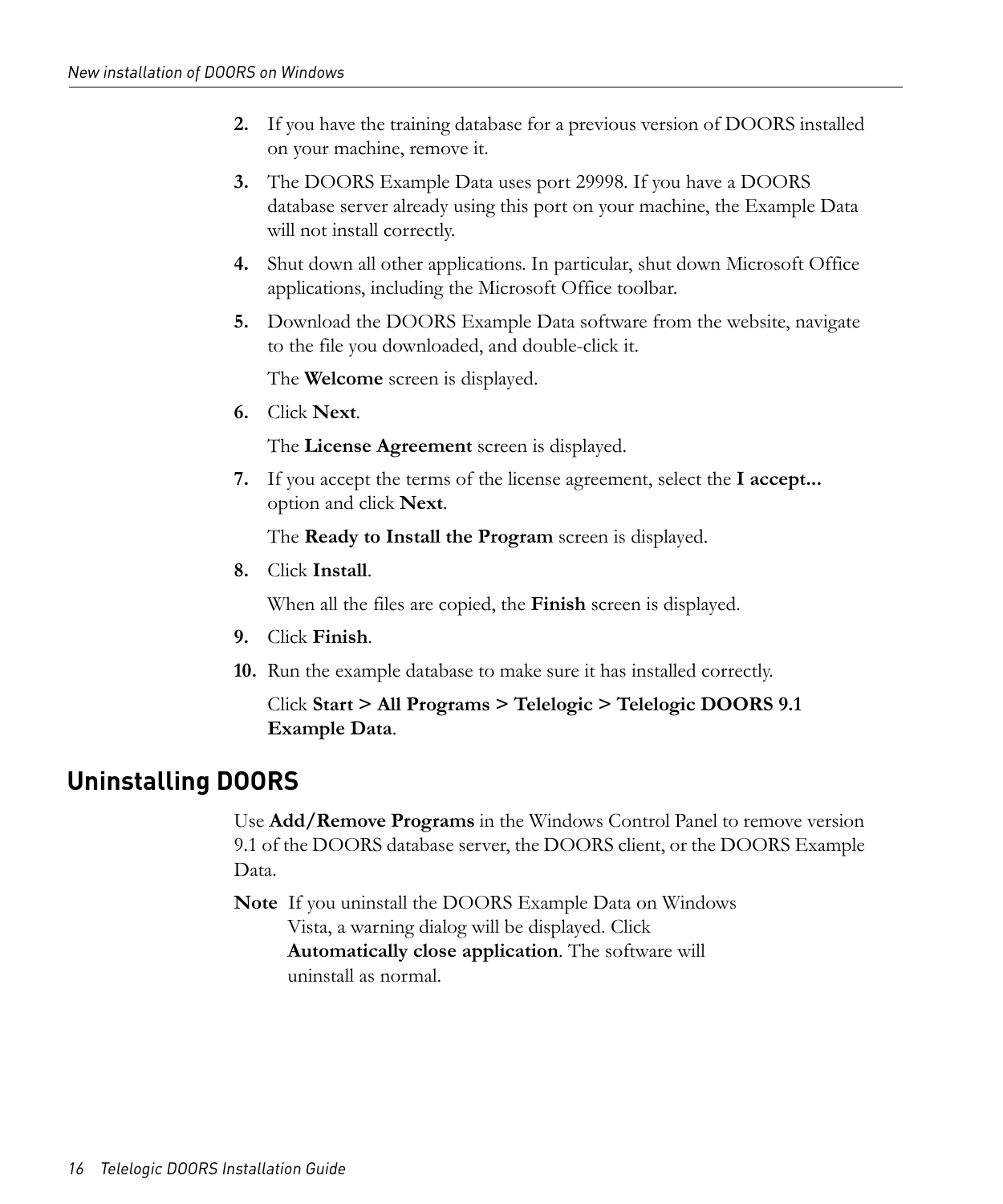# <span id="page-24-0"></span>*4 Upgrading to DOORS 9.1 from DOORS 9.0*

<span id="page-24-5"></span>This chapter describes how to upgrade to DOORS 9.1 from 9.0.

- [Information for users upgrading to DOORS 9.1 from 9.0](#page-24-1)
- [What happens to my integrations?](#page-25-2)
- [Migrating data to DOORS 9.1](#page-25-3)
- [Installing DOORS](#page-27-0)
- [Checking your installation](#page-27-1)

# <span id="page-24-1"></span>**Information for users upgrading to DOORS 9.1 from 9.0**

In all cases DOORS 9.1 is installed into a new directory named DOORS\_9.1 by default, and after successful installation DOORS 9.0 is removed.

You cannot install DOORS 9.1 into the same directory as your current 9.0 installation. If you try to do this the installation will fail.

#### <span id="page-24-2"></span>*Data migration*

Either:

- Install DOORS 9.1, then copy your 9.0 data to the 9.1 data folder
- Enter the path to your DOORS 9.0 data folder in the Database Settings screen when you install the DOORS 9.1 database server.

#### <span id="page-24-3"></span>*Licensing*

You do not need a new software license for DOORS 9.1 if you are already running DOORS 9.0, and have a valid maintenance agreement.

#### <span id="page-24-4"></span>*Directory names and menu options*

DOORS 9.1 is installed by default to a new directory named **DOORS 9.1**. You cannot install DOORS 9.1 to the same directory as your DOORS 9.0 installation.

The **Start > All Program > Telelogic** menu displays **Telelogic DOORS 9.1** after the successful installation of DOORS 9.1.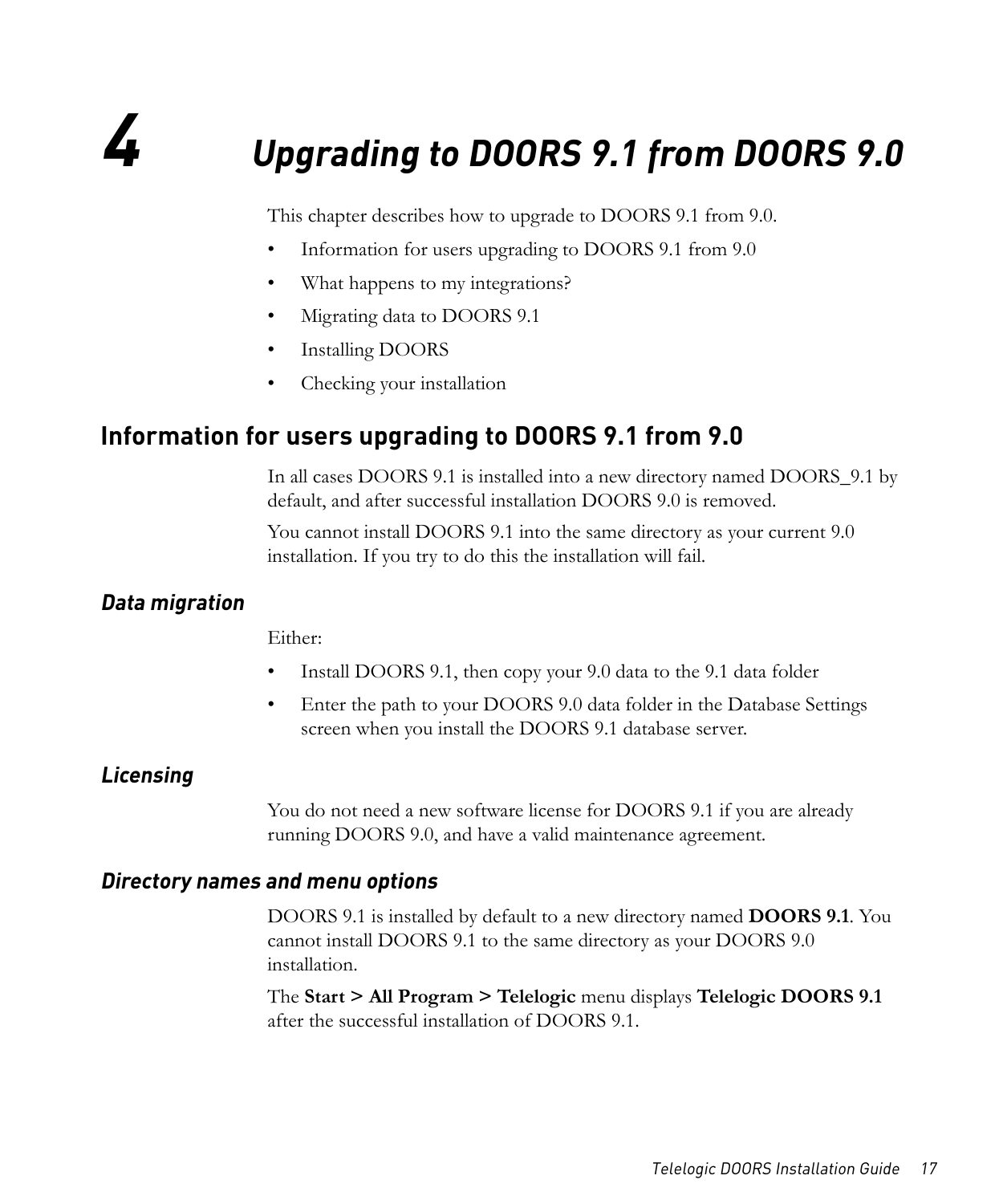#### <span id="page-25-0"></span>*Default directories when upgrading to DOORS 9.1*

DOORS 9.1 is installed to C:\Program Files\Telelogic\DOORS 9.1 by default. You can choose to install into this directory or modify this path to install into a new directory. However, you cannot install into the directory in which 9.0 is currently installed.

#### <span id="page-25-1"></span>*Compatibility between DOORS 9.0 and DOORS 9.1*

- DOORS 9.0 clients can connect to a DOORS 9.1 database server.
- DOORS 9.1 clients can connect to a DOORS 9.0.
- DOORS 9.1 can read DOORS 9.0.
- DOORS 9.0 clients can read DOORS 9.1 project or module archives and partitions.

### <span id="page-25-2"></span>**What happens to my integrations?**

When you upgrade from 9.0 to 9.1, your integrations will still run with your previous version of DOORS. If you want to run your integrations with DOORS 9.1, you need to re-install them.

# <span id="page-25-3"></span>**Migrating data to DOORS 9.1**

For safety, it is critical that you make a backup of your DOORS data before attempting to migrate. The recommended steps for migrating your data are given below.

- **1.** Stop the DOORS database server and copy the DOORS data directory to the directory that your DOORS 9.1 database server is using.
- **2.** Start the DOORS 9.1 database server.

To initiate the migration, the DOORS Administrator must log on from a DOORS 9.1 client and confirm that the data is to be migrated. No-one can use DOORS until migration is completed. The DOORS client can be on the DOORS database server machine, or on a different machine.

If the Administrator does not successfully log on, or does not confirm that migration is required, then no migration will be performed.

**3.** Select **Start > Program Files > Telelogic > Telelogic DOORS 9.1**.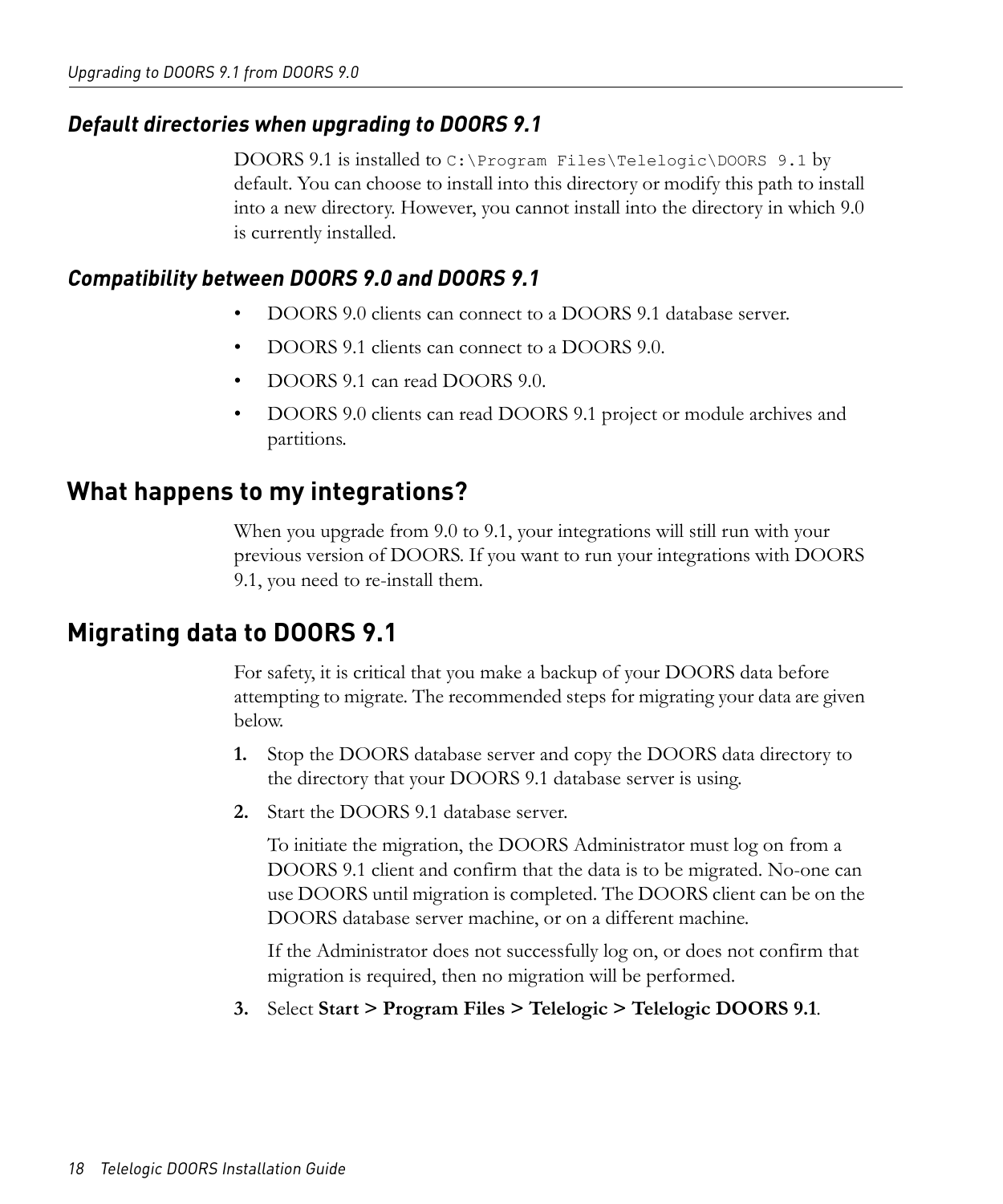The DOORS login screen is displayed.

| <sup>8</sup> Database Migrati |  |
|-------------------------------|--|
| Database: 38999@UKEDMANT      |  |
| Username: Administrator       |  |
| Password:                     |  |
| Cancel<br>ΠK                  |  |

**Note** If the DOORS login screen is not displayed, you have not copied your existing DOORS data to the correct directory. If you chose to migrate your data using archive and restore, the dialog above is not displayed.

**4.** Type the Administrator password. No other DOORS user can log onto the unmigrated database.

If you don't know your Administrator password, contact your local Support department

After successful login, the following dialog is displayed:

| <b>DOORS</b> |                                                                                                                                                                                                                                                                                                                        |
|--------------|------------------------------------------------------------------------------------------------------------------------------------------------------------------------------------------------------------------------------------------------------------------------------------------------------------------------|
|              | Migrating this database to V9 format will make the data inaccessible to pre-V9 clients.<br>Migration is irreversible: we recommend that the database is backed up prior to migration.<br>Select 'Confirm' to proceed with migration now. Select 'Cancel' to exit, leaving the database unchanged.<br>Cancel<br>Confirm |

**5.** Click **Confirm** to begin the migration.

**Note** This may only take a few seconds to complete, depending on the size of your data.

When the migration is complete, the DOORS database explorer is displayed.

If you have a dbadmin password, you need to perform these additional steps:

- **a.** Log off and stop the DOORS database server.
- **b.** Reset the dbadmin password:

Open a DOS command prompt, navigate to the bin directory and enter a command in the following format: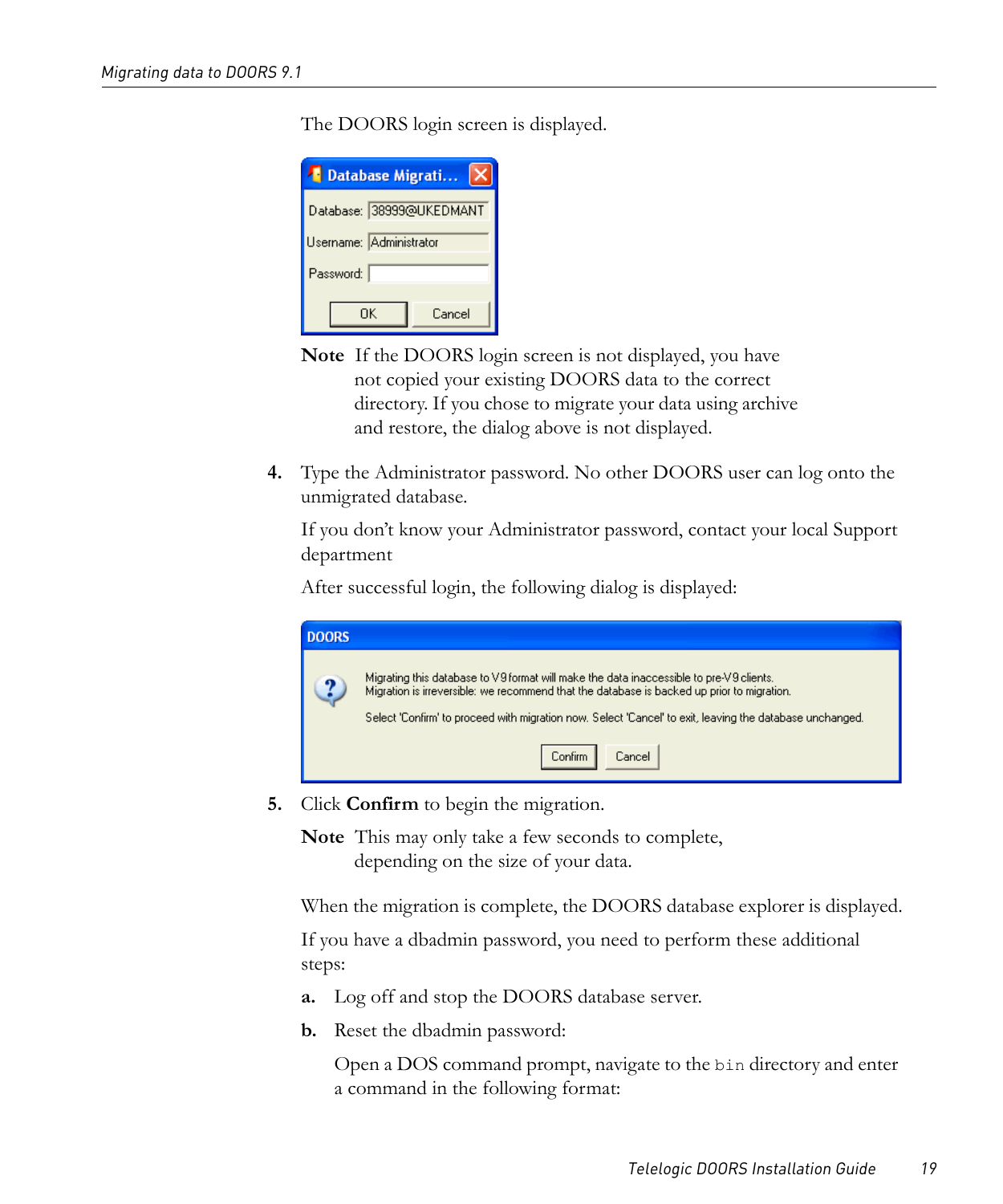doorsd -R <*newpassword*> -s <*datadirectory*>

**c.** Restart the DOORS database server.

You can now access the data and other DOORS users can log onto DOORS 9.1.

#### <span id="page-27-0"></span>**Installing DOORS**

For information on installing DOORS, see the appropriate chapter.

- ["New installation of DOORS on Windows," on page 7](#page-14-2)
- ["Installing the DOORS server on UNIX," on page 33](#page-40-3)

### <span id="page-27-1"></span>**Checking your installation**

#### <span id="page-27-2"></span>*For installations that point to an empty data folder*

**1.** Click **Start > Programs > Telelogic > Telelogic DOORS 9.1**

The following dialog box is displayed:



**2.** Click **OK**.

The Change Password dialog box is displayed.

- **3.** Type the password you want to use for the Administrator user into the **New password** and **Confirm new password** fields. The password must be at least six characters long.
- **4.** Click **OK**.

**Note** Make a note of this password. If you forget it, you will have to contact Support.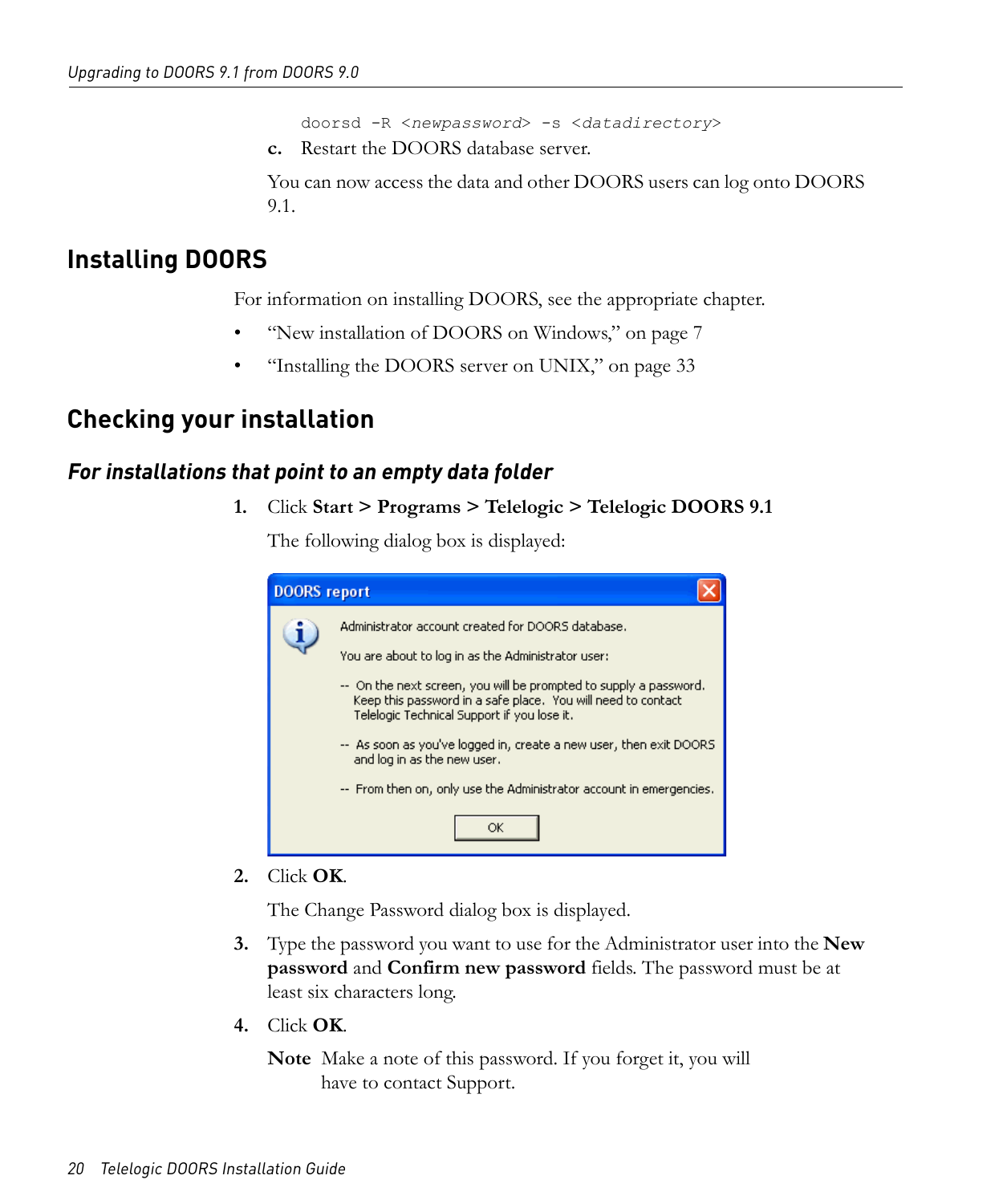- **5.** The DOORS Explorer, and the Tip of the Day are displayed.
- **6.** Click **OK** to dismiss the Tip of the Day screen.



- **7.** You should only use the Administrator account in emergencies, so create a new user account, which you can use next time you log in to DOORS:
	- **a.** Click **Tools > Manage Users**
	- **b.** On the **Users** tab, click **New**
	- **c.** Type a username in the **Username** box
	- **d.** Click the **Database Manager** user type
	- **e.** Click **OK**
- **8.** Exit DOORS (click **File > Exit**).

Don't remain logged in as an Administrator user

#### <span id="page-28-0"></span>*For installations that point to existing DOORS 9 data*

**1.** Click **Start > Programs > Telelogic > Telelogic DOORS 9.1**

DOORS is loaded and the DOORS login screen is displayed.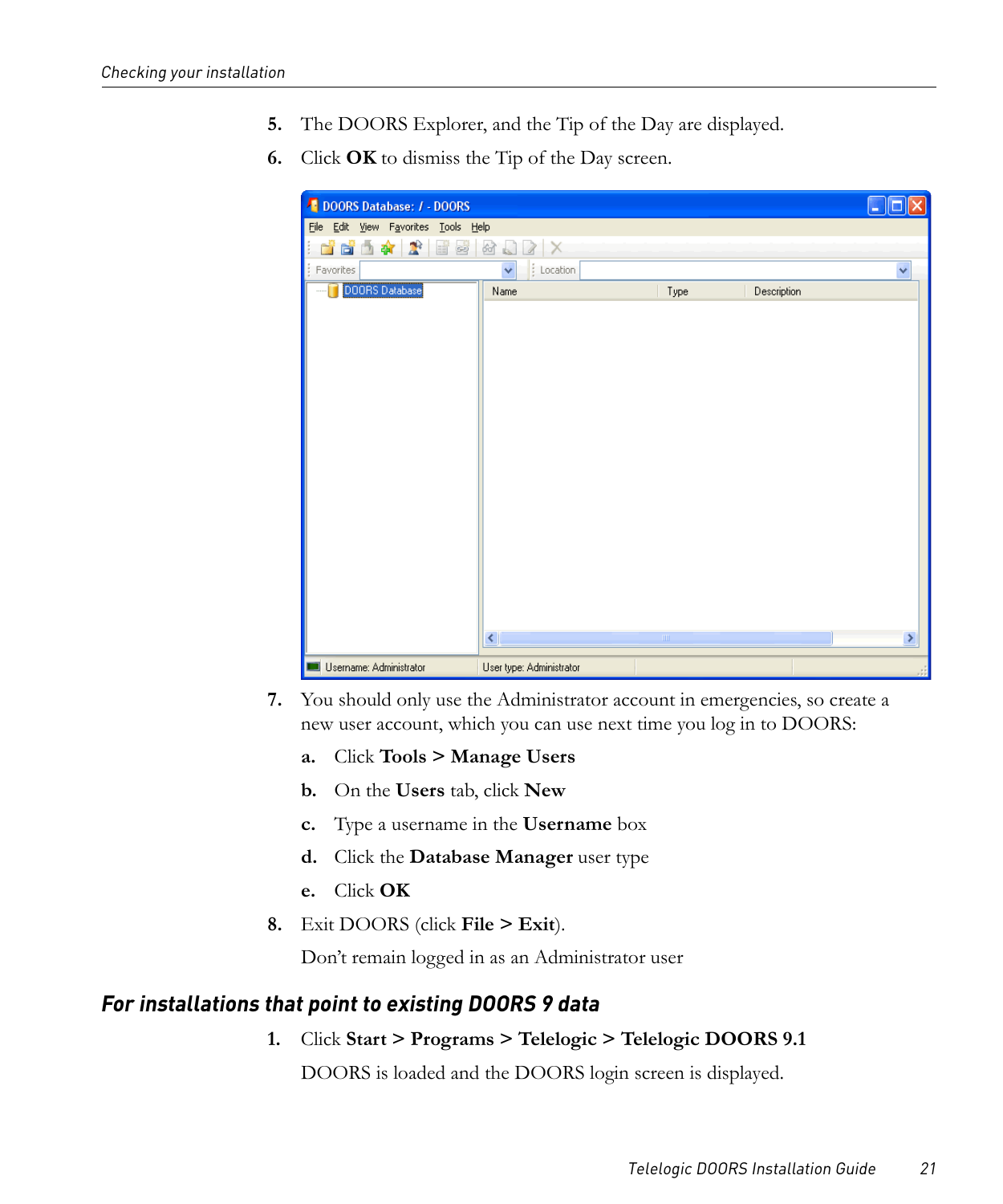- **2.** Type your DOORS username and password and click **OK**. If you do not have a DOORS username, contact your DOORS administrator.
- **3.** The DOORS explorer is displayed.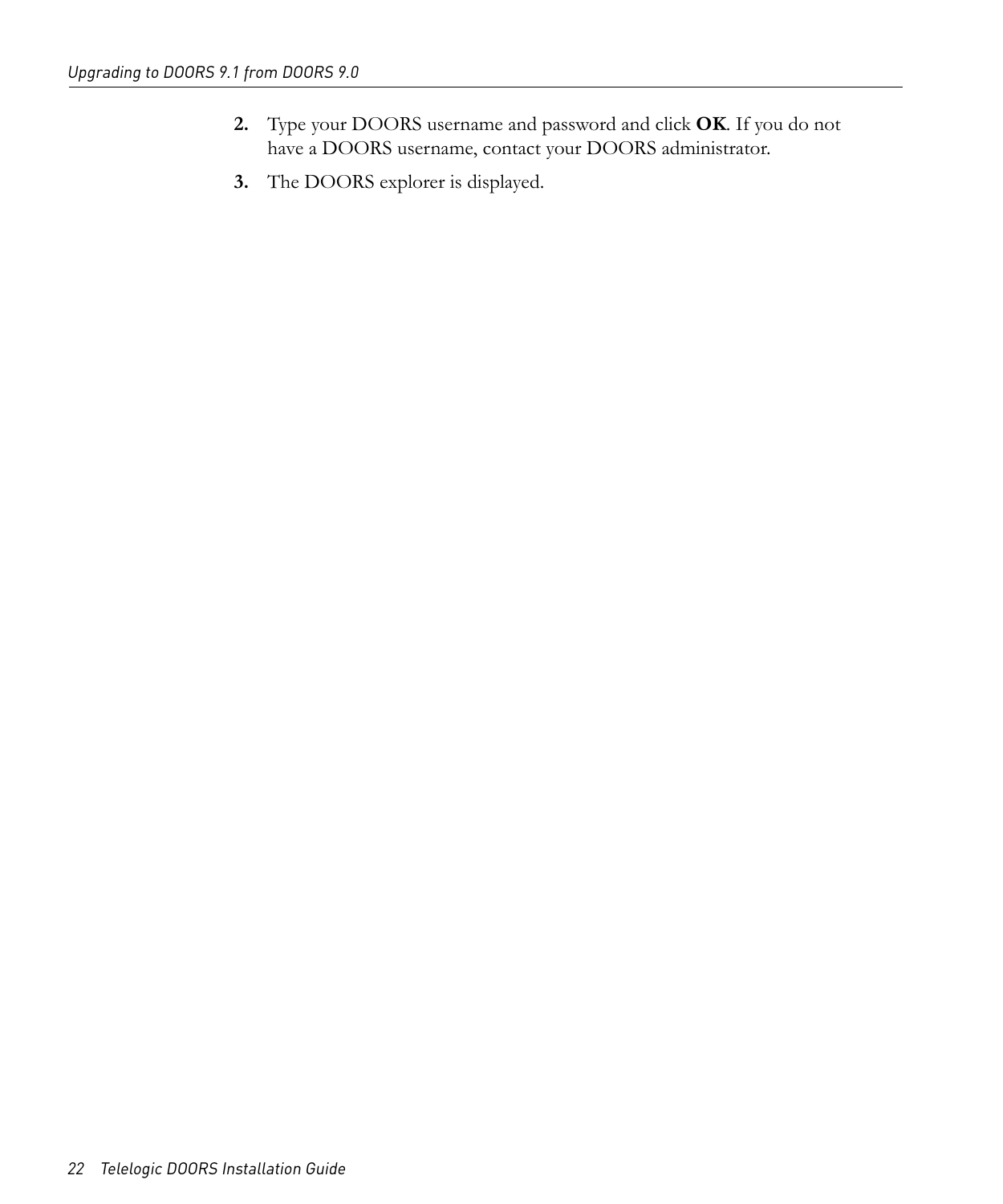# <span id="page-30-5"></span><span id="page-30-3"></span><span id="page-30-0"></span>*5 Upgrading to DOORS 9.1 from DOORS 5.x, 6.x, 7.x or 8.x*

This chapter discusses what you need to take into consideration when you are upgrading to DOORS 9.1 from version 5.x, 6.x, 7.x or 8.x.

It contains information on update paths, licensing and migrating your data.

The installation procedure is the same whether you are upgrading to DOORS 9.1 or installing it from scratch. For information on the installation procedure, follow the appropriate links in the text.

- [Migration paths](#page-30-1)
- [Does DOORS 9.1 overwrite DOORS 8.x or 7.x?](#page-32-0)
- [What do I do with my existing DOORS data?](#page-32-1)
- [How does licensing change?](#page-34-0)
- [What happens to my integrations?](#page-34-1)
- [Can I install and set up DOORS 9.1 in phases?](#page-35-0)
- [What do the new installation options mean?](#page-35-1)
- [Upgrading and migrating data to DOORS 9.1](#page-35-2)
- [Installing DOORS](#page-37-0)

#### <span id="page-30-1"></span>**Migration paths**

This section answers the following questions:

- [Can I migrate directly to DOORS 9.1 from DOORS 5.x?](#page-30-2)
- [Can I migrate directly to DOORS 9.1 from DOORS 6.x?](#page-31-0)
- [Can I migrate directly to DOORS 9.1 from DOORS 7.x?](#page-31-1)
- <span id="page-30-4"></span>[Can I migrate directly to DOORS 9.1 from DOORS 8.x?](#page-31-2)

#### <span id="page-30-2"></span>*Can I migrate directly to DOORS 9.1 from DOORS 5.x?*

You cannot migrate data directly to DOORS 9.1 from DOORS 5.x. Data must first be migrated to DOORS 6.0 SR1 format. It can then be migrated to DOORS 9.1. You do not have to upgrade all of your DOORS 5.x clients to DOORS 6.0 SR1. Only the DOORS 5.x database needs to be migrated.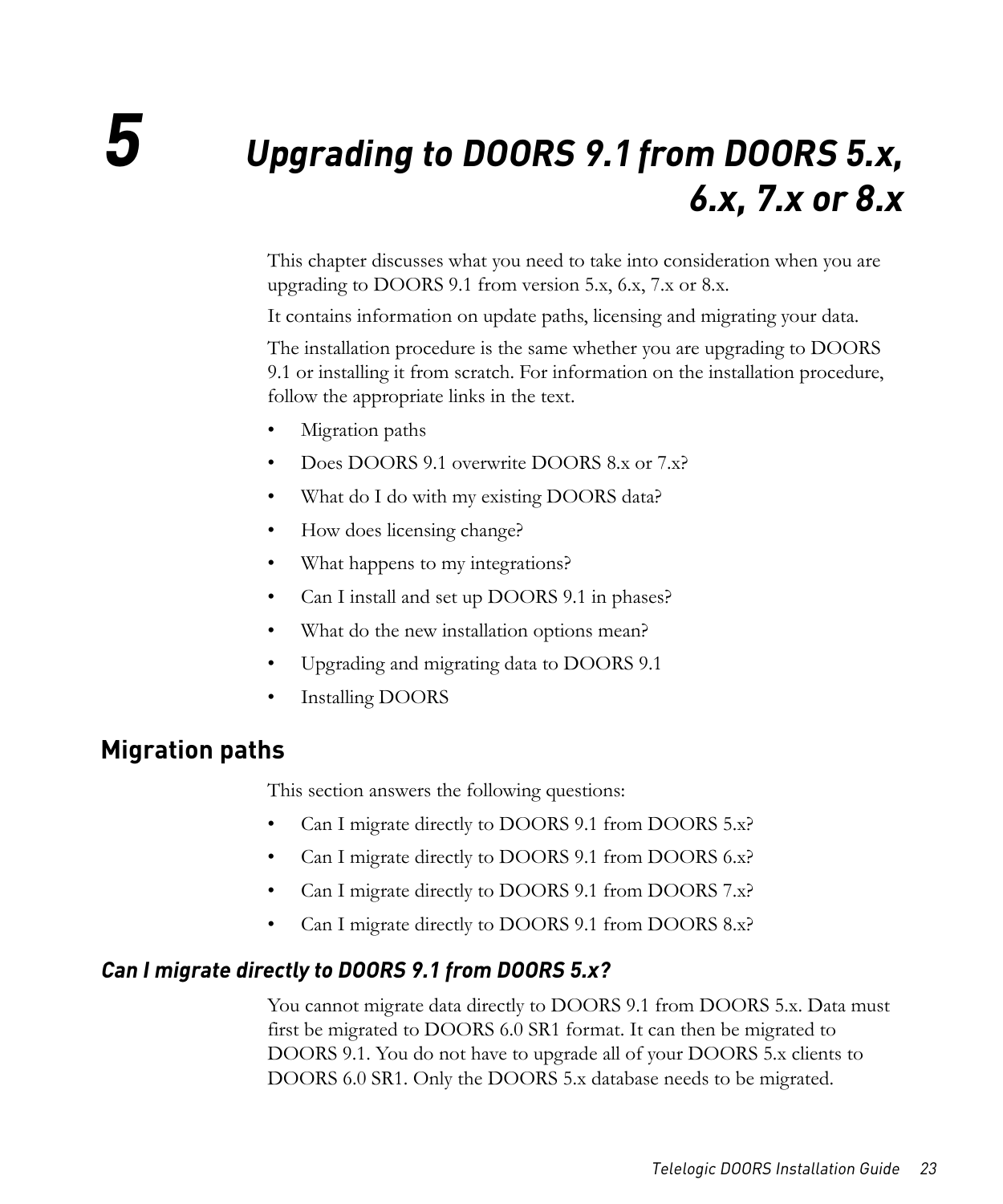Telelogic recommends you migrate your data in the following way:

- **1.** Install a DOORS 6.0 SR1 Complete Server Installation, accepting the default data directory.
- **2.** Copy your DOORS 5.x database to this default directory.
- **3.** Run DOORS 6.0 SR1.
- **4.** Log on as Administrator.
- **5.** Click **Confirm** to migrate your data.
- **Caution** You must complete the data migration from DOORS 5.x to DOORS 6.0 SR1 by running the Module Migrator DXL. This DXL can be obtained by contacting Support. If you do not run this DXL before you migrate the data to DOORS 9.1, your data migration will not be complete and some data may not display correctly. If you are migrating a very large database, you can run the module migrator DXL on more than one DOORS client, as long as each client is running on a different machine. This allows you to migrate different sections of the data at the same time. Do not run more than on DOORS client on any one machine at the same time when running the Module Migrator DXL.

For more information refer to the DOORS 6.0 SR1 Installing and Setting Up Guide, which is available from the DOORS/ERS 6.0 SR1 documentation CD and from the website at https://support.telelogic.com.

When you have completed the data migration from DOORS 5.x to DOORS 6.0 SR1, you can migrate the data from DOORS 6.0 SR1 to DOORS 9.1. For information on how to do this, see ["Upgrading and migrating data to DOORS](#page-35-2)  [9.1," on page 28](#page-35-2).

#### <span id="page-31-0"></span>*Can I migrate directly to DOORS 9.1 from DOORS 6.x?*

<span id="page-31-4"></span><span id="page-31-3"></span>You can migrate data directly to DOORS 9.1 from DOORS 6.x.

#### <span id="page-31-1"></span>*Can I migrate directly to DOORS 9.1 from DOORS 7.x?*

<span id="page-31-5"></span>You can migrate data directly to DOORS 9.1 from DOORS 7.x.

#### <span id="page-31-2"></span>*Can I migrate directly to DOORS 9.1 from DOORS 8.x?*

You can migrate data directly to DOORS 9.1 from DOORS 8.x.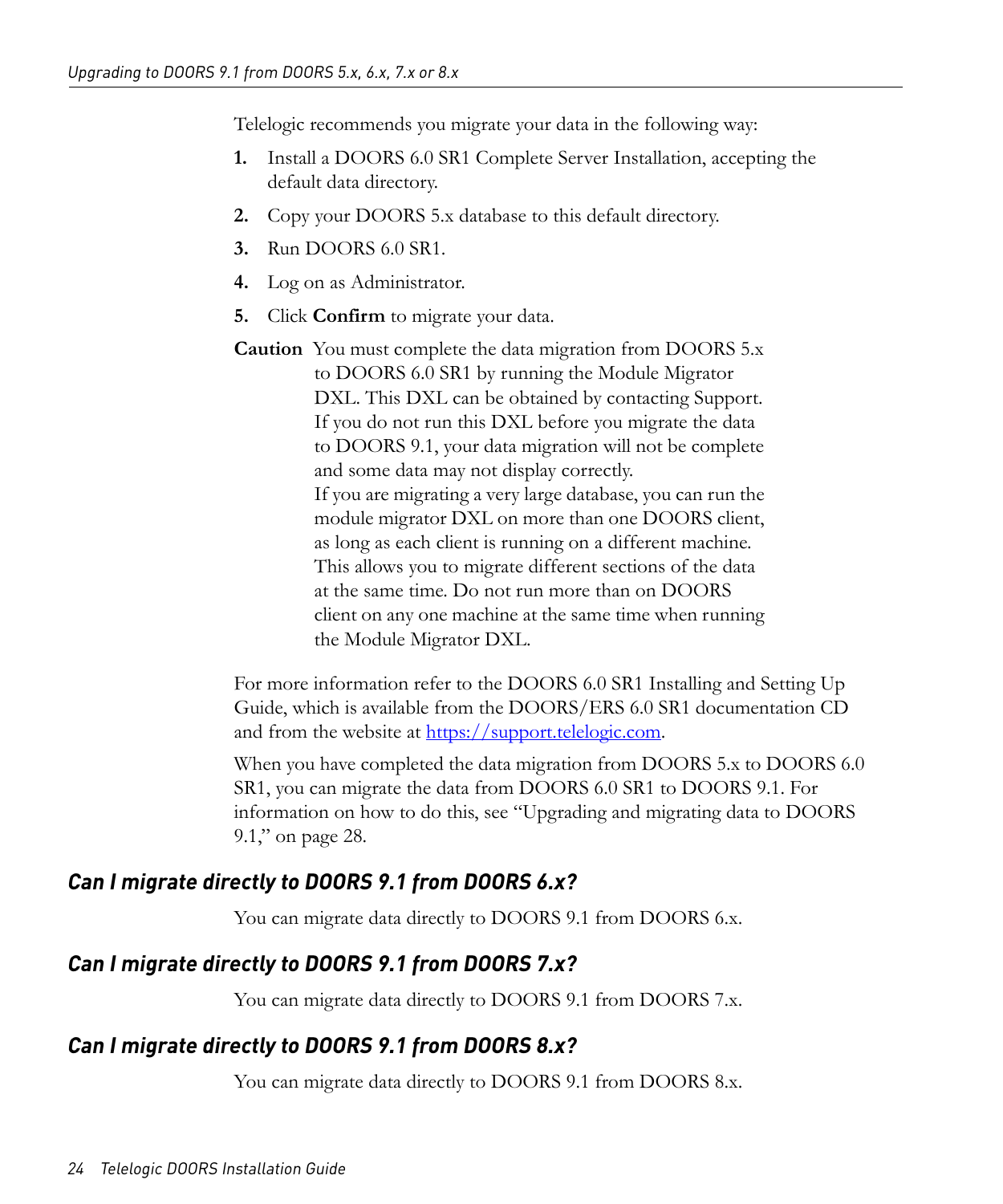### <span id="page-32-0"></span>**Does DOORS 9.1 overwrite DOORS 8.x or 7.x?**

DOORS 9.1 does not overwrite DOORS 8.x or 7.x. The following defaults apply when you install DOORS 9.1 on Windows:

- DOORS 9.1 is installed to a new directory named **DOORS 9.1**.
- A new label, **Telelogic DOORS 9.1**, is added to the **Start > All Programs > Telelogic** menu.
- The DOORS database server service is called **DOORS DB Server 9.1**.

**Note** You can install multiple database server services on your PC with DOORS 9.1. For more information see the *Managing DOORS* manual, which is available from the **Telelogic Lifecycle Solutions DVD** and from the website at https://support.telelogic.com.

- The DOORS database server port number defaults to 36677. This was also the default for previous versions of DOORS. If you want to be able to run your existing DOORS database server and a DOORS 9.1 database server from your machine, you should ensure that the 9.1 database server runs on a different port.
- By default, the DOORS 9.1 database server points to an empty data directory in the DOORS 9.1 directory. Telelogic recommends that you do not change this default path. This gives you more control over how and when you migrate your existing DOORS data. For information on the options available see ["What do I do with my existing DOORS data?," on](#page-32-1)  [page 25.](#page-32-1)
- The DOORS 9.1 client installs to a new directory. By default, this is C:\Program Files\Telelogic\DOORS 9.1. This means that your previous DOORS is not overwritten, and you can run DOORS 7.x or 8.x and DOORS 9.1 in parallel on the same machine.

These defaults do not apply to UNIX. For information on upgrading to DOORS 9.1 on UNIX, see ["Installing the DOORS database server," on page](#page-40-4)  [33](#page-40-4).

# <span id="page-32-1"></span>**What do I do with my existing DOORS data?**

**Caution** We strongly recommend that you make a copy of your data directory before installing DOORS 9.1, or migrating any data to DOORS 9.1. Once you have migrated your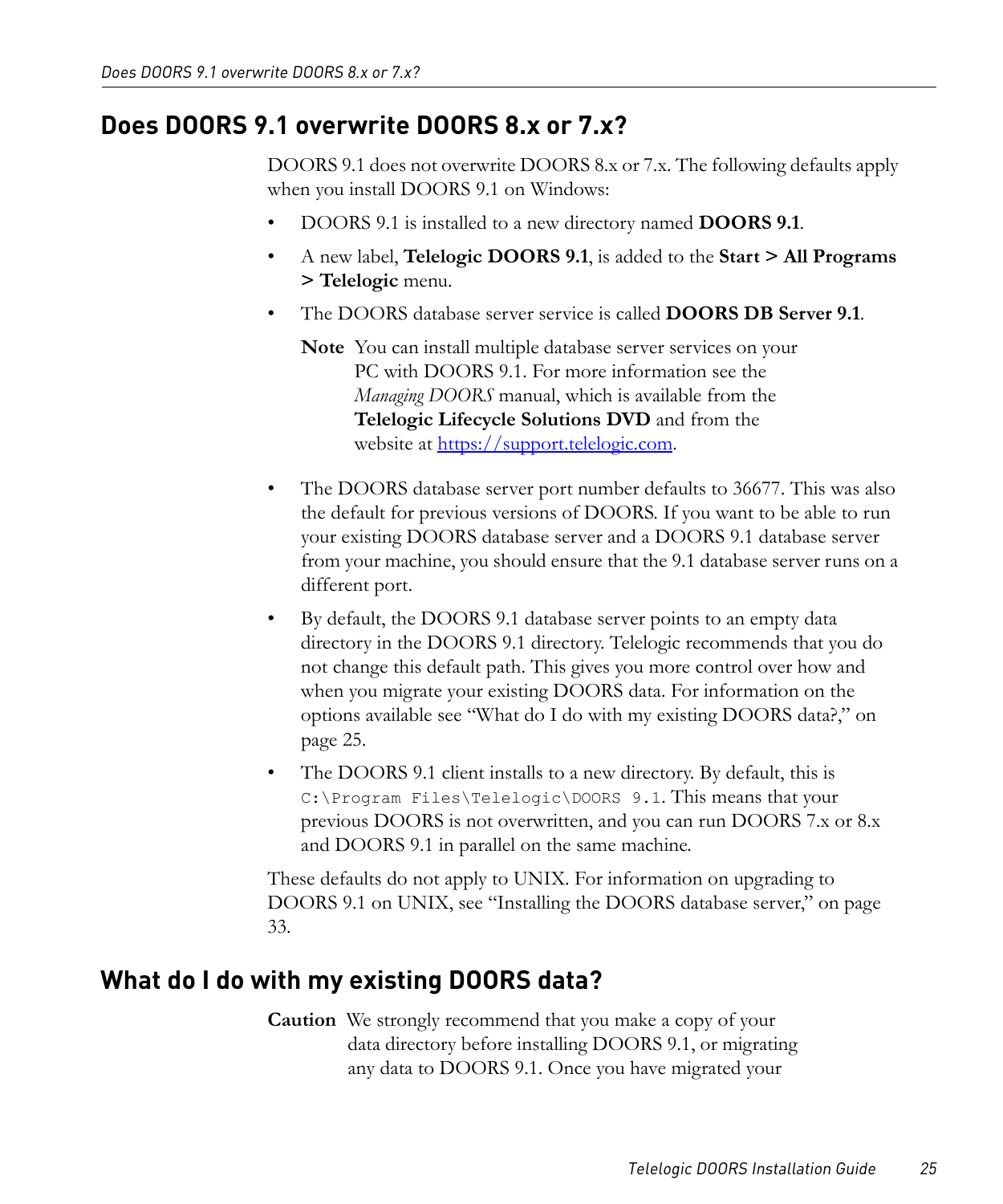data to DOORS 9.1 format, you cannot reverse the migration.

You have four options for migrating existing DOORS data to DOORS 9.1:

• Stop the DOORS database server, copy the DOORS data directory to the directory that your DOORS 9.1 database server is using, then restart the DOORS database server. Run a DOORS 9.1 client and log on as the Administrator user.

This gives you the maximum amount of control over when you migrate your data. You can install your DOORS database server, and all the DOORS clients, pointing them all to the empty data directory. This means that none of your DOORS 9.1 clients can access your DOORS data and migrate it until you are ready to do so. When you are ready to migrate your data, you can copy it to the empty directory and run a DOORS client against it. When you log on as the Administrator user, your data is migrated to DOORS 9.1.

• Point the DOORS 9.1 database server at the DOORS data directory when you install DOORS 9.1, then run a DOORS client and log on as Administrator.

We do not recommend you do this unless you have:

- **a.** Made a copy of the DOORS data directory.
- **b.** Ensured that the data is ready to migrate.

You should bear in mind that any DOORS client using the DOORS 9.1 database server who has access to the Administrator password could migrate the data.

• Archive the projects you want to migrate, then restore them to DOORS 9.1.

Telelogic recommends that you only use this option for initial testing of DOORS 9.1. Using archive and restore as a means of migrating data is time consuming. It also results in the loss of access controls and cross-project links.

• Make a copy of your current DOORS data directory. Access the copied data directory from a DOORS 7.x or 8.x client, and delete the projects and folders that you do not want to migrate to DOORS 9.1.

This allows you to implement a phased migration of your DOORS data. However, after the initial data migration the remaining DOORS data must be migrated to DOORS 9.1 using archive restore. Using this method to migrate data is time consuming. If you archive and restore data from the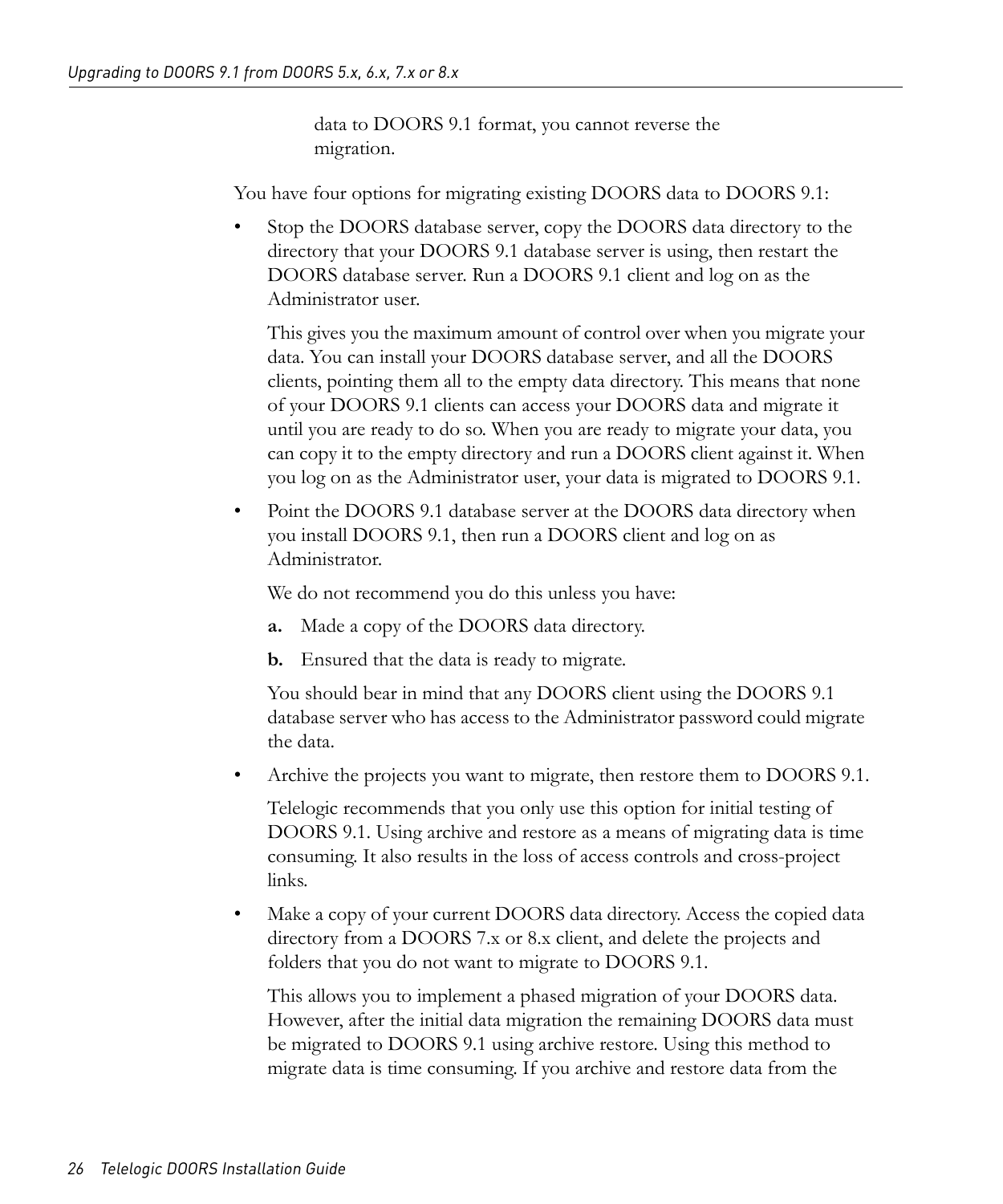same master database that was migrated, then access controls and crossproject links are preserved.

# <span id="page-34-0"></span>**How does licensing change?**

The action you need to take depends on the version of DOORS you are running, and whether you have a valid maintenance agreement:

- If you are running DOORS 8.2 or 8.3, and you have a valid maintenance agreement, you do not need a new license to install and run DOORS 9.1.
- If you are running DOORS 8.2 or 8.3, and do not have a valid maintenance agreement, a message is displayed:

The FEATURE name DOORS with version 2008.1101 cannot be found. License server does not support this version of the feature

If this message is displayed, you need to obtain a new license.

If you are running a version of DOORS earlier than 8.2, you need a new license to run DOORS, and you also need to install either version 1.3, 1.4 or 1.5 of the Telelogic License Server.

When Telelogic released DOORS 8.2, we upgraded the version of  $FLEXnet^{\omega}$  to v11.5, and we changed all DOORS licenses to use the Telelogic vendor daemon instead of the DOORS daemon. This allowed you to merge all of your Telelogic licenses into one license key. The default port number used for licensing was changed to 19353; the previous port used for licensing was 7192.

Rainbow dongles are no longer supported with DOORS. Customers who have previously used Rainbow dongles to run DOORS must contact their local Support department. Other existing hardware licenses do not need to be replaced.

For more information about licensing, see the *Telelogic Lifecycle Solutions Licensing Guide*, which is available from the **Telelogic Lifecycle Solutions DVD** and from our website at https://support.telelogic.com.

### <span id="page-34-1"></span>**What happens to my integrations?**

When you upgrade to 9.1, you will need to upgrade your integrations too. New versions of all the integrations are being released, and will be available from the **Telelogic Lifecycle Solutions DVD** and from our website at **https://** support.telelogic.com.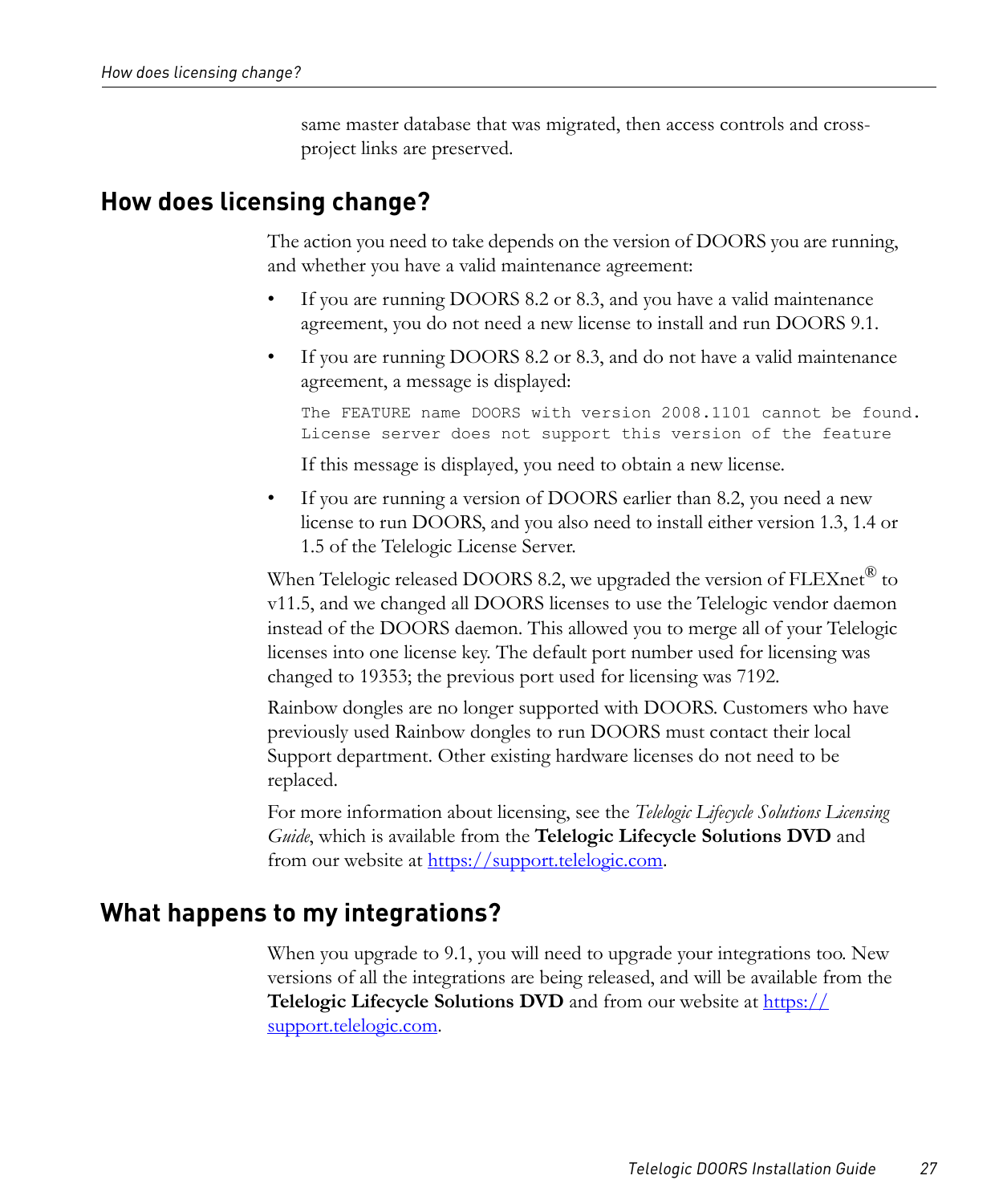# <span id="page-35-0"></span>**Can I install and set up DOORS 9.1 in phases?**

As DOORS 9.1 does not overwrite previous DOORS installations, you can install your DOORS database server and all your DOORS clients alongside the versions you are currently using. You can choose when to migrate your data. If you want some users to start using the new DOORS version while others continue using the old one, they can do so as long as you have made sure that the DOORS 9.1 database server is using a different port than your existing DOORS database server.

# <span id="page-35-1"></span>**What do the new installation options mean?**

| 9.x/8.x                                      | 7.1                                       | <b>6.0 SR1</b>                               |
|----------------------------------------------|-------------------------------------------|----------------------------------------------|
| DOORS Client Installation                    | DOORS Standard End User                   | <b>DOORS</b> Client<br>Installation          |
| <b>DOORS</b> Database Server<br>Installation | DOORS/ERS Complete<br>Server Installation | <b>DOORS</b> Complete<br>Server Installation |
|                                              | DOORS Laptop/Non-<br>networked PC         | <b>DOORS</b> Complete<br>Server Installation |
|                                              | Workstation Client                        | <b>DOORS</b> Remote<br>Access Client         |

The installation options changed after DOORS 8.0. This is in line with other Telelogic products.

# <span id="page-35-2"></span>**Upgrading and migrating data to DOORS 9.1**

- DOORS 7.x and 8.x clients cannot connect to a DOORS 9.1 database server.
- DOORS 9.1 clients cannot connect to a DOORS 7.x database server.
- DOORS 9.1 can read DOORS 5.x, DOORS 6.0 SR1, DOORS 7.x or DOORS 8.x project and module archives.
- DOORS 7.x and DOORS 8.x clients cannot read DOORS 9.1 project or module archives, or partitions.
- DOORS 9.1 clients cannot read DOORS 7.x and DOORS 8.x partitions. Partitions must be rejoined or recovered before you migrate data to DOORS 9.1.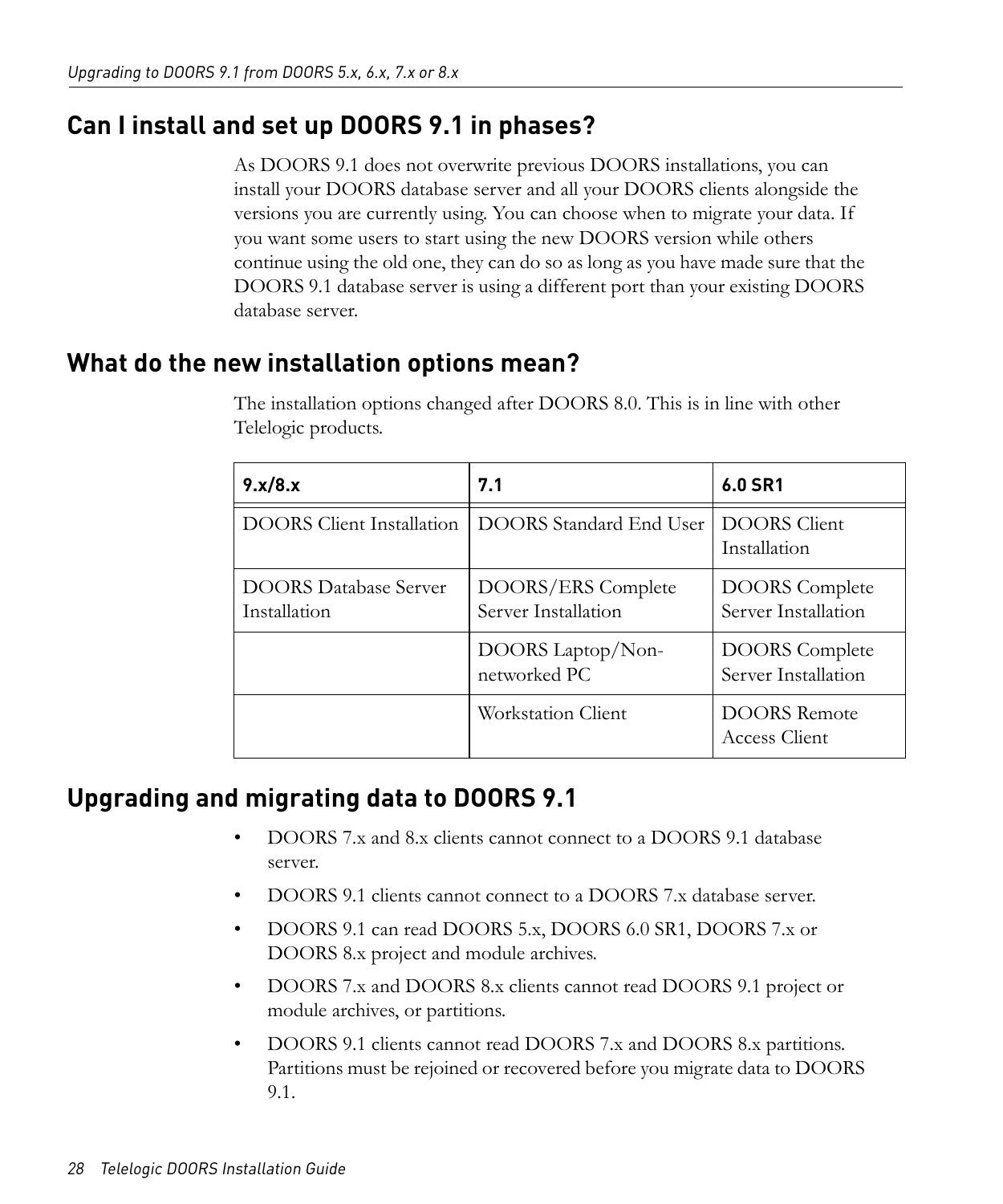• CPS review cycles do not have to be completed before you migrate your data to DOORS 9.1.

If a DOORS 7.x or DOORS 8.x client tries to connect to the 9.1 server, it will not be allowed to connect and will receive a message that states **Cannot connect to server. The network is busy.**

#### <span id="page-36-0"></span>*Migrating data to DOORS 9.1*

For safety, it is critical that you make a backup of your DOORS data before attempting to migrate. The recommended steps for migrating your data are given below.

- **1.** Stop the DOORS database server and copy the DOORS data directory to the directory that your DOORS 9.1 database server is using.
- **2.** Start the DOORS 9.1 database server.

To initiate the migration, the DOORS Administrator must log on from a DOORS 9.1 client and confirm that the data is to be migrated. No-one can use DOORS until migration is completed. The DOORS client can be on the DOORS database server machine, or on a different machine.

If the Administrator does not successfully log on, or does not confirm that migration is required, then no migration will be performed.

**3.** Select **Start > Program Files > Telelogic > Telelogic DOORS 9.1**.

The DOORS login screen is displayed.

| <sup>1</sup> Database Migrati |
|-------------------------------|
| Database: 38999@UKEDMANT      |
| Username: Administrator       |
| Password:                     |
| Cancel<br>ΠK                  |

- **Note** If the DOORS login screen is not displayed, you have not copied your existing DOORS data to the correct directory. If you chose to migrate your data using archive and restore, the dialog above is not displayed.
- **4.** Type the Administrator password. No other DOORS user can log onto the unmigrated database.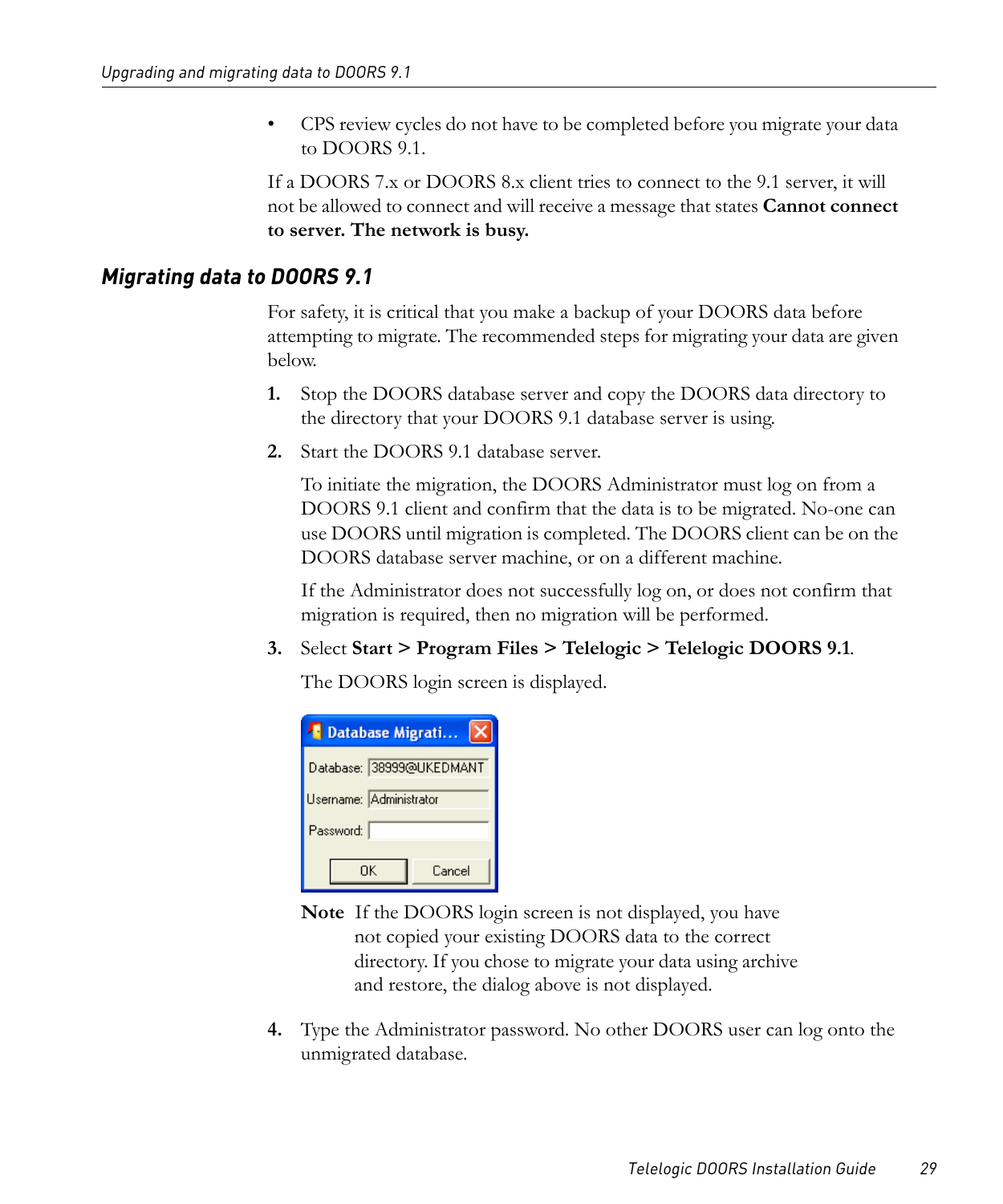If you don't know your Administrator password, contact your local Support department

After successful login, the following dialog is displayed:



**5.** Click **Confirm** to begin the migration.

**Note** This may only take a few seconds to complete, depending on the size of your data.

When the migration is complete, the DOORS database explorer is displayed.

If you have a dbadmin password, you need to perform these additional steps:

- **a.** Log off and stop the DOORS database server.
- **b.** Reset the dbadmin password:

Open a DOS command prompt, navigate to the bin directory and enter a command in the following format:

doorsd -R <*newpassword*> -s <*datadirectory*>

**c.** Restart the DOORS database server.

You can now access the data and other DOORS users can log onto DOORS 9.1.

### <span id="page-37-0"></span>**Installing DOORS**

For information on installing DOORS, see the appropriate chapter.

- ["New installation of DOORS on Windows," on page 7](#page-14-2)
- ["Installing the DOORS server on UNIX," on page 33](#page-40-3)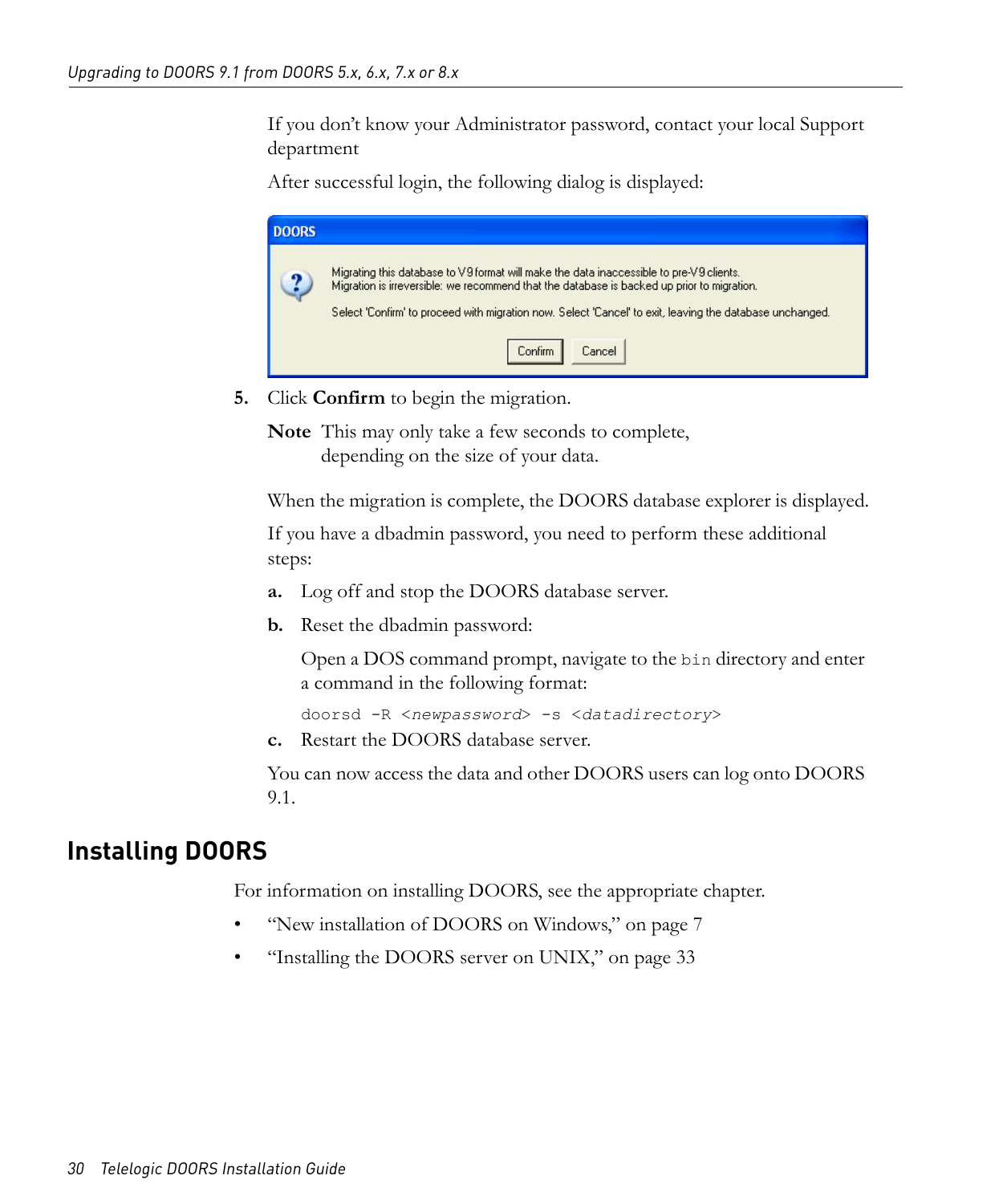# <span id="page-38-3"></span>*6 Installing and using DOORS on Citrix*

<span id="page-38-0"></span>This chapter discusses describes how to install DOORS on Citrix. It contains the following:

- [Supported platforms](#page-38-1)
- [Installation guidelines](#page-38-2)
- [Environment specifications](#page-39-0)
- [Configuring external links](#page-39-1)

### <span id="page-38-1"></span>**Supported platforms**

<span id="page-38-4"></span>DOORS 9.1 is supported on:

• Citrix Presentation Server v4.5 on Windows 2003 Server Standard and Enterprise Edition (32 bit and 64 bit), using the Citrix ICA client v 10.00.52110 on Windows XP.

Although it may be possible for DOORS 9.1 to work with other versions of Citrix on other supported DOORS platforms, they have not been tested and are not supported.

# <span id="page-38-2"></span>**Installation guidelines**

Terminal services must be activated on the host machine, then Citrix can be installed. These steps must take place before any applications are installed. At installation of Citrix, it is useful to rename the drives from A: C: D: etc., to M: N: & O:, for example. Doing this allows the Citrix clients to map their local drives (through redirection) to the drive letters of A: C: and D:. The swap file should also be increased, for example, to 2.5 times the amount of memory available. The registry file size should also be increased appropriately to accommodate the multiple **current\_user\_keys** required.

To install DOORS 9.1 on Citrix you must be in "install mode".

Telelogic recommends that you configure DOORS 9.1 to display in "Seamless mode". You may experience problems if you display in "Desktop mode".

As a result of product performance enhancements, the DOORS 9.1 client will only display colors correctly for text highlighting when using the 16 bit color depth resolution in the Citrix ICA client.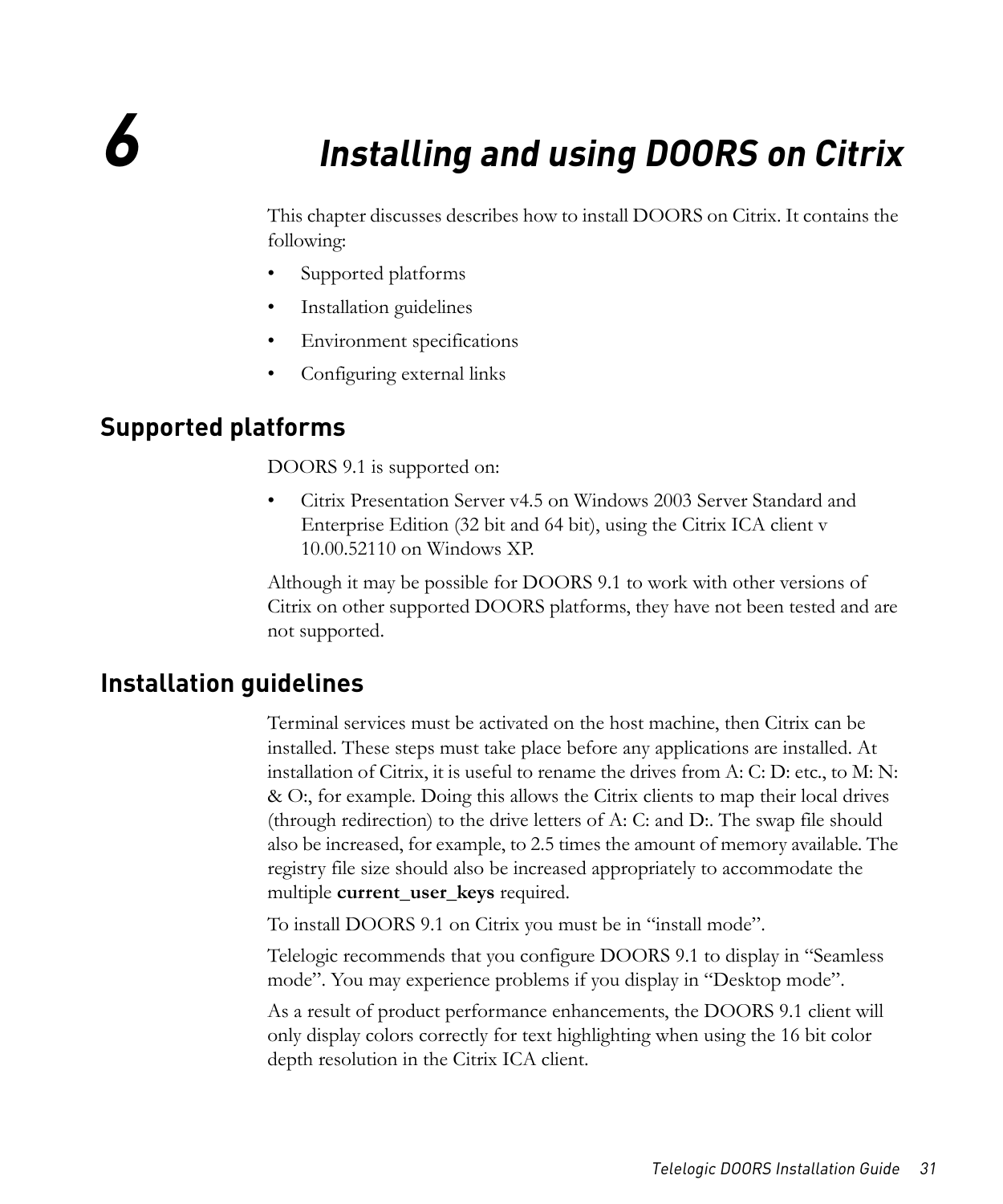### <span id="page-39-0"></span>**Environment specifications**

For the best performance, install the DOORS database server on a different machine to the Citrix server. To optimize performance, place both machines as geographically close to one another as possible. The DOORS licence server can be located on either machine, or a separate machine.

<span id="page-39-2"></span>No DOORS Integrations have been tested in a Citrix environment.

#### <span id="page-39-1"></span>**Configuring external links**

You need to configure DOORS to allow external links to access locations in DOORS via Citrix.

To configure external links:

**1.** On the Citrix server, publish protocolhandler.exe to accept parameters:

```
C:\Program Files\Telelogic\DOORS 9.1\bin\protocolhandler.exe %*
```
**2.** On the desktop where the Citrix DOORS client is accessed, copy the following to a .reg file and run it to add it to the registry:

```
 Windows Registry Editor Version 5.00
   [HKEY_CLASSES_ROOT\doors]
   @="URL:DOORS protocol"
   "URL Protocol"=""
   [HKEY_CLASSES_ROOT\doors\Default Icon]
  a =""
   [HKEY_CLASSES_ROOT\doors\shell]
   [HKEY_CLASSES_ROOT\doors\shell\open]
   [HKEY_CLASSES_ROOT\doors\shell\open\command]
   @="\"C:\\Program Files\\Citrix\\ICA Client\\pn.exe\" /
pn:DOORS_CITRIX /app:protocolhandler /param:\"-r 120 -url %1\""
```
- DOORS CITRIX is the application set name containing the protocolhandler and the DOORS applications.
- protocolhandler is the application name as published in the Citrix server.
- $-r$  120 -url  $\pm 1$  are the parameters that are passed to the protocolhander application in the Citrix server. When you click on a URL, %1 is replaced by the URL string.

When you click on an external link, it will open.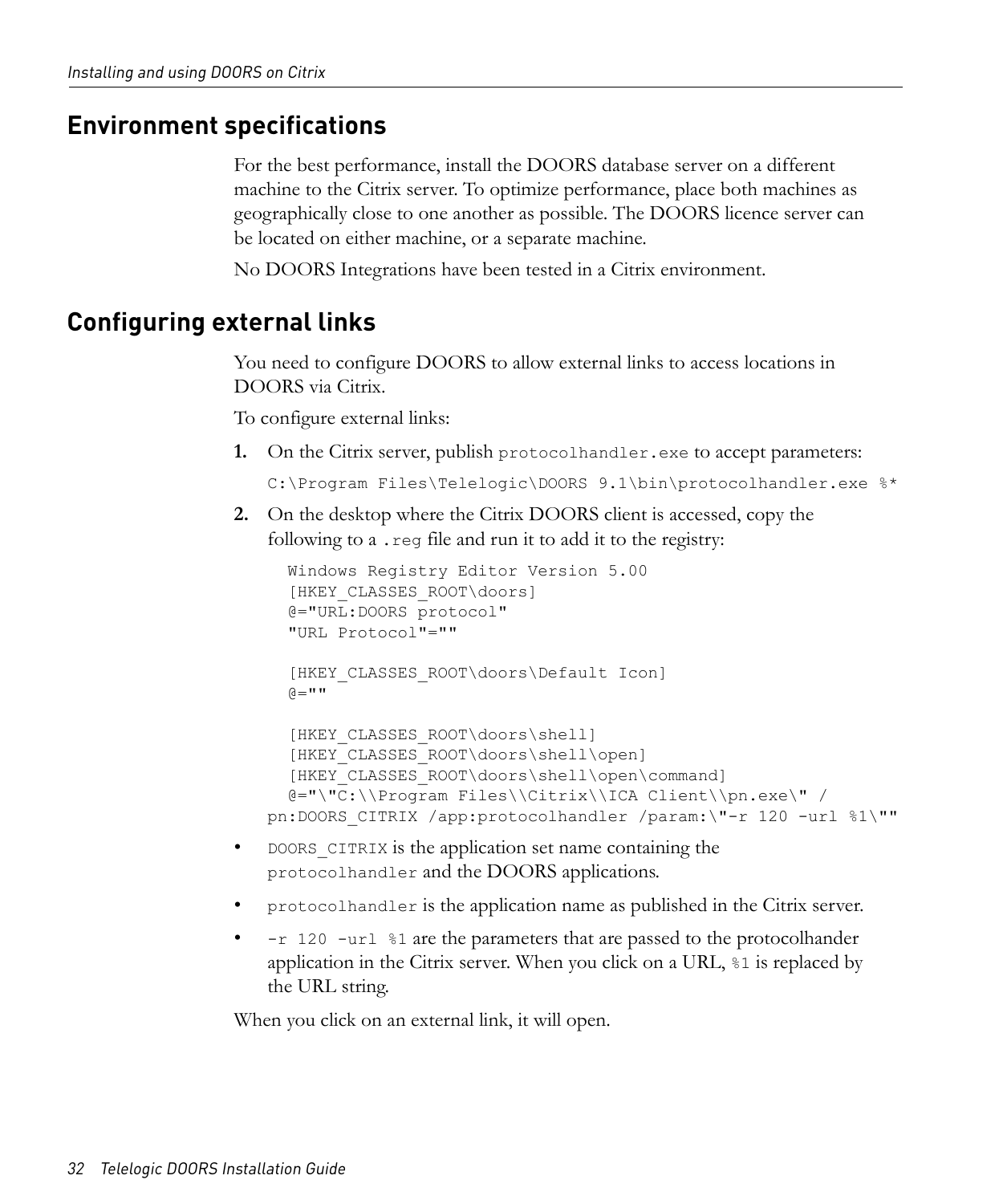# <span id="page-40-3"></span>*7 Installing the DOORS server on UNIX*

<span id="page-40-0"></span>This chapter describes how to install and set up version 9.1 of DOORS on UNIX computers. It contains the following:

- [Understanding UNIX installations](#page-40-1)
- [Installing the DOORS database server](#page-40-2)

### <span id="page-40-5"></span><span id="page-40-1"></span>**Understanding UNIX installations**

The **Telelogic Lifecycle Solutions DVD** contains the files for installing DOORS servers on UNIX. These files can also be downloaded from our website at https://support.telelogic.com.

The following files are available.

- **solaris\_server.zip**
- **hpux\_server.zip**
- linux server.zip

#### <span id="page-40-4"></span><span id="page-40-2"></span>**Installing the DOORS database server**

To use the UNIX versions of the DOORS server in a traditional client-server configuration, install the DOORS database server first on the server machine and then install DOORS on Windows client machines but ensure that they are connecting to the database server on the port serving the DOORS data.

If you are upgrading from a previous version of DOORS, read the chapter entitled ["Upgrading to DOORS 9.1 from DOORS 5.x, 6.x, 7.x or 8.x," on page](#page-30-3)  [23](#page-30-3).

#### **To install the DOORS database server:**

- **1.** Check that you meet the system requirements for installing and running the DOORS database server. Details of system requirements can be found in the readme file, and on the website at https://support.telelogic.com.
- **2.** If you're installing DOORS for the first time, go to [Step 4.](#page-41-0)
- **3.** If you're reinstalling, stop the DOORS database server.
	- **a.** Change your working directory to \$DOORSHOME/bin.
	- **b.** Enter the following command:

dbadmin -data *port*@*computer* -killserver [-password *password*]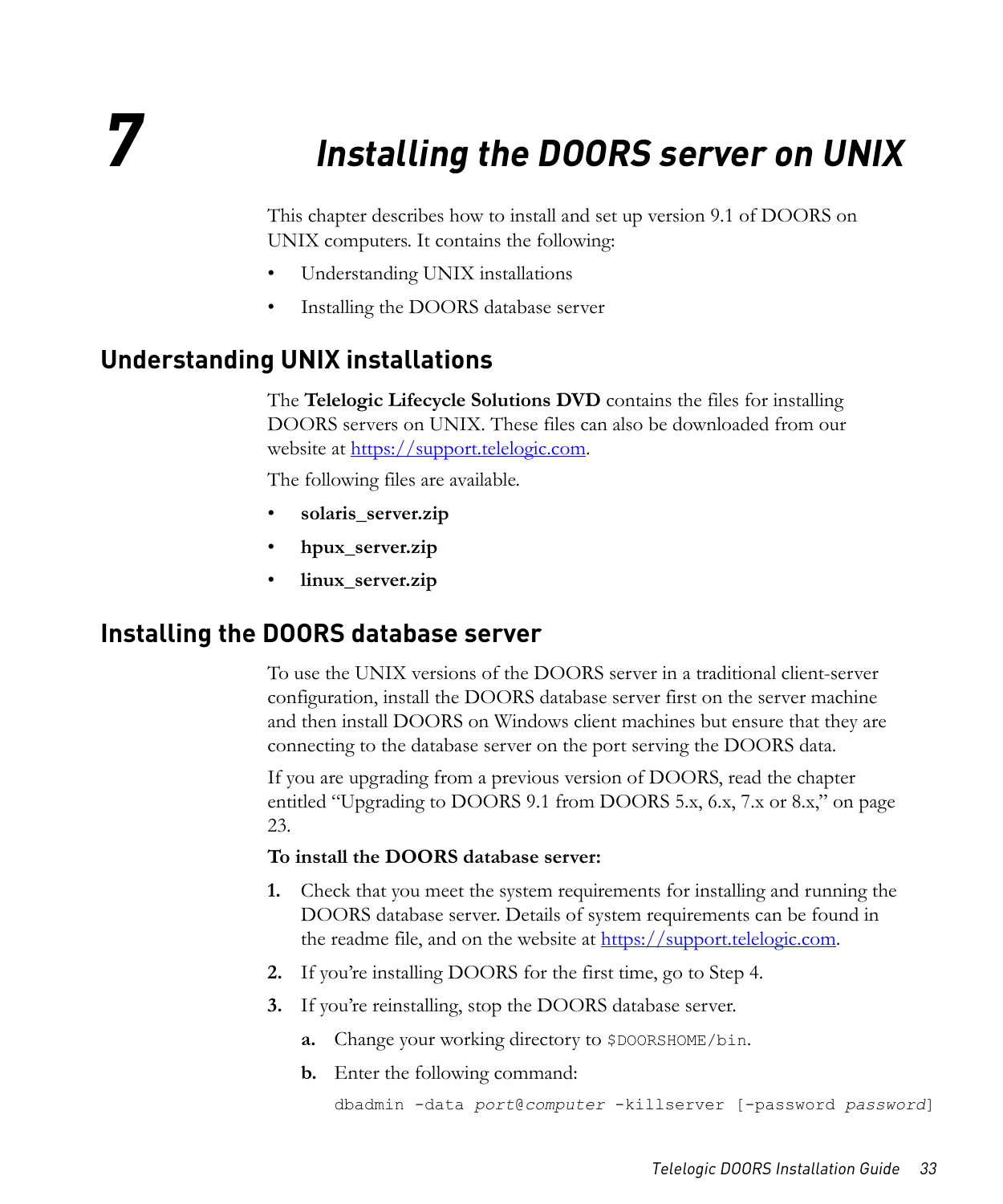| Where    | Is                                                                                       |
|----------|------------------------------------------------------------------------------------------|
| port     | The port the server is using (by default, 36677).                                        |
| computer | The name of the computer the server is running on.                                       |
| password | The server's password (omit the -password switch if the<br>password is currently blank). |

See the following table for what each parameter means.

- <span id="page-41-0"></span>**4.** Log on as root. The installation must be performed using the root account.
- **5.** If you're installing DOORS for the first time, create a non-privileged user account to own the DOORS data and application files.

Telelogic recommends that you create an account called **doors**. We call this user the **DOORS owner**.

- <span id="page-41-1"></span>**6.** Set up the directory you want to install DOORS in (the DOORS home directory):
	- **a.** Create the DOORS home directory.
	- **b.** Use the chown command to set the owner of the new directory to the DOORS owner.
	- **c.** Set the \$DOORSHOME environment variable to point to the new directory.
- <span id="page-41-2"></span>**7.** You can either install from the Telelogic Solutions DVD or from DOORS software downloaded from the Telelogic website.

If you downloaded the software from the web, uncompress the archive to a temporary location on your computer, and go to [Step 8.](#page-42-0)

If you are installing DOORS from DVD:

- **a.** Put the **Telelogic Lifecycle Solutions DVD** into your DVD-ROM drive.
- **b.** Mount it.

The following table describes how to mount your DVD-ROM drive:

| <b>Platform</b> | <b>Example command</b>                  |
|-----------------|-----------------------------------------|
| Solaris         | mount $-r$ -F hsfs /dev/sr0 /cdrom      |
| l hp-ux         | mount -r -F cdfs /dev/dsk/c0t2d0 /cdrom |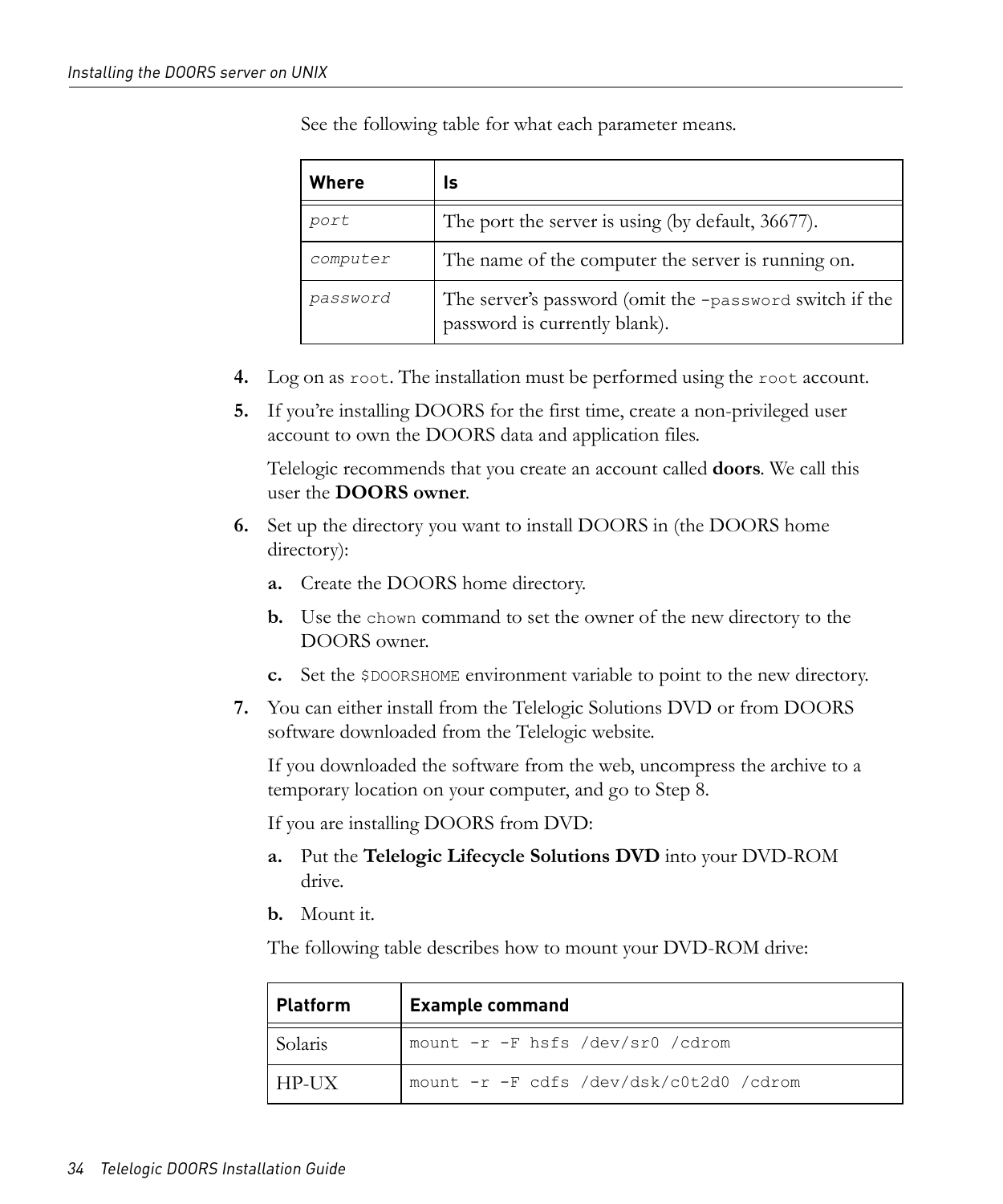| Platform              | <b>Example command</b> |
|-----------------------|------------------------|
| $\mathbb{R}$<br>L1NUX | mount /dev/cdrom       |

**Note** On Sun Solaris and Linux, if the volume manager is configured, it automatically mounts the DVD-ROM.

- **c.** Navigate to the DOORS UNIX server directory on the DVD, and uncompress the server zip you need to a temporary location on your computer.
- <span id="page-42-0"></span>**8.** Run the installation script, giving the full path including the disk device. For example, if you unzipped the archive to /mydisk/temp, enter:

/mydisk/temp/doors\_9/unix/bin/instdoor.sh

- **9.** Follow the instructions on your screen to install DOORS.
- **10.** Answer the prompts on the screen:
	- **a.** Enter path to DVD-ROM device or DOORS distribution: [/cdrom]
	- **b.** Enter y at the second prompt, to install the DOORS database server:

Install package DOORS\_SERVER [ y ]: y

- **c.** Enter the path to the DOORS home directory you created in [Step 6](#page-41-1)
- **d.** Enter the name of the DOORS owner (by default, doors).
- **e.** Confirm that you want to install the server.
- **f.** The installation script then confirms all the installation options and installs the files. Press **ENTER** when the installation finishes.
- **11.** Edit the startup file of the DOORS owner.

The following table shows the lines you must add or edit:

<span id="page-42-1"></span>

| Startup file      | Code                                                            |
|-------------------|-----------------------------------------------------------------|
| Bourne or K shell | DOORSHOME=doors-home-path                                       |
| .profile          | SERVERDATA=datapath                                             |
|                   | PATH=\$DOORSHOME/bin:\$PATH                                     |
|                   | PORTNUMBER=database-server-port-number                          |
|                   | export DOORSHOME SERVERDATA PATH PORTNUMBER<br><b>DOORSDATA</b> |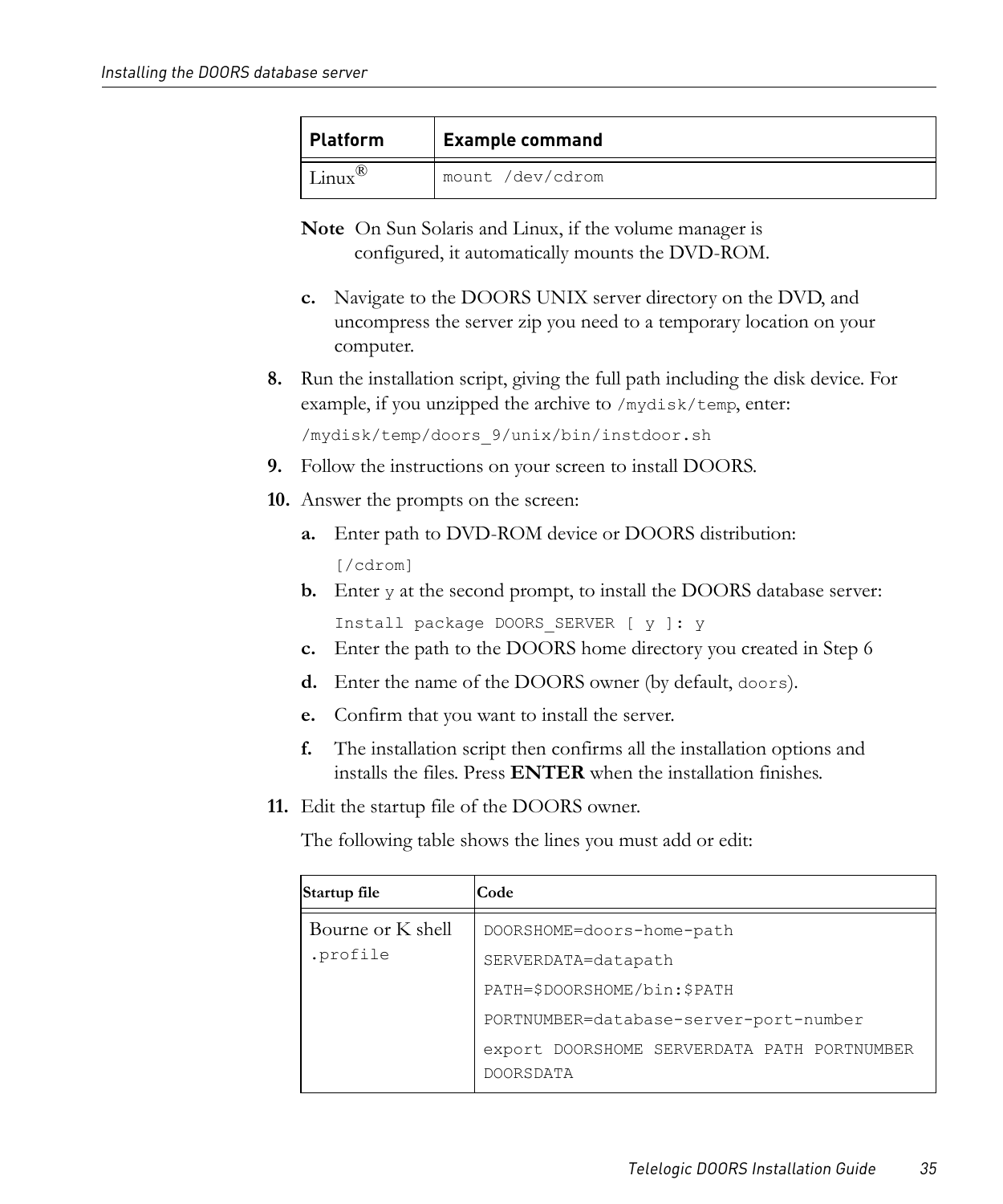<span id="page-43-0"></span>

| Startup file   | Code                                          |
|----------------|-----------------------------------------------|
| C shell .login | setenv DOORSHOME doors-home-path              |
|                | setenv SERVERDATA datapath                    |
|                | set path=(\$DOORSHOME/bin \$path)             |
|                | setenv PORTNUMBER database-server-port-number |

- **12.** Start the DOORS database server:
	- **a.** Log on as the DOORS owner user.
	- **b.** Change your working directory to \$DOORSHOME/bin.
	- **c.** Enter the following command:

./doorsd &

**Note** If you use the Korn shell and do not use "doorsd &" in a system startup script then you should execute the following command instead:

"nohup doorsd &"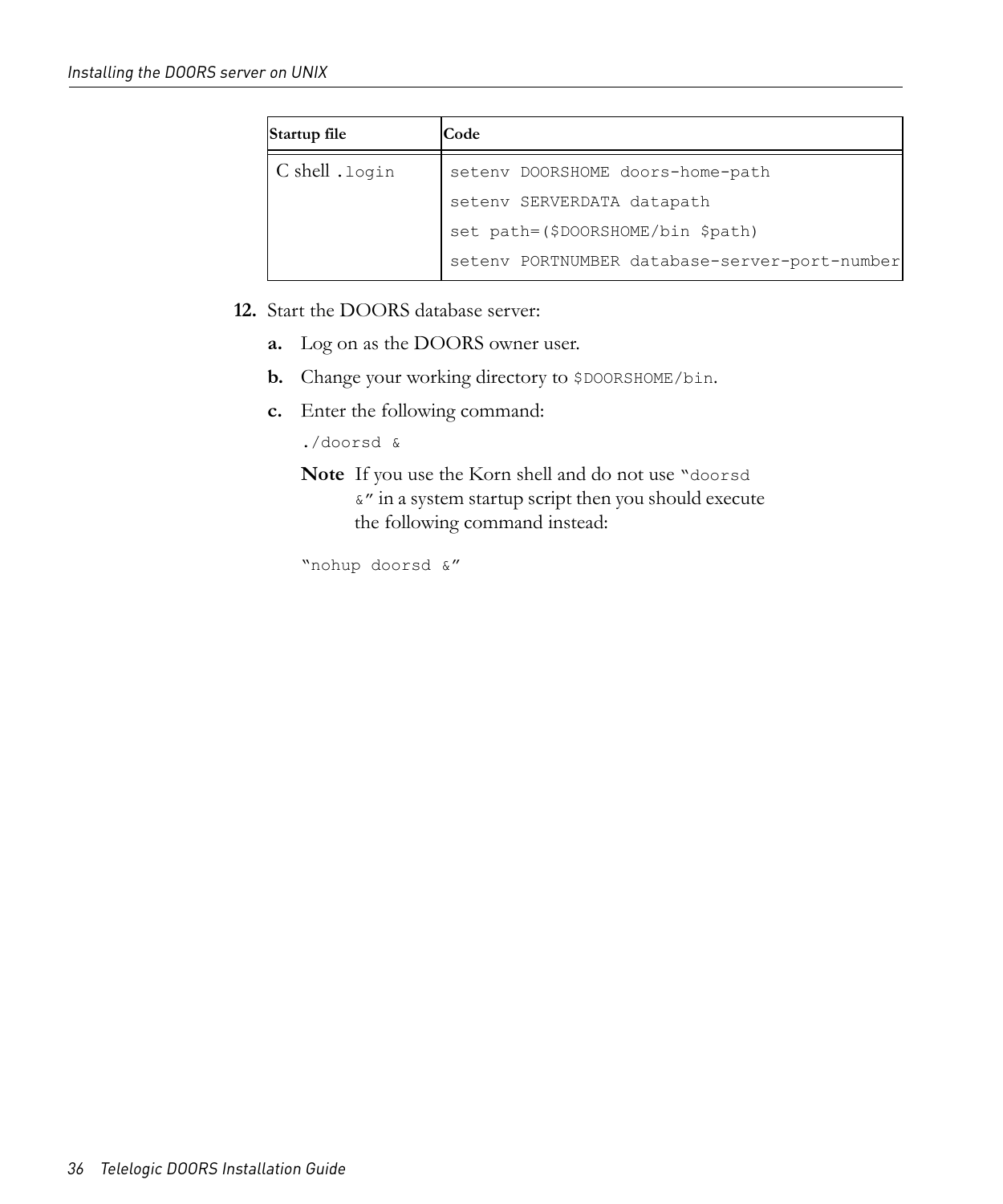# <span id="page-44-0"></span>*8 Installing Telelogic DOORS for ClearCase Interface on Windows*

This chapter describes how to install and set up version 2.1 of Telelogic DOORS for ClearCase Interface to integrate with DOORS 9.1. It contains the following:

- [Check that you meet the system requirements](#page-44-1)
- [Installing Telelogic DOORS for ClearCase Interface](#page-44-2)
- <span id="page-44-4"></span>• [Uninstalling Telelogic DOORS for ClearCase Interface](#page-45-0)

#### <span id="page-44-1"></span>**Check that you meet the system requirements**

The system requirements for running version 2.1 of Telelogic DOORS for ClearCase Interface on Windows are:

• Your computer must be running Windows XP

For information on minimum and recommended system requirements (RAM, processor power and so on), visit the support center on our web site at https://support.telelogic.com.

• DOORS 9.1

**Note** Do not choose Remote Client Installation when you install DOORS.

• ClearCase 2003.06.xx (International English edition) or IBM Rational ClearCase 7.0.0.0

# <span id="page-44-2"></span>**Installing Telelogic DOORS for ClearCase Interface**

#### <span id="page-44-3"></span>**Follow these steps to install Telelogic DOORS for ClearCase Interface:**

- **1.** Download the Telelogic DOORS for ClearCase Interface software from the Telelogic web site.
- **2.** Make sure you're logged onto your computer as the local Administrator, and not a user with Administrator privileges.
- **3.** Shut down all other applications. In particular, shut down DOORS and ClearCase.
- **4.** Using Windows Explorer, double-click the file you downloaded.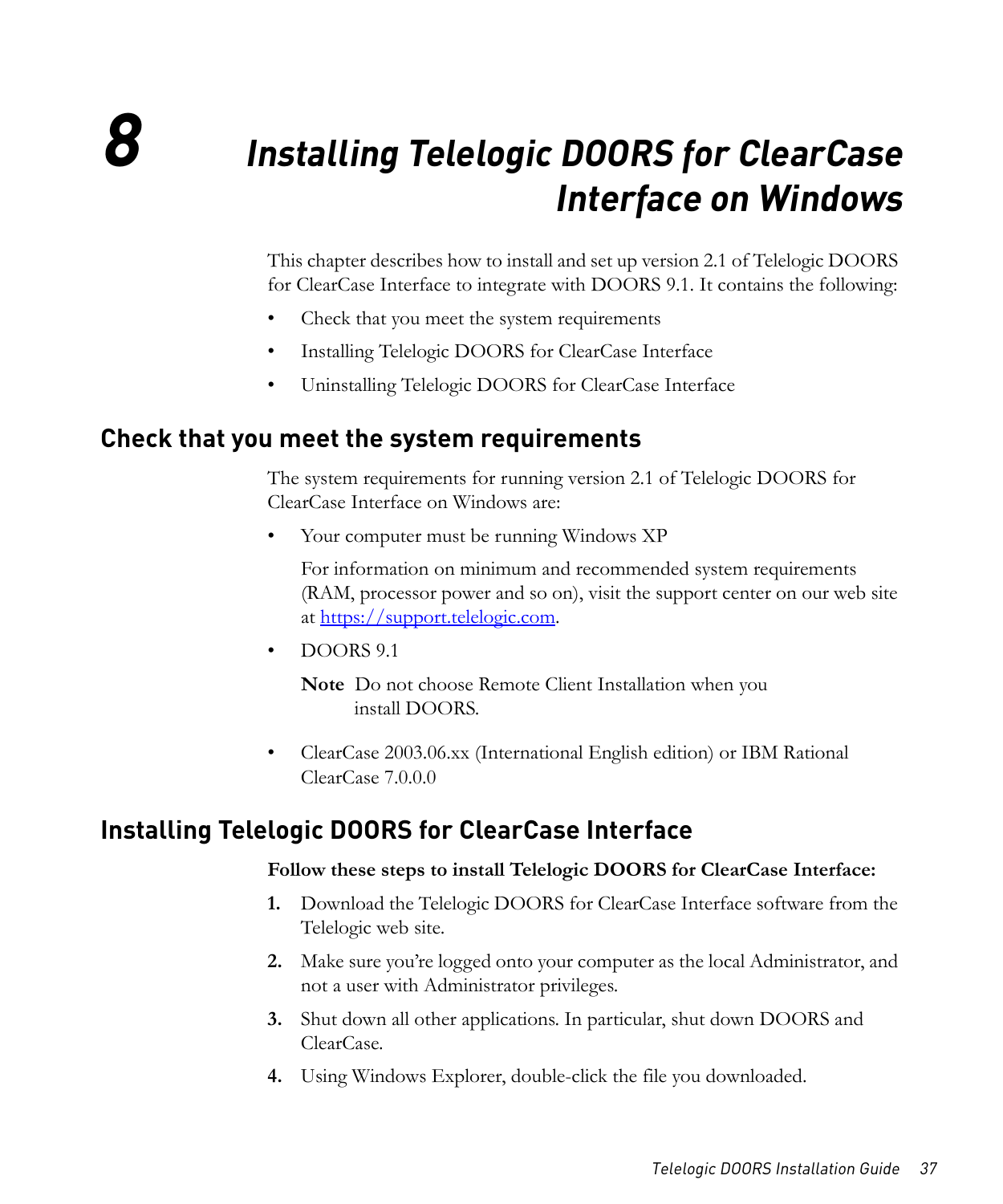- **5.** You see the Telelogic DOORS for ClearCase Interface welcome screen.
- **6.** Run the installation, following the instructions on screen.
- **7.** When the installation is complete, the setup complete screen is displayed.
- **8.** Click **Finish** to complete setup.

For information on how the integration works see the Using Telelogic DOORS for ClearCase Interface manual. This is available from our website at https:// support.telelogic.com.

# <span id="page-45-0"></span>**Uninstalling Telelogic DOORS for ClearCase Interface**

<span id="page-45-1"></span>Use **Add/Remove Programs** in the Windows Control Panel to remove version 2.1 of Telelogic DOORS for ClearCase Interface.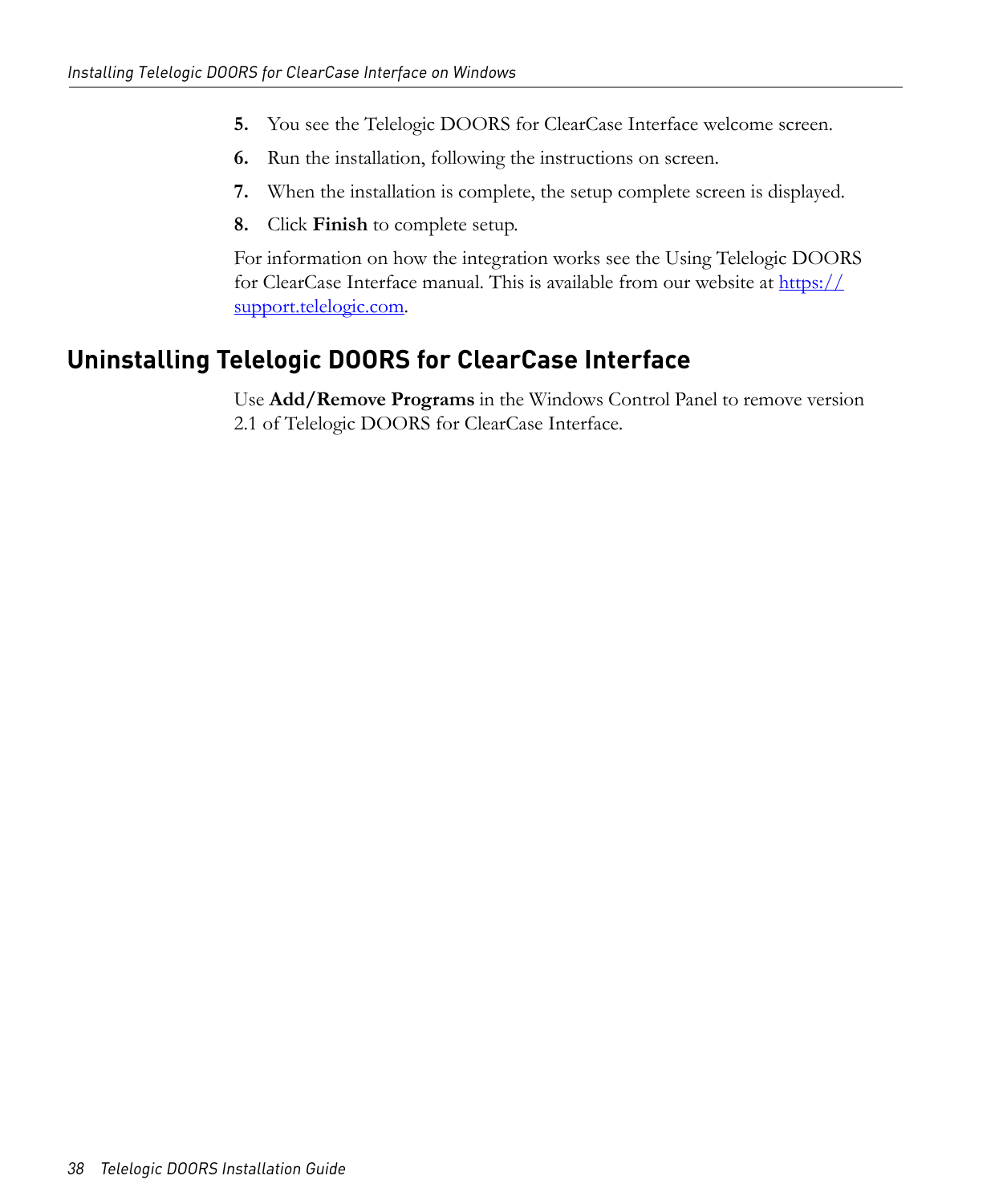# <span id="page-46-0"></span>*9 Installing Telelogic DOORS for ClearQuest Interface on Windows*

This chapter describes how to install and set up version 2.2 of Telelogic DOORS for ClearQuest Interface to integrate with DOORS 9.1. It contains the following:

- [Check that you meet the system requirements](#page-46-1)
- [Installing Telelogic DOORS for ClearQuest Interface](#page-46-2)
- <span id="page-46-4"></span>• [Uninstalling Telelogic DOORS for ClearQuest Interface](#page-47-0)

### <span id="page-46-1"></span>**Check that you meet the system requirements**

The system requirements for running version 2.2 of Telelogic DOORS for ClearQuest Interface on Windows are:

• Your computer must be running Windows XP

For information on minimum and recommended system requirements (RAM, processor power, and so on), visit the support center on our website at http://www.support.telelogic.com.

- DOORS 9.1
- ClearQuest 2003.06.xx (International English edition) or IBM Rational ClearQuest 7.0.0.0

# <span id="page-46-3"></span><span id="page-46-2"></span>**Installing Telelogic DOORS for ClearQuest Interface**

Follow these steps to install Telelogic DOORS for ClearQuest Interface:

- **1.** Download the Telelogic DOORS for ClearQuest Interface software from the Telelogic web site.
- **2.** Make sure you are logged onto your computer as the local Administrator, and not a user with Administrator privileges.
- **3.** Shut down all other applications. In particular, shut down DOORS and ClearQuest.
- **4.** Using Windows Explorer, double-click the file you downloaded.
- **5.** You see the Telelogic DOORS for ClearQuest Interface welcome screen. Run the installation, following the instructions on screen.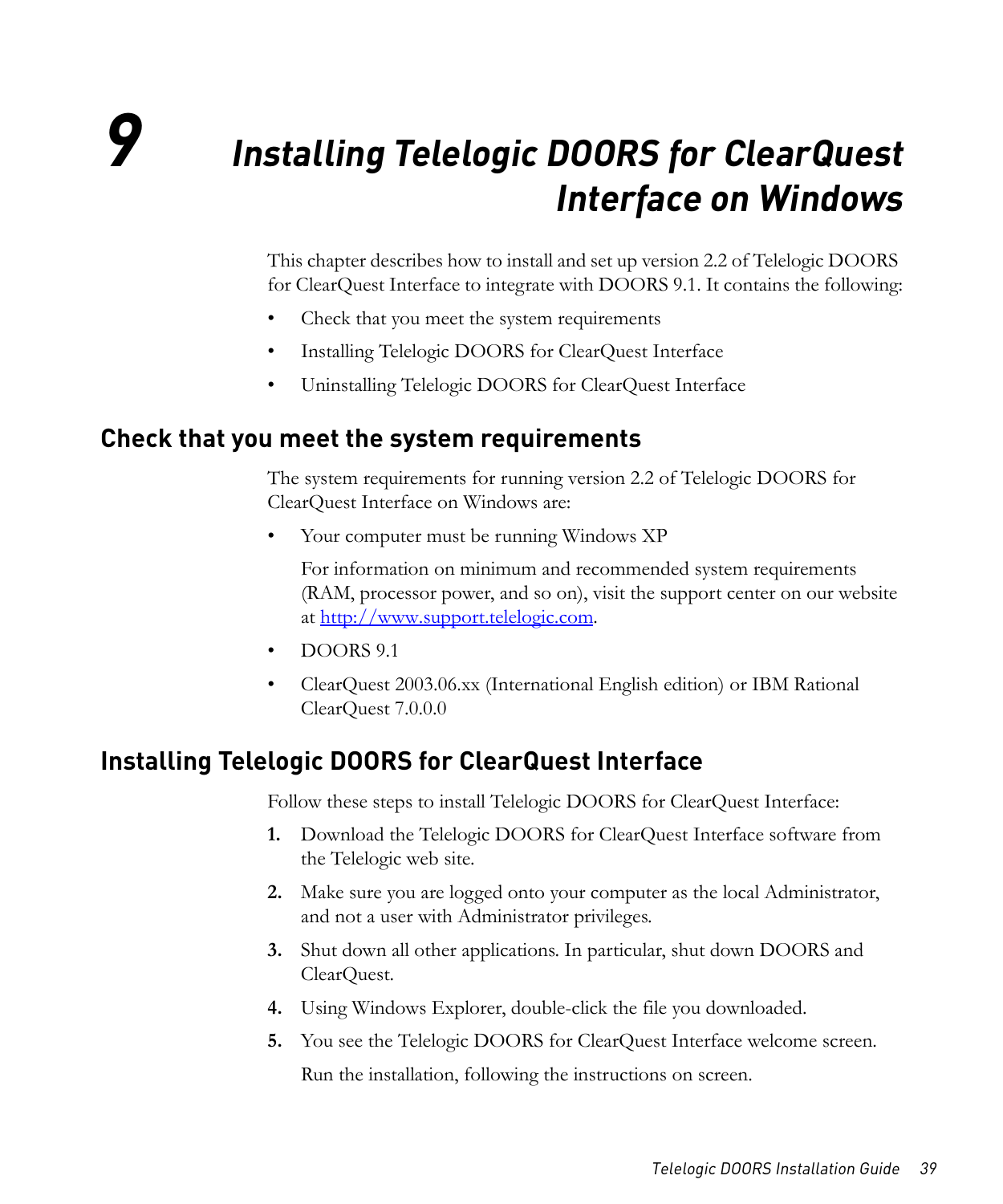- **6.** When the installation is complete, the setup complete screen is displayed.
- **7.** Click **Finish** to complete setup.

For information on how the integration works see the Using Telelogic DOORS for ClearQuest Interface manual. This is available from our website at https:// support.telelogic.com.

# <span id="page-47-1"></span><span id="page-47-0"></span>**Uninstalling Telelogic DOORS for ClearQuest Interface**

Use **Add/Remove Programs** in the Windows Control Panel to uninstall version 2.2 of Telelogic DOORS for ClearQuest Interface.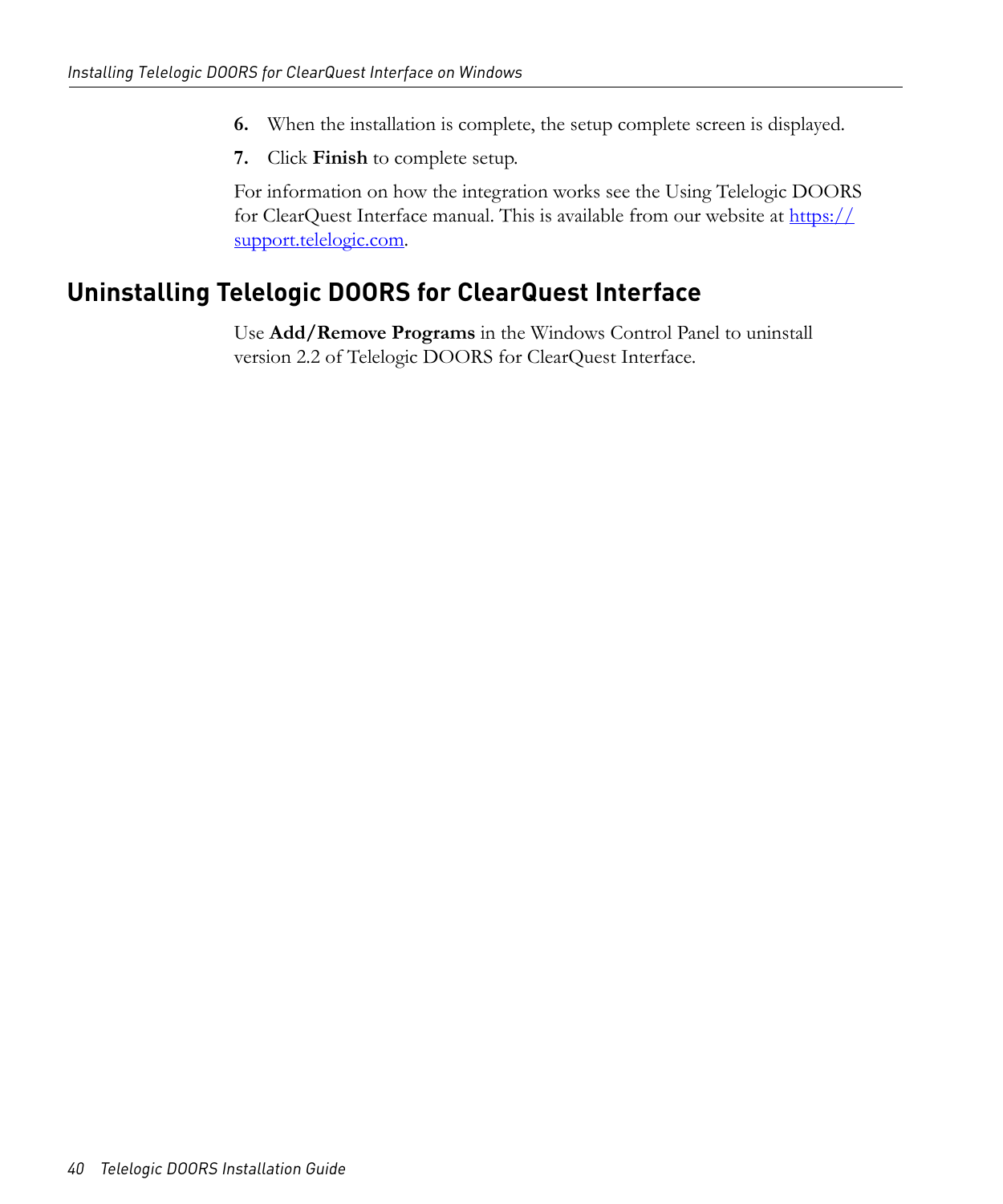# <span id="page-48-0"></span>*10 Installing Telelogic DOORS for Rose Interface on Windows*

This chapter describes how to install and set up version 2.10 of Telelogic DOORS for Rose Interface to integrate with DOORS 9.1. It contains the following:

- [Check that you meet the system requirements](#page-48-1)
- [Installing Telelogic DOORS for Rose Interface](#page-48-2)
- [Uninstalling Telelogic DOORS for Rose Interface](#page-49-0)

### <span id="page-48-1"></span>**Check that you meet the system requirements**

The system requirements for running version 2.10 of Telelogic DOORS for Rose Interface are:

• Your computer must be running Windows XP

<span id="page-48-4"></span>For information on minimum and recommended system requirements (RAM, processor power, and so on), visit the support center on our web site at https://support.telelogic.com.

- DOORS 9.1
- Rational Rose 2003.06.xx or 7.0.0.0

# <span id="page-48-2"></span>**Installing Telelogic DOORS for Rose Interface**

#### <span id="page-48-3"></span>**Follow these steps to install Telelogic DOORS for Rose Interface:**

- **1.** Download the Telelogic DOORS for Rose Interface software from the Telelogic web site.
- **2.** Make sure you are logged onto your computer as the local Administrator, and not a user with Administrator privileges.
- **3.** Shut down all other applications. In particular, shut down DOORS and Rational Rose.
- **4.** Using Windows Explorer, double-click the file you downloaded.
- **5.** You see the Telelogic DOORS for Rose Interface welcome screen.

Run the installation, following the instructions on screen.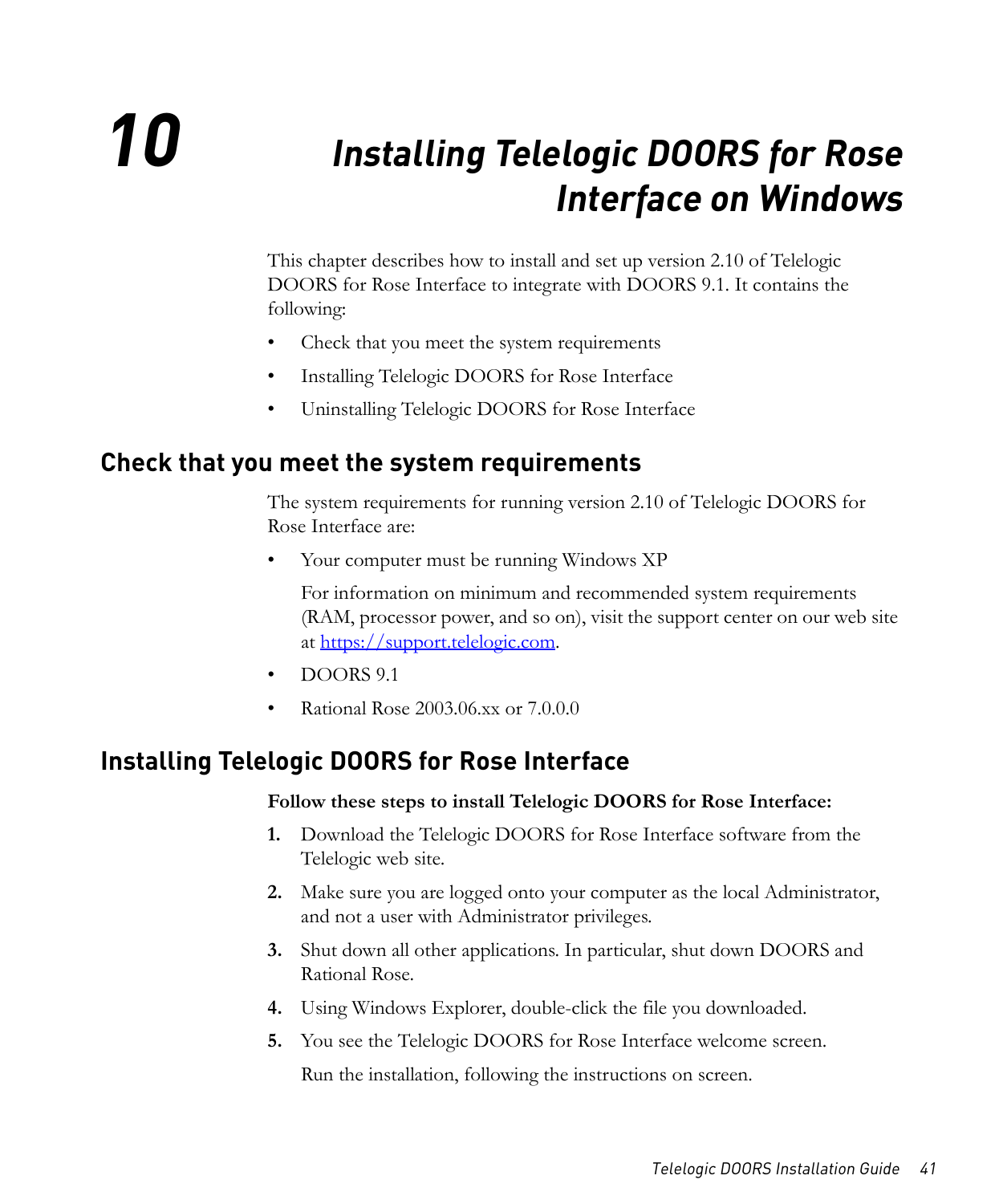- **6.** When the installation is complete, the setup complete screen is displayed.
- **7.** Click **Finish** to complete setup.

For information on how the integration works see the Using Telelogic DOORS for Rose Interface manual. This is available from our website at https:// support.telelogic.com.

# <span id="page-49-1"></span><span id="page-49-0"></span>**Uninstalling Telelogic DOORS for Rose Interface**

Use **Add/Remove Programs** in the Windows Control Panel to remove version 2.10 of Telelogic DOORS for Rose Interface.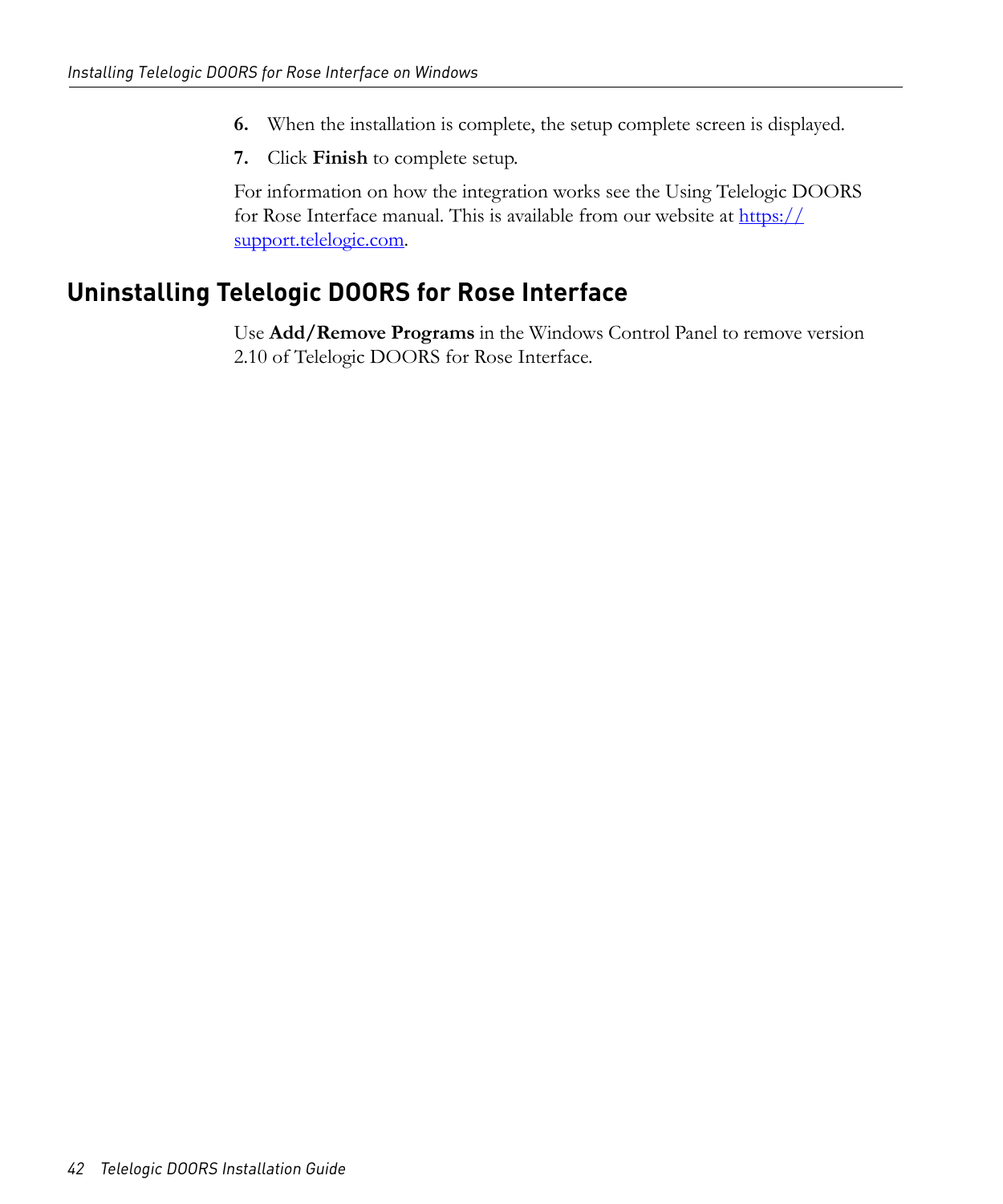# <span id="page-50-0"></span>*11 Installing Telelogic DOORS for Serena Version Manager Interface on Windows*

This chapter describes how to install and set up version 1.4 of Telelogic DOORS for Serena Version Manager Interface to integrate with DOORS 9.1. It contains the following topics:

- [Check that you meet the system requirements](#page-50-1)
- [Installing Telelogic DOORS for Serena Version Manager Interface](#page-50-2)
- [Setting up licences](#page-51-0)
- <span id="page-50-4"></span>• [Uninstalling Telelogic DOORS for Serena Version Manager Interface](#page-51-1)

#### <span id="page-50-1"></span>**Check that you meet the system requirements**

The system requirements for running version 1.4 of Telelogic DOORS for Serena Version Manager Interface are:

• Your computer must be running Windows XP

For information on minimum and recommended system requirements (RAM, processor power, and so on), visit the support center on our web site at https://support.telelogic.com.

- DOORS 9.1
- Version Manager 8.0.0.3 or 8.1.3
- **Note** As a new feature, PVCS Version Manager 8.0 provides support for a file server system, in the form of a *port*@*host* setting. Telelogic DOORS for Serena Version Manager Interface 1.4 does not support the file server system. You can only use Telelogic DOORS for Serena Version Manager Interface 1.4 on mapped data.

### <span id="page-50-2"></span>**Installing Telelogic DOORS for Serena Version Manager Interface**

#### <span id="page-50-3"></span>**Follow these steps to install Telelogic DOORS for Serena Version Manager Interface:**

**1.** Download the Telelogic DOORS for Serena Version Manager Interface software from the Telelogic web site.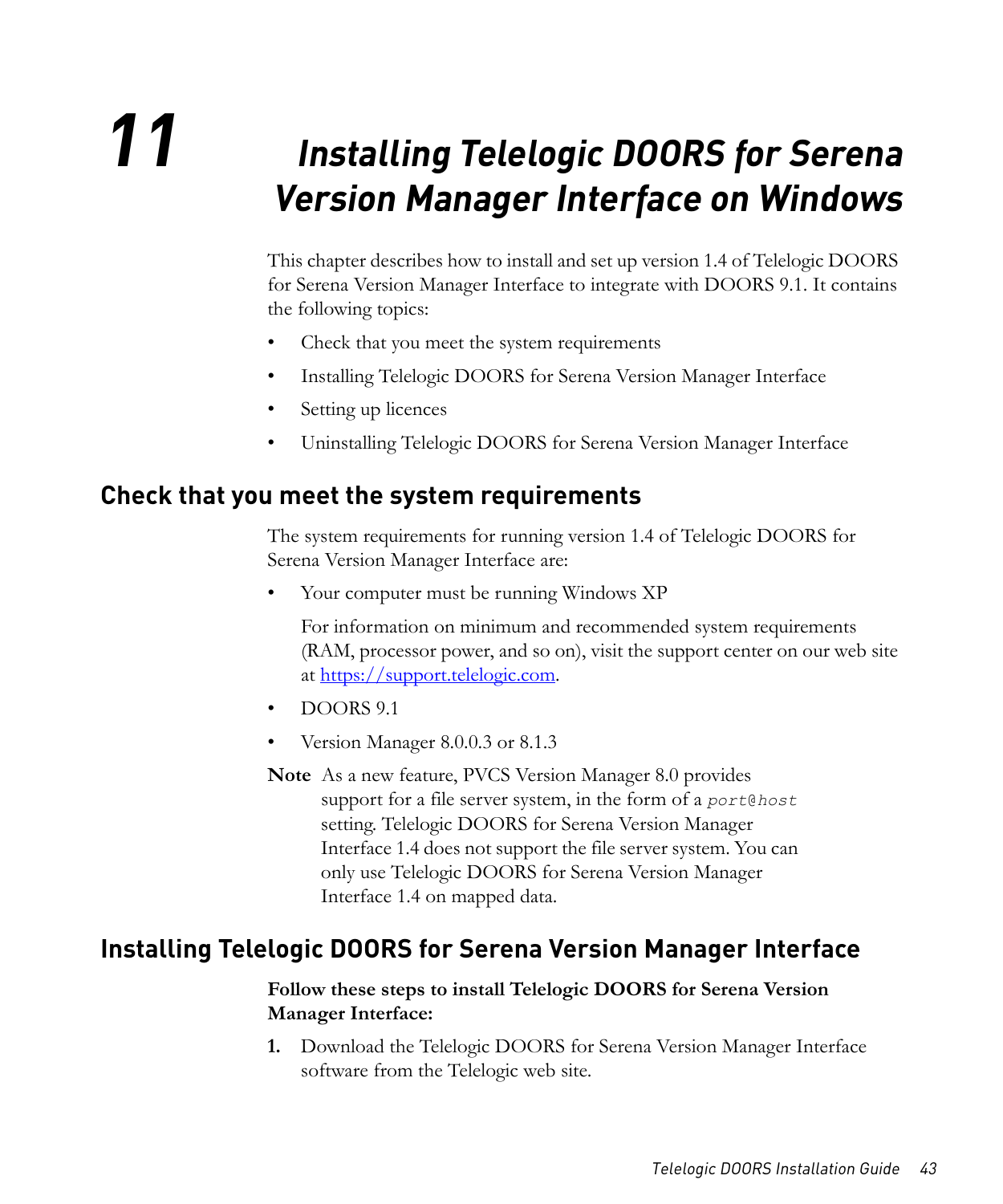- **2.** Make sure you are logged onto your computer as the local Administrator, and not a user with Administrator privileges.
- **3.** Shut down all other applications. In particular, shut down DOORS and PVCS Version Manager.
- **4.** Using Windows Explorer, double-click the file you downloaded.
- **5.** You see the Telelogic DOORS for Serena Version Manager Interface welcome screen.

Run the installation, following the instructions on screen.

- **6.** When the installation is complete, the setup complete screen is displayed.
- **7.** Click **Finish** to complete setup.

For information on how the integration works see the Using Telelogic DOORS for Serena Version Manager Interface manual. This is available from our website at https://support.telelogic.com.

#### <span id="page-51-0"></span>**Setting up licences**

If you are installing Telelogic DOORS for Serena Version Manager Interface for the first time or reinstalling or upgrading from an earlier version of the integration, you have to request and setup a new license before you can use it. For information about licensing, see the *Telelogic Lifecycle Solutions Licensing Guide*, which is available from the **Telelogic Lifecycle Solutions DVD**.

# <span id="page-51-2"></span><span id="page-51-1"></span>**Uninstalling Telelogic DOORS for Serena Version Manager Interface**

Use **Add/Remove Programs** in the Windows Control Panel to remove version 1.4 of PVCS Version Manager.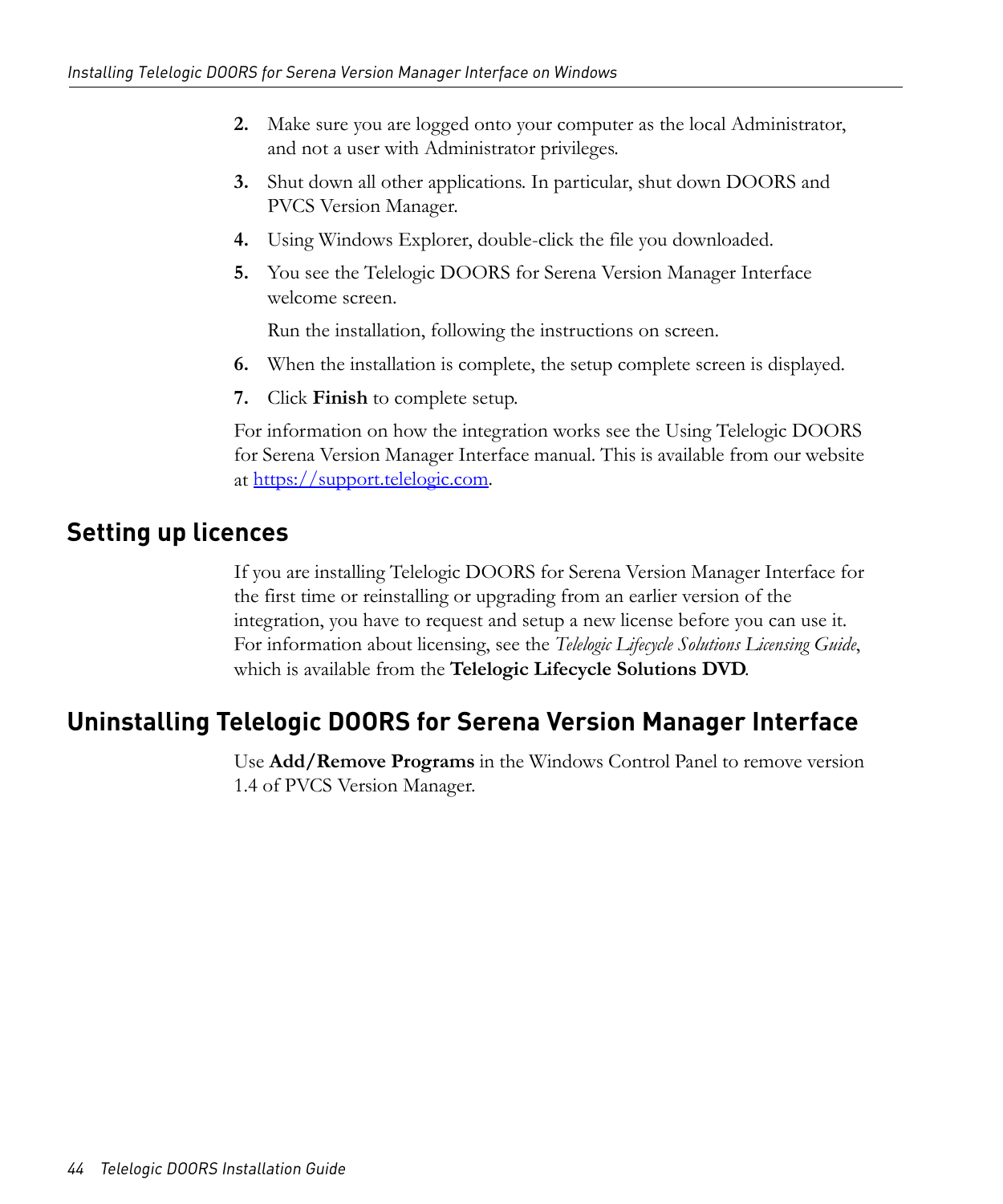# <span id="page-52-0"></span>*12 Troubleshooting*

<span id="page-52-3"></span>This chapter contains the following:

- [Installing DOORS as a non-admin user](#page-52-1)
- [Problems installing the software](#page-53-0)
- [If you have no Export to DOORS button in Word](#page-53-1)
- [Using the DOORS API](#page-54-0)
- [Colors](#page-54-1)
- [DISPLAY variables on Solaris](#page-54-2)
- [DISPLAY variables—all UNIX installations](#page-54-3)
- [Dual Boot Machines](#page-54-4)
- **Note** Go to the support center on our website at  $\frac{http://}{http://}$ www.support.telelogic.com for the latest information on problems you may encounter when you install and set up DOORS, and how to work around the problems.

# <span id="page-52-2"></span><span id="page-52-1"></span>**Installing DOORS as a non-admin user**

When you install the DOORS database server, you must be logged onto the machine as a user with administrator privileges. However, you can install the DOORS client as a non-admin user providing the system administrator has set the non-admin user up with the following options.

- On Windows 2003 systems the user that launches the installation must have been granted the impersonate privilege. To do this:
	- **a.** Click **Start > All Programs > Administrative Tools > Local Security Policy**.
	- **b.** Expand **Local Policies**, and then click **User Rights Assignment**.
	- **c.** In the right pane, double-click **Impersonate a client after authentication**.
	- **d.** In the **Local Security Policy Setting** dialog box, click **Add**.
	- **e.** In the **Select Users or Group** dialog box, click the user account that you want to add, click **Add**, and then click **OK**.
	- **f.** Click **OK**.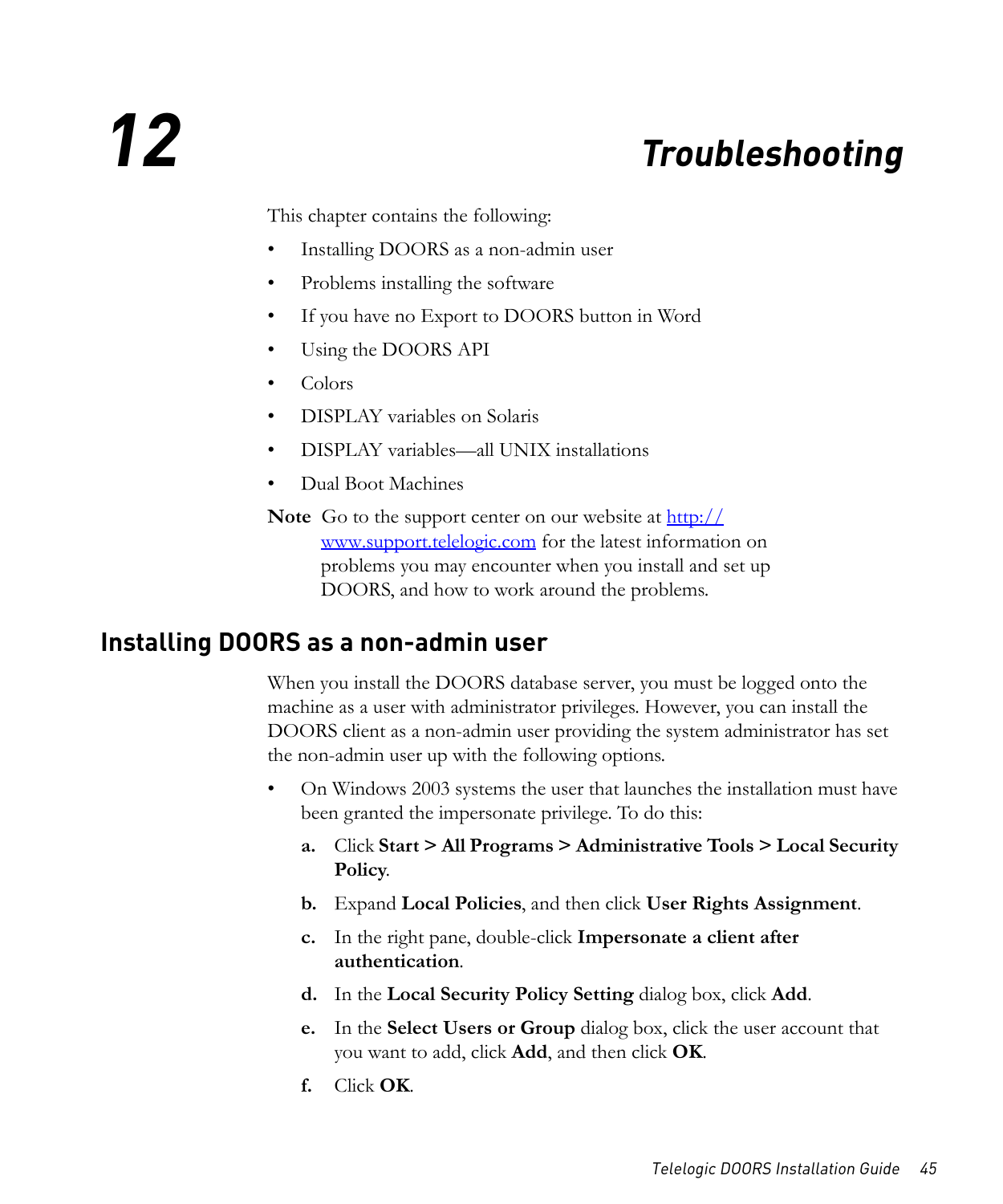- The **Always install with elevated privileges** policy must be enabled in the group policy for non-admin users who need to install the DOORS client.
	- **Caution** When the DOORS client is installed by a non-admin user, the **Client License Setup Utility** is not installed. This is because a user must have administrator privileges to run it. You must set up your license when prompted during the installation.
- If you are upgrading from a previous version of DOORS, you must remove it using Add/Remove Programs in the Windows Control Panel before you install DOORS 9.1.

### <span id="page-53-0"></span>**Problems installing the software**

If you have problems installing any of the products in the DOORS product family, try the following before you contact our Support team for help:

Stop all applications before you install the software.

Shut down all the applications running on your computer.

• Turn off virus protection software.

When virus protection software is running in the background, it can interfere with the installation of any software product because of the way installers decompress files when they install them on your computer.

• Make sure you meet the system requirements for the product you're trying to install.

For each product, the chapter in this book that describes how to install the product starts by listing the system requirements for the product. Make sure you meet the system requirements before you try to install the product.

Restart your computer, and then try installing the DOORS product again.

### <span id="page-53-1"></span>**If you have no Export to DOORS button in Word**

If you have no **Export to DOORS** button, it may be because you've modified the location of your Word startup folder.

#### **To change or check this folder:**

- **1.** In Word, click **Tools > Options**.
- **2.** Select the **File Locations** tab.

The **Startup** entry shows the location of your Word startup folder.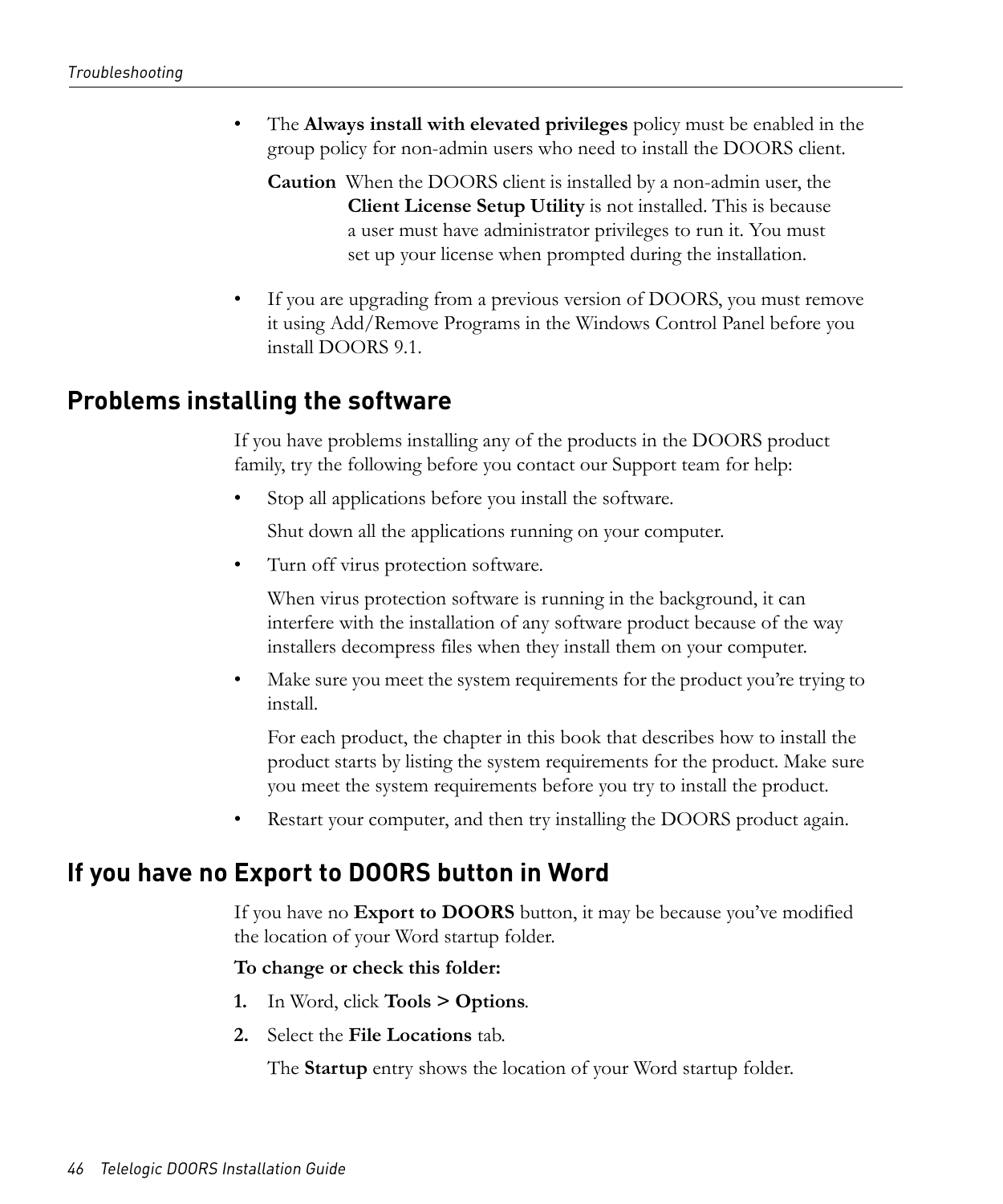- **3.** If there is no copy of the DOORS template file, copy doors.dot from the \lib\word folder in the DOORS home folder (for example, c:\program files\telelogic\doors 9.1\lib\word) to your Word startup folder.
- **4.** Staying in Word, click **Tools > Templates and Add ins**, and make sure doors.dot is selected in the list of items that are currently loaded.
- **5.** Right-click the Word toolbar and select DOORS.

The **Export to DOORS** button is displayed on the Word toolbar.

#### <span id="page-54-0"></span>**Using the DOORS API**

The DOORS API will only work with TCP/IP communication. Socket-based communication in UNIX is not supported.

#### <span id="page-54-1"></span>**Colors**

If your display card supports only 256 colors, you may experience unusual color effects. This will not affect underlying data, but Telelogic recommends you use a display that supports more than 256 colors.

#### <span id="page-54-2"></span>**DISPLAY variables on Solaris**

<span id="page-54-5"></span>A Solaris DOORS client can now run in batch mode without a DISPLAY environment variable being set.

If the batch-mode DXL attempts to use the GUI and DISPLAY has not been defined, DOORS will exit.

If DISPLAY has been defined, DOORS will attempt to connect to the specified X display, even if the batch-mode DXL doesn't use a GUI. As a result, DISPLAY must refer to a valid X display that you are authorized to connect to.

#### <span id="page-54-3"></span>**DISPLAY variables—all UNIX installations**

The X display must be specified with the DISPLAY environment variable; using the standard -display or -d options does not work.

#### <span id="page-54-4"></span>**Dual Boot Machines**

If you have a dual boot machine and DOORS 9.1 is installed on one of the operating systems you cannot install it on the other operating system as well.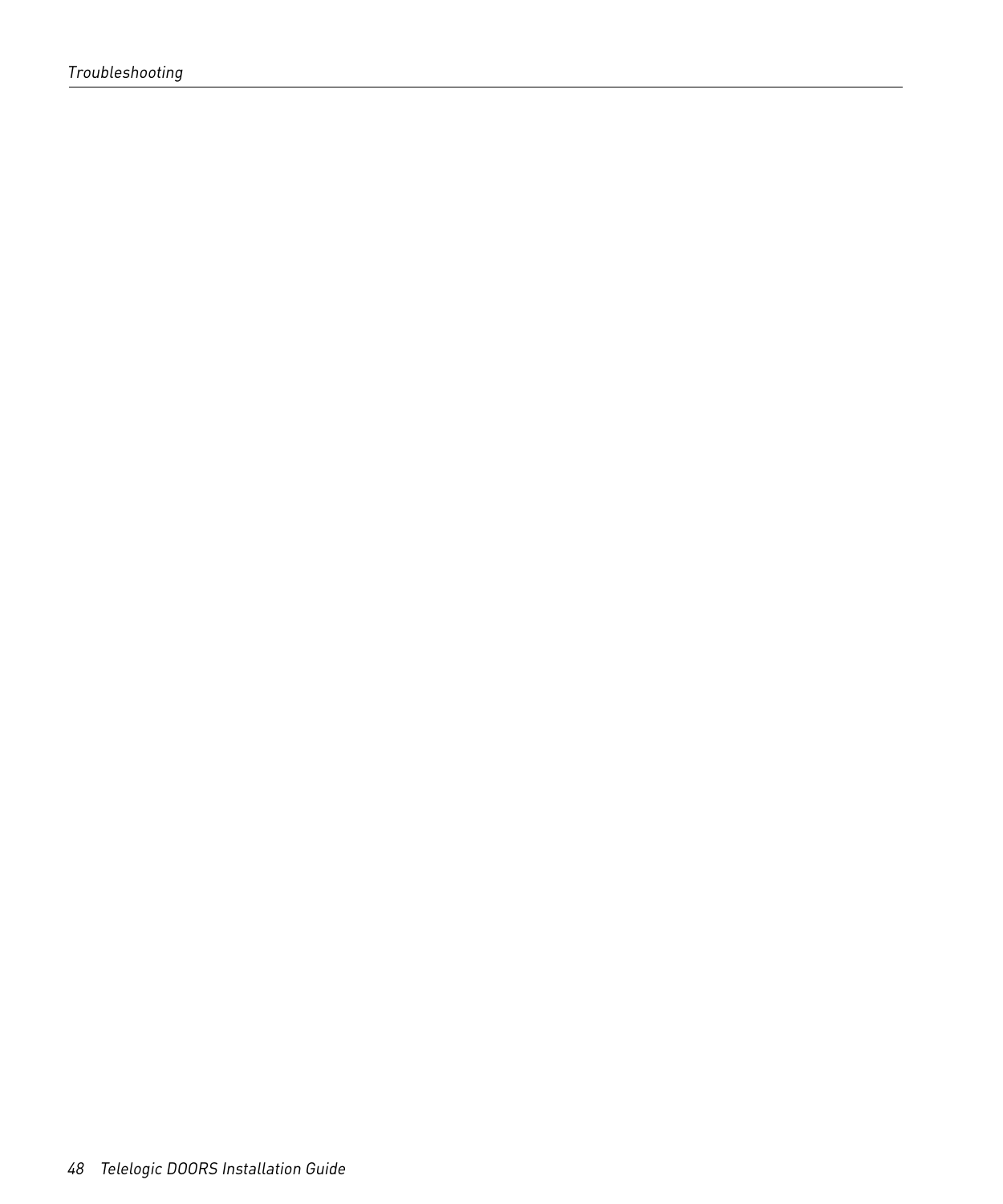# <span id="page-56-0"></span>*13 Contacting support*

This chapter contains the following topics:

- [Contacting IBM Rational Software Support](#page-56-1)
- [What to do before you contact Support](#page-56-3)
- [Sending an automated problem report form](#page-57-0)
- <span id="page-56-4"></span>• [Other information](#page-59-2)

# <span id="page-56-1"></span>**Contacting IBM Rational Software Support**

Support and information for Telelogic products is currently being transitioned from the Telelogic Support site to the IBM Rational Software Support site. During this transition phase, your product support location depends on your customer history.

#### <span id="page-56-2"></span>*Product support*

• If you are a heritage customer, meaning you were a Telelogic customer prior to November 1, 2008, please visit the **DOORS** Support Web site.

Telelogic customers will be redirected automatically to the IBM Rational Software Support site after the product information has been migrated.

If you are a new Rational customer, meaning you did not have Telelogic-licensed products prior to November 1, 2008, please visit the **IBM** [Rational Software Support site.](http://www.ibm.com/software/rational/support/)

# <span id="page-56-3"></span>**What to do before you contact Support**

If your site has a designated on-site support person, please contact that person before you contact our Support team.

To help our Support team solve your problem, please have the following information available:

- Your name, title, company name, e-mail address, fax number and telephone number.
- Your support ID and support password.
- The version and build number of DOORS that you're running.

To get this information, run DOORS, and click **Help > About DOORS**.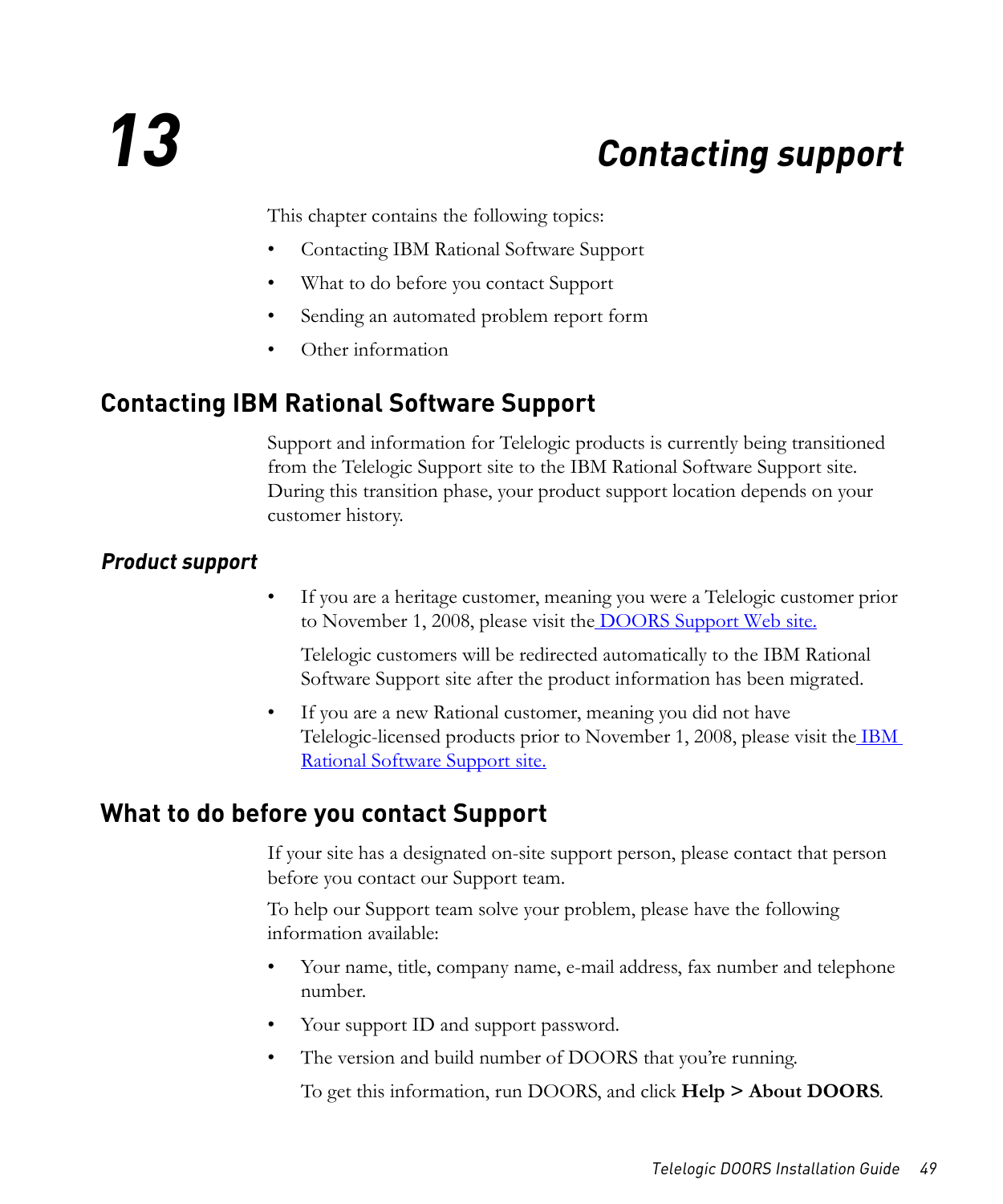- The operating system you're running DOORS on, for example Windows XP.
- What operating system your DOORS database is running on, if different.
- If you are reporting a new problem, please have a clear statement of the problem, including the exact text of any error messages produced by DOORS, your operating system, or any other tools that were running when the problem occurred.
- If you are calling about a problem you reported earlier, you need the original tracking number the Support team assigned to your problem.
- If you want, you can use the automated problem report form. For information, see ["Sending an automated problem report form," on page 50.](#page-57-0)

<span id="page-57-1"></span>The support center on our web site is at https://support.telelogic.com.

#### <span id="page-57-0"></span>**Sending an automated problem report form**

**To send an automated problem report to Support:**

**1.** Select **Help > Generate Support Request**.

The **Telelogic Support Information** dialog box is displayed with some of your product information automatically included.

Review the information to make sure it's accurate.

- **2.** From the **Impact** drop down list box, select the severity of the problem.
- **3.** In the **Summary** box, summarize the problem.
- **4.** In the **Problem** box, type a detailed description of the problem.
- **5.** If available, attach a snapshot.

Click either **DOORS Window Snapshot** or **Screen Snapshot**, whichever is applicable, and select the snapshot from your machine.

- **6.** If possible, use the buttons in the **Attachment Information** area to add video capture, system details and files.
	- **Note** The **Add Product Files** button is unavailable in DOORS. Product information is collected and added automatically.

Add any relevant information to help Support resolve the problem.

**7.** You can either: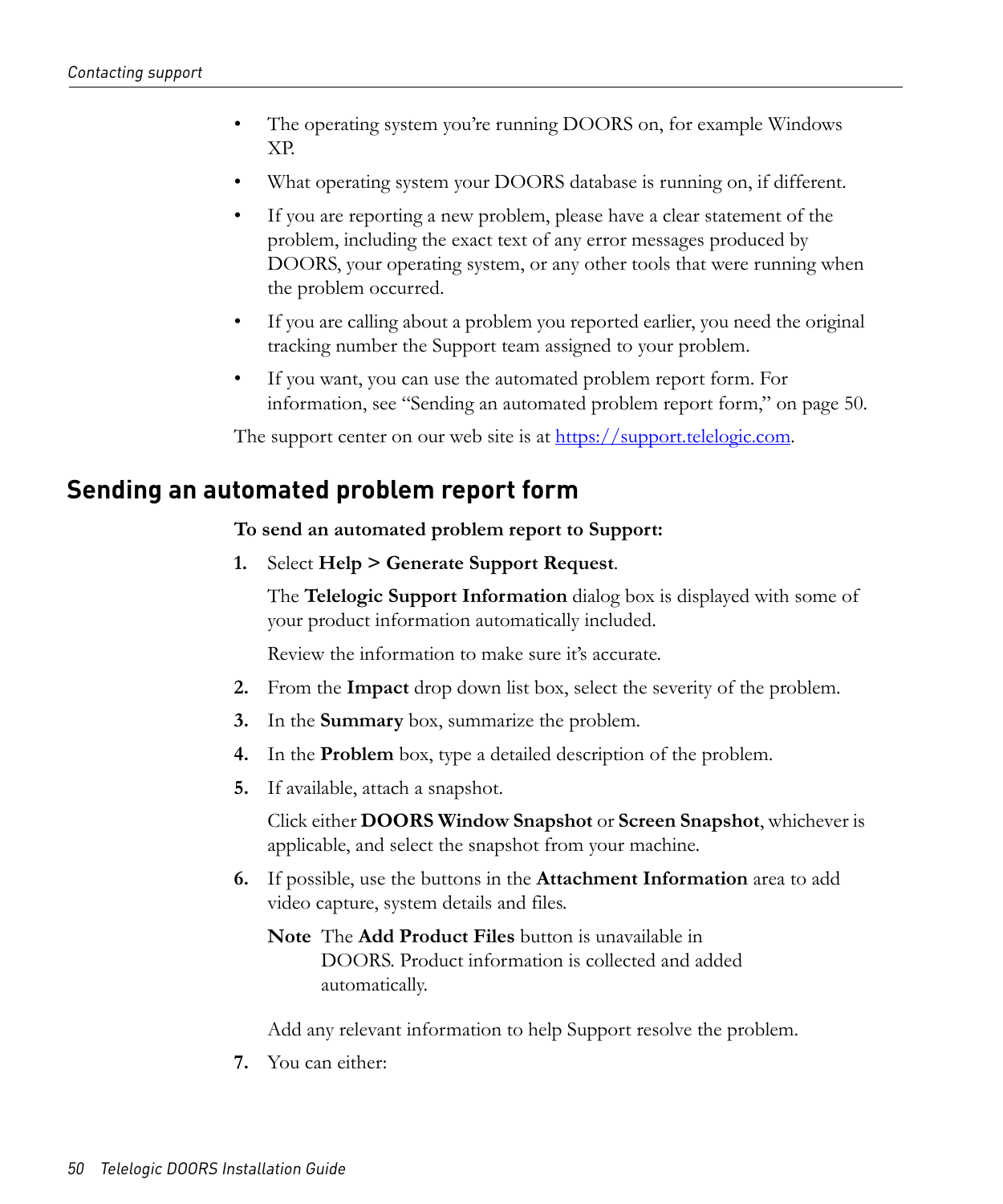• Display the information you've entered in a new window so that you can copy it. For example, you may want to add this information to someone else's information.

#### Click **Just Text (No Email)**.

• Open the email to edit it before sending it to Support.

Click **Preview and Send** to submit the report.

#### <span id="page-58-0"></span>*Guidelines for writing a problem report*

- Be as specific as possible when you summarize the problem in the **Summary** box and when you explain the situation and provide details in the **Problem** box. For example, "The system crashed when I tried to add an attribute" is more helpful than "It crashed."
- Indicate if there were any system changes, such as customizations or upgrades, before the problem occurred.
- If the problem is reproducible, list the specific steps to be followed in order to demonstrate the problem and also indicate the model you are using to perform the steps.
- In the problem description, include anything different or unusual that you observed before the problem happened.
- Make screen captures of anything that you feel will help and attach them to the problem report.
- Include any error messages and code samples you have related to the problem.
- If you have multiple unrelated questions or issues, please submit them separately.

#### <span id="page-58-1"></span>*Automatic responses and recording defects*

When you send the online form to Support, the customer service system immediately searches the Knowledge Base based on the **Summary** and **Problem** descriptions you entered. If there is an exact match of your problem in the knowledge base, the system automatically sends an email to you with a pointer to the most likely solution.

The problem is also automatically recorded in the defect tracking system as assigned to a support representative. This representative works with you to be certain that your problem is solved. The defect tracking system also records new problems with their solutions in the Knowledge Base to provide rapid assistance for other customers.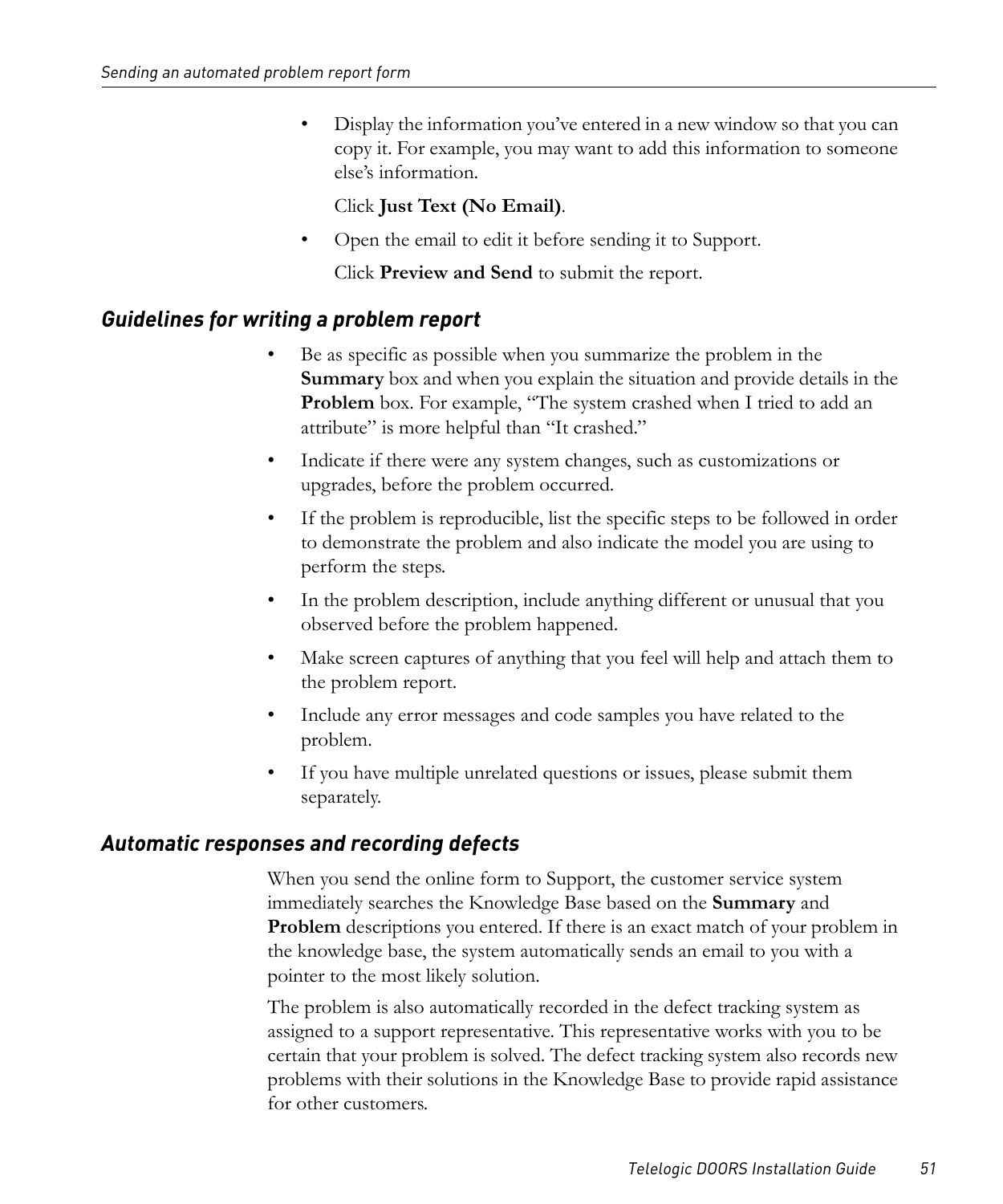#### <span id="page-59-0"></span>*Automatically generated problem reports*

If your DOORS system crashes, it displays a message asking if you want to send a problem report about the crash to DOORS Support.

If you decide to send this generated report, the system displays the same online form that is available from **Help > Generate Support Request**. In this case, the form contains information about the crash condition, in addition to the information that is usually filled in describing your system.

<span id="page-59-3"></span>Add any more information that you can to help the Support staff identify the problem before you click the **Preview and Send** button.

#### <span id="page-59-1"></span>*Changing the email address of the problem report*

If you want to send the problem to someone other than DOORS Support, for example to your internal support, you can change the default email address of the problem report.

#### **To change the email address of the problem report:**

- **1.** Open **System** in the **Control Panel**.
- **2.** On the **Advanced** tab, click **Environment Variables**, then click **New** under **variables**.

The **New User Variable** window is displayed

- **3.** In **Variable Name** enter **ILX\_RECIP**, the variable that controls the address used by the problem report.
- **4.** In **Variable Value** enter the email address you want to use.
- **5.** Click **OK** to add the value.
- **6.** Click **OK** to save the value in the environment variables.
- **7.** Click **OK** to save the value in the system properties.

#### <span id="page-59-2"></span>**Other information**

For Rational software product news, events, and other information, visit the [IBM Rational Software Web site.](http://www.ibm.com/software/rational/)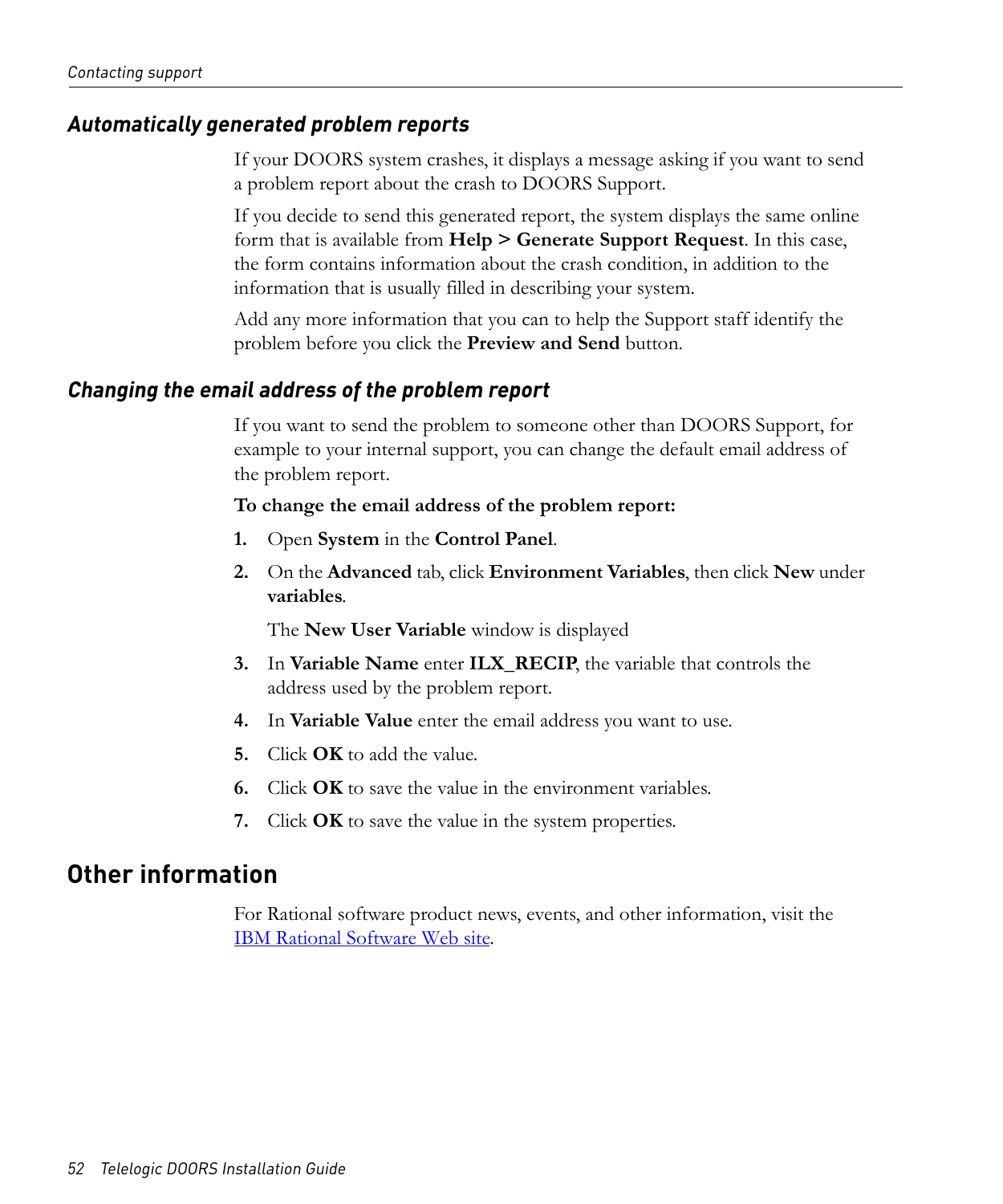# <span id="page-60-1"></span>*14 Notices*

<span id="page-60-0"></span>This information was developed for products and services offered in the U.S.A. IBM may not offer the products, services, or features discussed in this document in other countries. Consult your local IBM representative for information on the products and services currently available in your area. Any reference to an IBM product, program, or service is not intended to state or imply that only that IBM product, program, or service may be used. Any functionally equivalent product, program, or service that does not infringe any IBM intellectual property right may be used instead. However, it is the user's responsibility to evaluate and verify the operation of any non-IBM product, program, or service.

IBM may have patents or pending patent applications covering subject matter described in this document. The furnishing of this document does not grant you any license to these patents. You can send written license inquiries to:

IBM Director of Licensing IBM Corporation North Castle Drive Armonk, NY 10504-1785 U.S.A.

For license inquiries regarding double-byte character set (DBCS) information, contact the IBM Intellectual Property Department in your country or send written inquiries to:

IBM World Trade Asia Corporation Licensing 2-31 Roppongi 3-chome, Minato-ku Tokyo 106-0032, Japan

**The following paragraph does not apply to the United Kingdom or any other country where such provisions are inconsistent with local law:** INTERNATIONAL BUSINESS MACHINES CORPORATION PROVIDES THIS PUBLICATION "AS IS" WITHOUT WARRANTY OF ANY KIND, EITHER EXPRESS OR IMPLIED, INCLUDING, BUT NOT LIMITED TO, THE IMPLIED WARRANTIES OF NON-INFRINGEMENT, MERCHANTABILITY OR FITNESS FOR A PARTICULAR PURPOSE. Some states do not allow disclaimer of express or implied warranties in certain transactions. Therefore, this statement may not apply to you.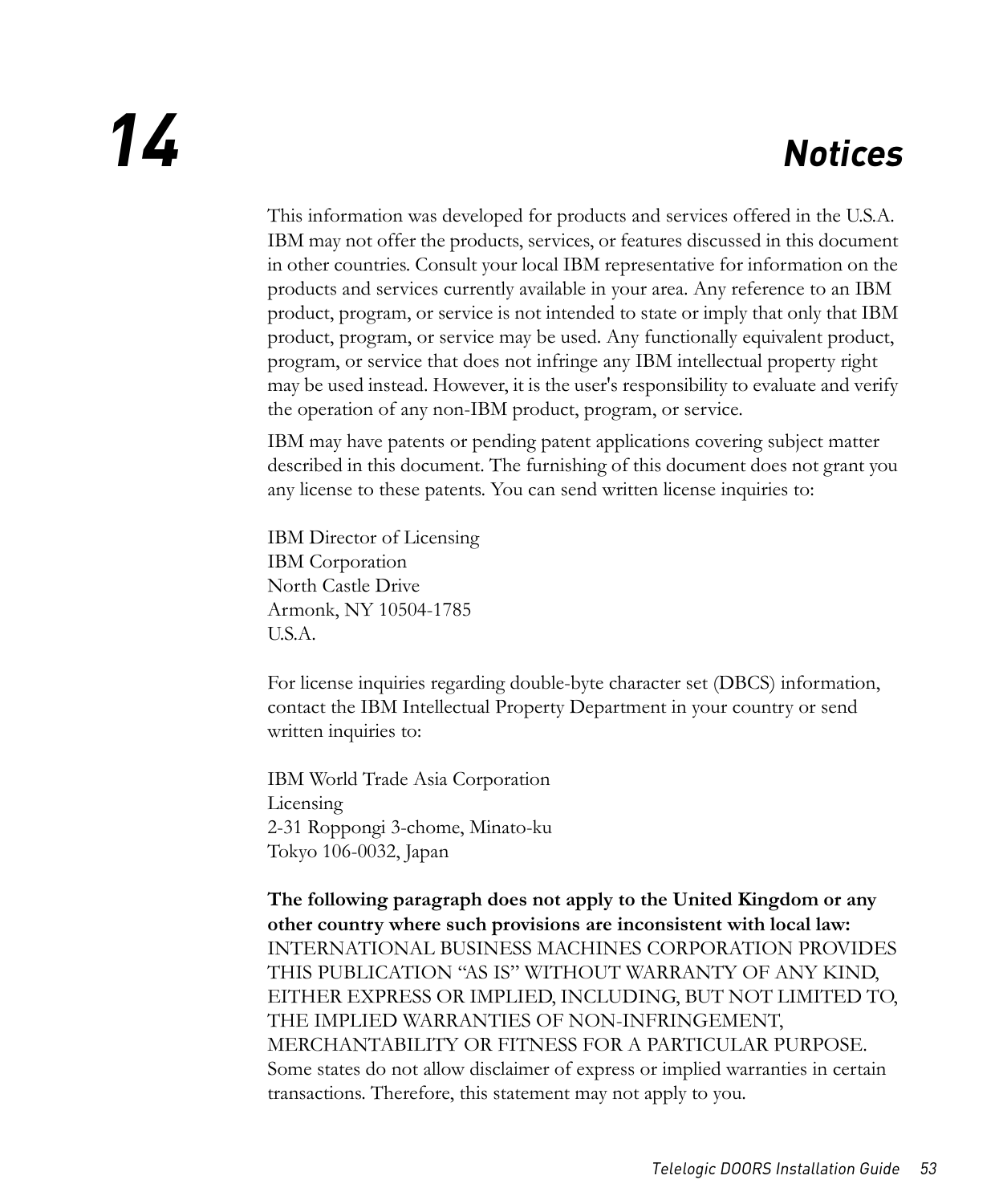This information could include technical inaccuracies or typographical errors. Changes are periodically made to the information herein; these changes will be incorporated in new editions of the publication. IBM may make improvements and/or changes in the product(s) and/or the program(s) described in this publication at any time without notice.

Any references in this information to non-IBM Web sites are provided for convenience only and do not in any manner serve as an endorsement of those Web sites. The materials at those Web sites are not part of the materials for this IBM product and use of those Web sites is at your own risk.

IBM may use or distribute any of the information you supply in any way it believes appropriate without incurring any obligation to you.

Licensees of this program who wish to have information about it for the purpose of enabling: (i) the exchange of information between independently created programs and other programs (including this one) and (ii) the mutual use of the information which has been exchanged, should contact:

Intellectual Property Dept. for Rational Software IBM Corporation 1 Rogers Street Cambridge, Massachusetts 02142 U.S.A.

Such information may be available, subject to appropriate terms and conditions, including in some cases, payment of a fee.

The licensed program described in this document and all licensed material available for it are provided by IBM under terms of the IBM Customer Agreement, IBM International Program License Agreement or any equivalent agreement between us.

Any performance data contained herein was determined in a controlled environment. Therefore, the results obtained in other operating environments may vary significantly. Some measurements may have been made on development-level systems and there is no guarantee that these measurements will be the same on generally available systems. Furthermore, some measurements may have been estimated through extrapolation. Actual results may vary. Users of this document should verify the applicable data for their specific environment.

Information concerning non-IBM products was obtained from the suppliers of those products, their published announcements or other publicly available sources. IBM has not tested those products and cannot confirm the accuracy of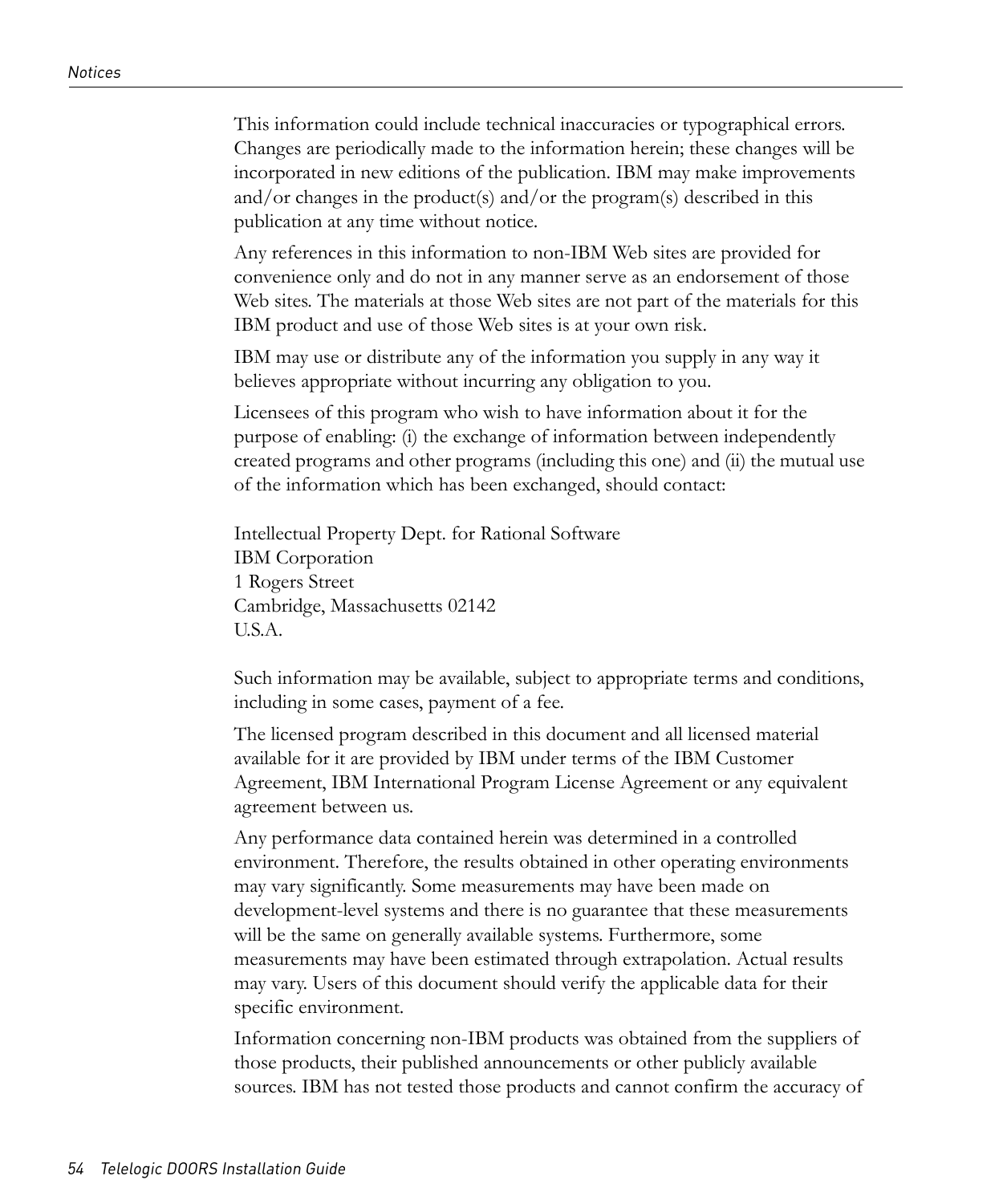performance, compatibility or any other claims related to non-IBM products. Questions on the capabilities of non-IBM products should be addressed to the suppliers of those products.

This information contains examples of data and reports used in daily business operations. To illustrate them as completely as possible, the examples include the names of individuals, companies, brands, and products. All of these names are fictitious and any similarity to the names and addresses used by an actual business enterprise is entirely coincidental.

If you are viewing this information softcopy, the photographs and color illustrations may not appear.

Additional legal notices are described in the legal\_information.html file that is included in your software installation.

#### <span id="page-62-0"></span>**Trademarks**

IBM, the IBM logo, ibm.com, Telelogic, Telelogic DOORS, Telelogic Synergy, Telelogic Change, Telelogic Tau, Telelogic DocExpress, Telelogic License Server, Telelogic DOORS for ClearCase Interface, Telelogic DOORS for ClearQuest Interface, Telelogic DOORS for Rose Interface, Telelogic DOORS for Serena Version Manager Interface are trademarks or registered trademarks of International Business Machines Corporation in the United States, other countries, or both. These and other IBM trademarked terms are marked on their first occurrence in this information with the appropriate symbol  $\binom{\mathbb{R}}{2}$  or  $\mathbb{I}^{\mathsf{M}}$ , indicating US registered or common law trademarks owned by IBM at the time this information was published. Such trademarks may also be registered or common law trademarks in other countries. A current list of IBM trademarks is available on the Web at www.ibm.com/legal/copytrade.html.

Linux is a registered trademark of Linus Torvalds in the United States, other countries, or both.

FLEXnet is a registered trademark or trademark of Macrovision Corporation.

Microsoft and Windows are trademarks of Microsoft Corporation in the United States, other countries, or both.

UNIX is a registered trademark of The Open Group in the United States and other countries.

Other company, product or service names may be trademarks or service marks of others.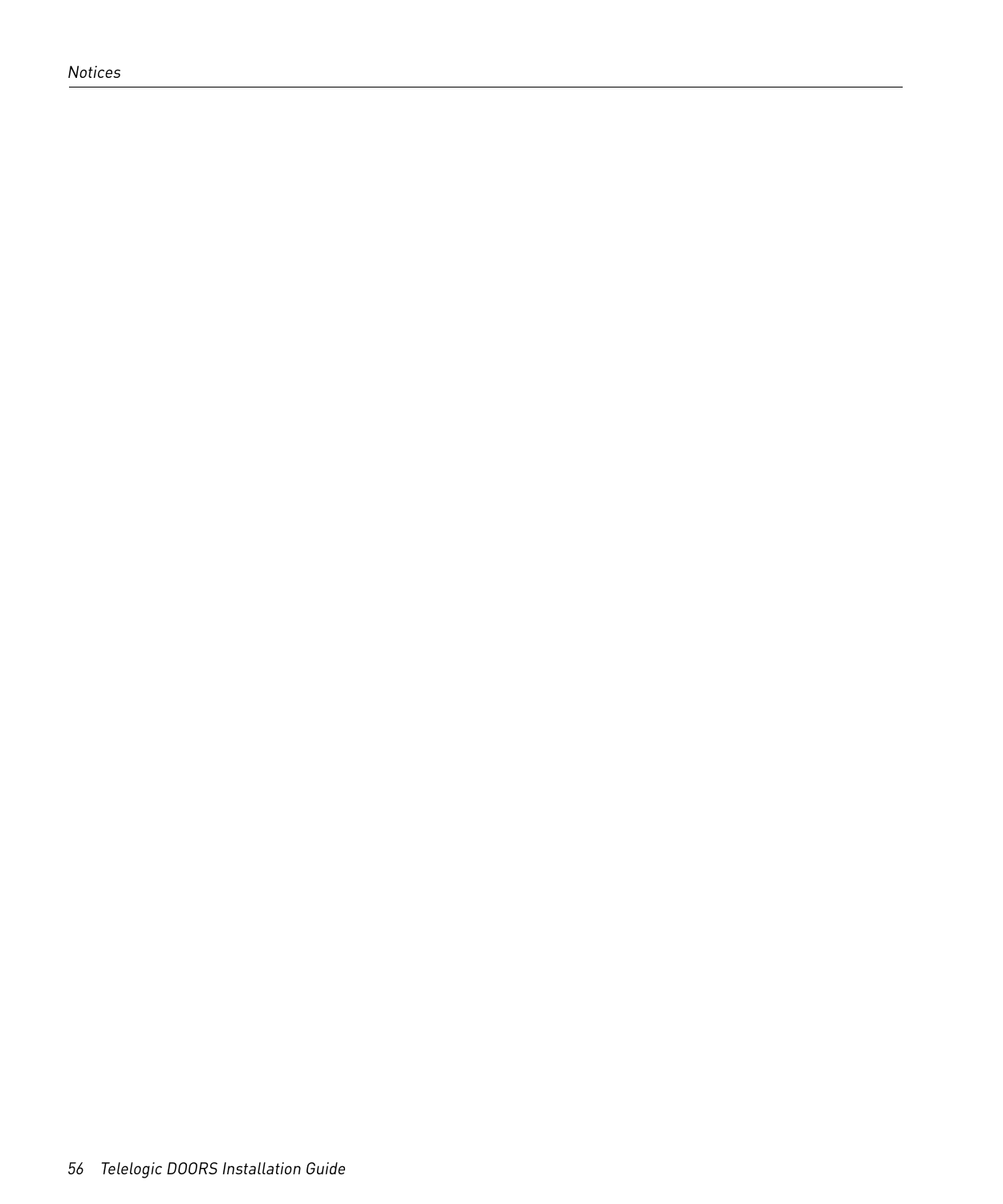# *Index*

# **Symbols**

.login, [36](#page-43-0) .profile, [35](#page-42-1)

# **A**

automated problem report form, [50](#page-57-1)

# **C**

Citrix and external links, [32](#page-39-2)

# **D**

data migration from 5.x, [23](#page-30-4) from 6.x, [24](#page-31-3) from 7.x, [24](#page-31-4) from 8.x, [24](#page-31-5) DOORS installation types, [4](#page-11-1) installing client, [9](#page-16-1) installing database server on UNIX, [33](#page-40-4) installing database server on Windows, [7](#page-14-3) installing on Citrix, [31](#page-38-4) starting, [12](#page-19-3) uninstalling on Windows, [16](#page-23-1) DOORS product family DOORS, [3](#page-10-2) Telelogic DOORS Analyst, [3](#page-10-3) Telelogic DOORS for ClearCase Interface, [4](#page-11-2) Telelogic DOORS for ClearQuest Interface, [4](#page-11-3) Telelogic DOORS for Rose Interface, [4](#page-11-4) Telelogic DOORS for Serena Version Manager Interface, [4](#page-11-5)

# **E**

environment variables \$DOORSHOME, [34](#page-41-2) DISPLAY, [47](#page-54-5) Example Data installing, [15](#page-22-4) uninstalling, [16](#page-23-1)

# **I**

IBM Customer Support, [49](#page-56-4) ILX\_RECIP, [52](#page-59-3) installation type DOORS, [4](#page-11-1) DOORS Client, [4](#page-11-6) DOORS Server, [4](#page-11-7) Example Data, [5](#page-12-2) installing DOORS client, [9](#page-16-1) DOORS database server on UNIX, [33](#page-40-4) DOORS database server on Windows, [7](#page-14-3) Example Data, [15](#page-22-4) non-admin user, [45](#page-52-2) silent, [12](#page-19-4) Telelogic DOORS for ClearCase Interface, [37](#page-44-3) Telelogic DOORS for ClearQuest Interface, [39](#page-46-3) Telelogic DOORS for Rose Interface, [41](#page-48-3) Telelogic DOORS for Serena Version Manager Interface, [43](#page-50-3)

### **L**

licensing options, [5](#page-12-3)